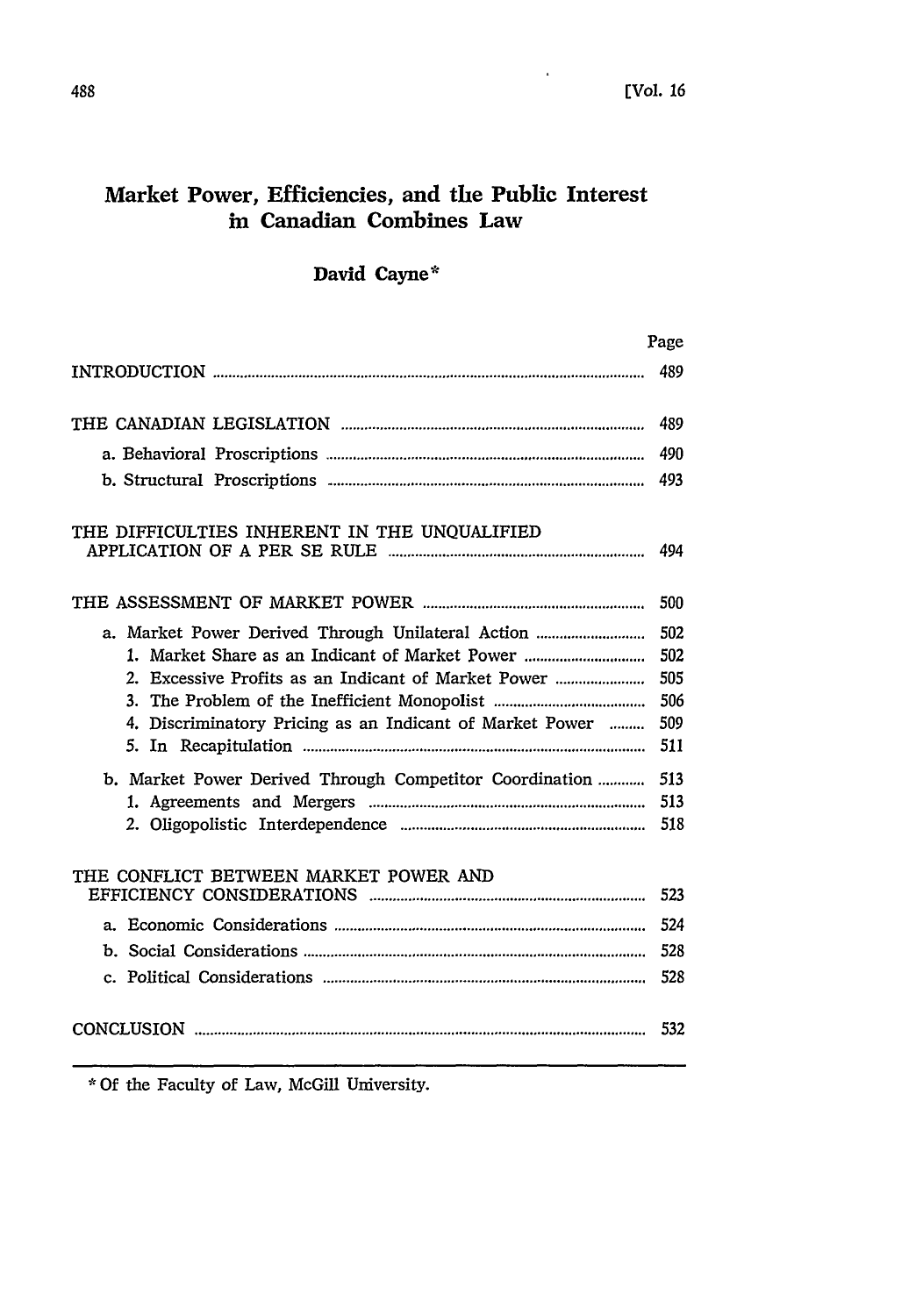### **Introduction**

It is the central contention of the analysis which follows that the Canadian courts have historically failed to invoke proper economic standards in their interpretation and application of the *Combines Investigation Act.'* The most serious deficiency of the judgemade law lies not in its implicit abandonment of a legislative mandate, but rather in its failure to conceptualize combines problems in terms of the underlying policy considerations. Stated generally, the most overt judicial tendency has been to develop rigid rules which vary with the form of industrial conduct rather than with its substance or consequence; more specifically, judicial rejection of the concepts of market power and economic efficiencies in the evaluation of the behavior of firms has led to the failure to apply similar standards to horizontal integration effected through different means.

With these thoughts in mind, the writer will first analyze the legislative prohibition against undue market power resulting from both behavioral and structural sources. After having considered the difficulties inherent in Supreme Court dicta, he will proceed to suggest an approach whereby the courts can assess market power on the one hand, and evaluate efficiencies on the other. He will conclude with a consideration of the extent to which cost savings, in the context of the Canadian economy, should be deemed to mitigate market power which might otherwise be unlawful. Where relevant, the writer will draw upon the American Antitrust experience, rich both in caselaw and in commentary, in order to shed additional light upon the economic consequences of Anti-Combines decision making.

# **The Canadian Legislation**

The very existence of Combines legislation signifies Parliamentary recognition that a freely-operating market economy does not possess self-adjusting mechanisms to ensure that optimal performance is invariably achieved. Some public interference is thus deemed justifiable in spite of the traditional presumption in favor of a policy of *laissez-faire.* Since the *Combines Act* is merely a legislative attempt to enter the economic arena in a limited way, any understanding of its conceptual framework must be predicated upon

<sup>1</sup> R.S.C. 1952, c. 314 as amended by S.C. 1960, c. 45; Section 32 of the present *Act* was previously embodied in the *Criminal Code,* section 411, S.C., 1953-54, c. 314.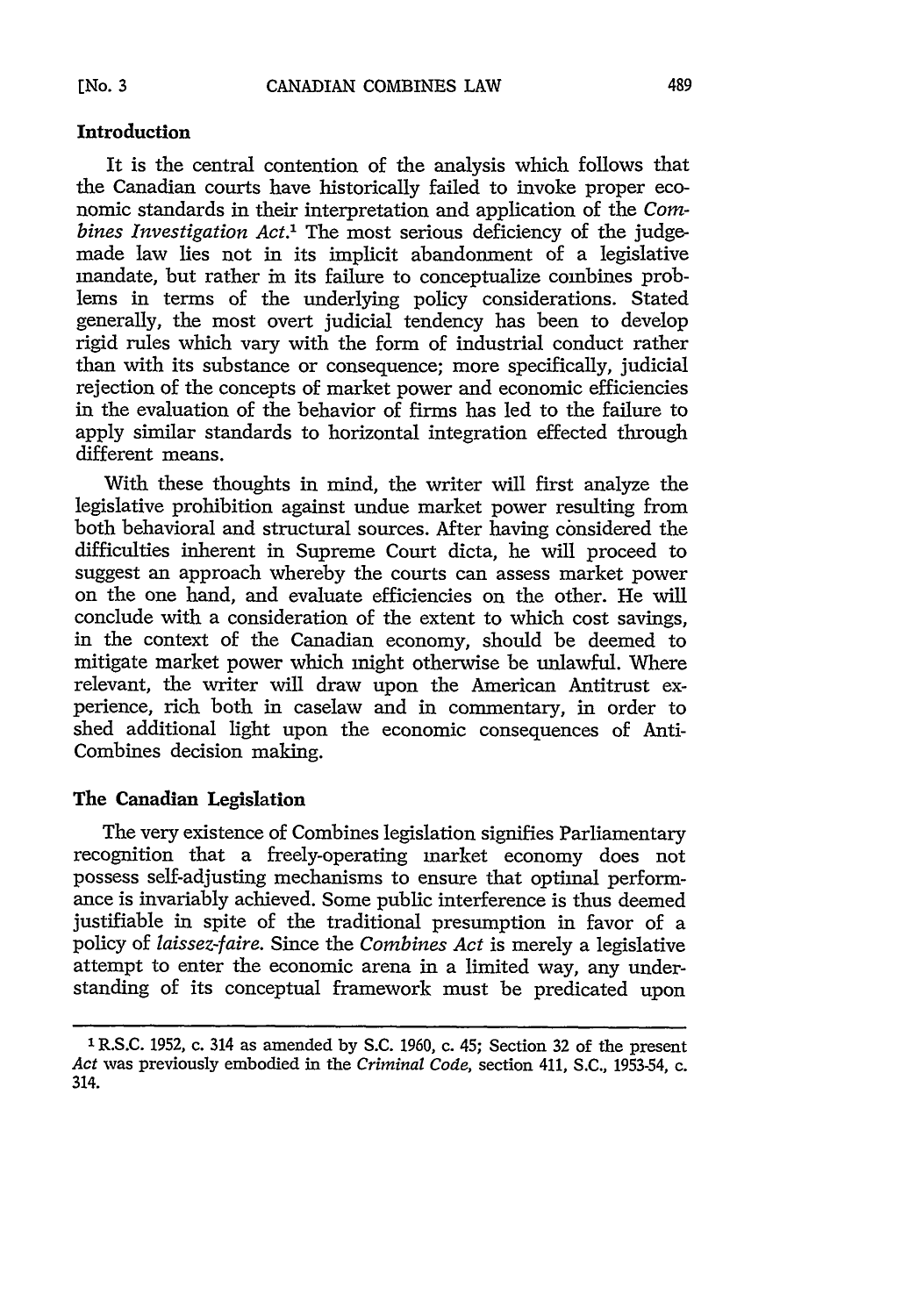a broad appreciation for the kinds of problems with which it purports to deal.

The reader need not take the foregoing as a declaration of the writer's intent to review in detail the myriad economic theories which attempt to explain how the goal of optimal performance may best be achieved. The only model which we need understand is the generally accepted hypothesis that optimal performance, however it be defined, is in some way determined by the interaction between market structure and market conduct.<sup>2</sup> Given this traditional assumption, the framework within which the *Act* is formulated becomes apparent: either structural or behavioral defects may render a situation unlawful, and accordingly, the Legislature has armed the courts with a range of sanctions sufficiently wide to eradicate both kinds of weaknesses

### *a. Behavioral Proscriptions*

The substantive prohibitions against behavior tending to increase market powet are embodied in sections 32 and 33 of the *Enactment,* which declare illegal horizontal coordination of competitor conduct which, whether effected by agreement or merger, might seriously undermine the state of rivalry which the *Act* is designed to foster. Section  $32(1)(c)$ <sup>4</sup> declares illegal informal arrangements which "... prevent, or lessen, unduly, competition..."; section 33, read in conjunction with sections  $2(e)$  and  $2(f)$ , establishes similar standards by proscribing mergers or monopolies which lessen, or are likely to lessen competition, *"....* to the detriment or against the interest of the public...". The latter provision is unequivocal: it is incumbent upon the courts to generate criteria of what constitutes the public interest, and to apply them on a case by case basis.

<sup>2</sup> Bain, *Industrial Organization,* (lst ed., 1959), at **pp.** 3 and 44.

<sup>3</sup>The difficulty in drawing an analytically clear distinction between structure and conduct results from the fact that it is the behavior of firms themselves which is always the direct cause of performance, either good or bad. Where performance deviates significantly from the optimum, the issue becomes whether it is most expedient to sanction behavior itself, or rather, to effect structural alterations which would then make behavioral sanctions more effective. See Kaysen and Turner, *Antitrust Policy,* (1959), at pp. 59-60.

<sup>4</sup> For practical purposes, the other provisions of section 32(1) are far less significant. The last reported decision under headings (a), (b), or (d) was that of *R.* v. *Canadian Import Co.,* (1935), 3 D.L.R. 330. The remaining subsections of section 32 itself exempt from section 32(1) certain classes of trade association activities, as well as agreements related to export products.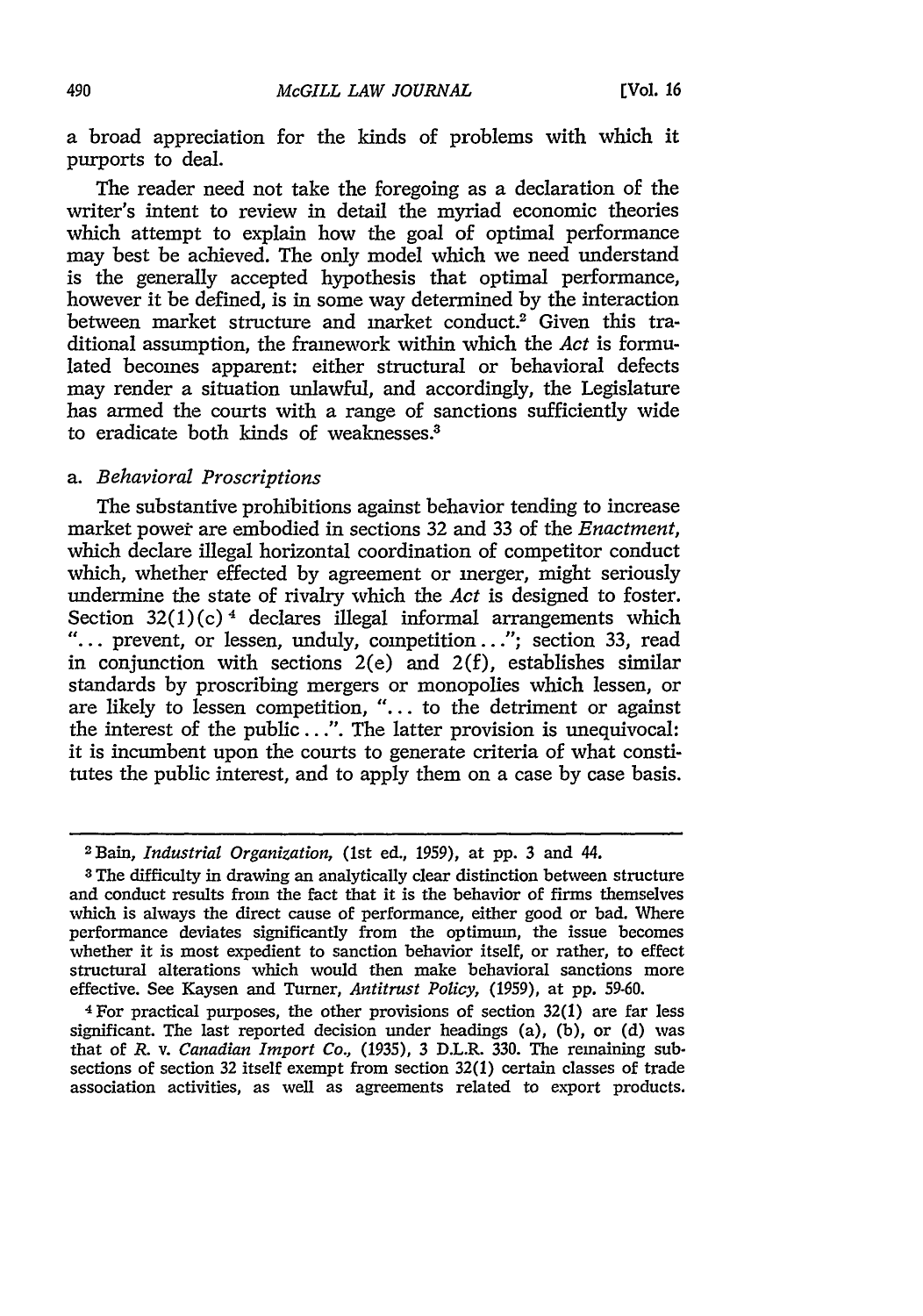The prohibition against horizontal arrangement<sup>5</sup> is, however, less clear. The word "competition" in the phrase quoted appears to establish injury to the competitive process as the primary criterion of illegality, rather than some other standard such as prejudice to the public interest. Nevertheless the comma after the word "lessen" indicates that there may be a prevention of competition which is not undue. If Parliament had intended to confine the qualification of the word "unduly" to the preceding word, no comma would have been interposed between the two. That being the case, it is clear that "undueness" cannot be measured by competitive standards alone. Other factors, such as efficiency considerations, may be invoked as a defense to a complete or substantial elimination of competition on the grounds that no harm has resulted to the public interest. The prevention or lessening of competition which the *Act* contemplates becomes undue when, as a consequence, consumer or other public interests are prejudicially affected. Accordingly, there exists no "privilege" to free competition in Canada. The only right which the *Act* embodies is that the public interest be left unimpaired by the concerted action of firms.<sup>6</sup> This line of

Conspiracy itself may be proved by adducing either direct or circumstancial evidence: *R.* v. *Northern Electric Co. Ltd.,* 24 C.P.R. 1, at p. 5; *Paradis v. The King,* [1934] S.C.R. 165, 61 C.C.C. 184, at p. 186, and the adherence to a pricing manual resulting in identical consumer prices has been held to be conspiratorial: *R.* v. *St. Lawrence Corp. et al.,* (1969), 5 D.L.R. (3d) 263, at p. 272. Nevertheless, proof of consumer cost factors and economic conditions resulting in similar pricing techniques may be exculpatory: *R.* v. *Burrows et al.,* (1968), 54 C.P.R. 95, at p. 129.

**0** Sections 19(1), 22(1) and 22(3) lend further support to this argument, all of which direct the Restrictive Trade Practices Commission to consider "the effect on the public interest" of agreements which the Director refers to it for investigation. Section 22(1) underscores the importance of the evaluative process by requiring the Commission, where such is the case, to state why it is unable to make a meaningful appraisal.

**<sup>5</sup>It** should be noted that the word "arranges" in section 32(1) implies that the prohibition extends to all agreements, informal as well as formal, and whether partaking of a contractual character or not. The prohibition is to this extent redundant, for it is difficult to conceive of a conspiracy, combine, or agreement which would not be subsumed under the broader heading of an arrangement. While Canadian courts have tended to formulate the problem in conspiratorial terms, British authorities have held that the term "agreement" in section 6(1) of the *Restrictive Trade Practices Act, 1956,* 4-5 Eliz. 2, c. 68, as clarified by section 6(3), encompasses all arrangements whereby the participating parties assume moral obligations: *In re Mileage Conference Group of the Tyre Manufacturers' Conference Ltd.'s Agreement,* (1967), L.R. 6 R.P. 49, at p. 102; *British Basic Slag v. The Registrar of Restrictive Trading Agreements,* (1963), L.R. 4 R.P. 116, at p. 146.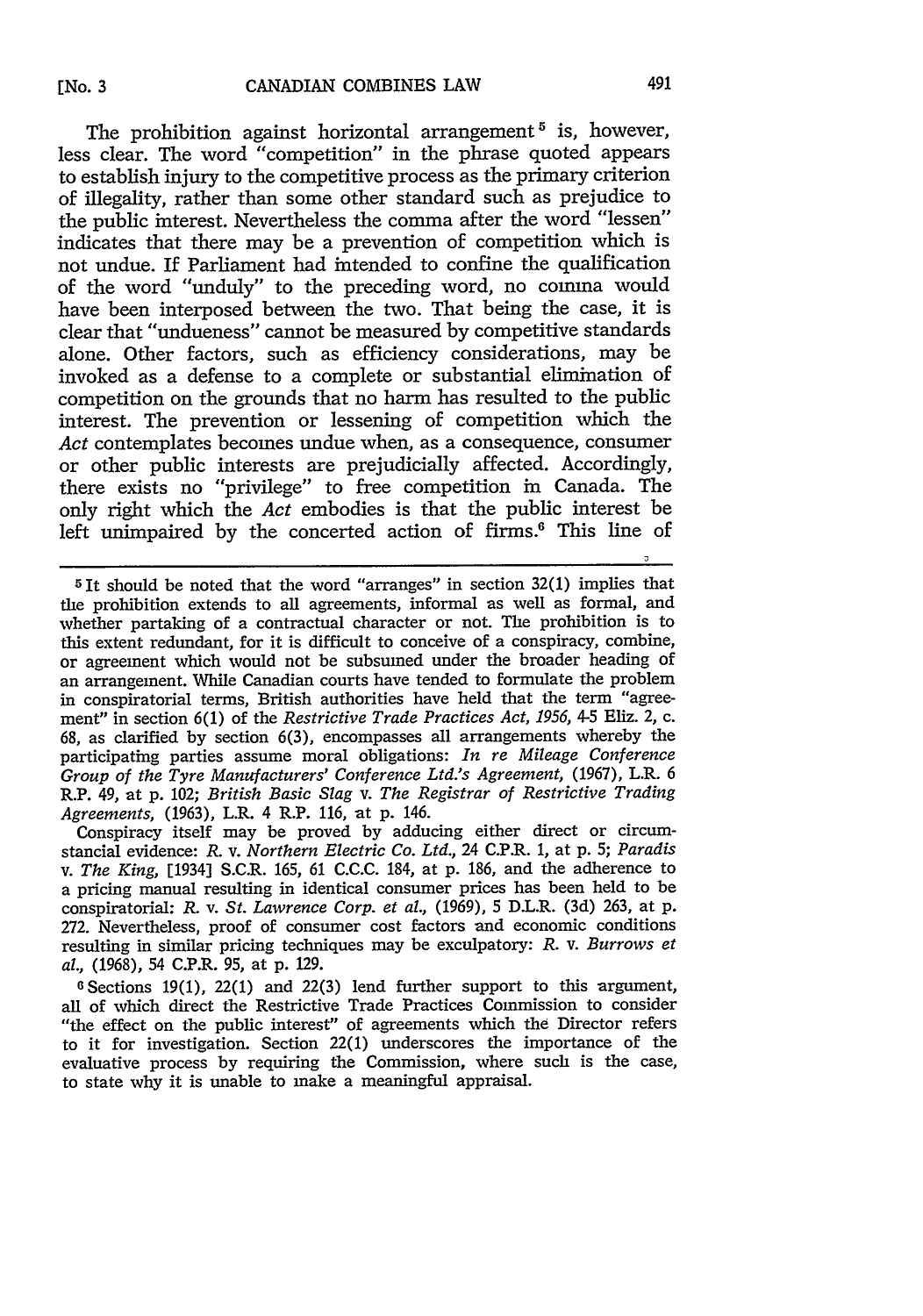reasoning is consistent with sections 2(e) and 2(f) which, as we have seen, establish public detriment as a prerequisite to the offenses of merger and monopolization contemplated by section 33. The same criterion<sup>7</sup> is applicable, whether the impugned behavior be the consequence of overt agreement, merger, unilateral action, or oligopolistic interdependence.

To argne otherwise is to support the proposition that form should prevail over substance; it is tantamount to the contention that Combines Law is primarily concerned with the means, rather than the ends of concerted action; it assumes that the values incident to competition are of such paramount importance that the source must be preserved, regardless of cost; it is predicated upon the misconception that the *Act* has been promulgated to maintain standards of conduct, rather than to ensure that the public interest, the underlying goal of all legislation, is properly safeguarded. It is no answer to argue that the elimination or substantial reduction of competition, is, by its very nature, incompatible with the public interest. Were such the case, monopolization would be a *per se* offense. This reasoning, moreover, leads to the untenable conclusion that, in precisely the same factual circumstances, a defense based upon the absence of harm to the public interest would be sustainable under section 33, but inadmissible under section 32.

The writer's contentions do not yield the conclusion that different forms of concerted action will be equally defensible. Thus, the very fact that colluding firms retain their separate identities may preclude them from justifying their conduct by invoking substantial efficiency considerations. Proof of monopoly control places beyond reach the argument that the primary design of the scheme, though reducing the absolute number of firms, was nevertheless to facilitate a more effective competition. The point of crucial significance is merely that in specific circumstances the horizontal coordination of competitor behavior may have beneficial effects, and accordingly, where such affects are alleged, the court should look beyond the mere quantitative lessening of competition

<sup>7</sup>The British Parliament, perhaps less trusting of the courts than its Canadian counterpart, has enacted the same criterion in a more explicit manner. Section 20(3) of the *Restrictive Trade Practices Act, supra, n.* 5, directs the Restrictive Trade Practices Court, constituted under section 2 of the *Act* to determine whether agreements coming within its jurisdiction are contrary to the public interest. The following section establishes a presumption in favor of the Crown, defeasible only by proof that the arrangement comes within the purview of one or more of the seven circumstances enumerated.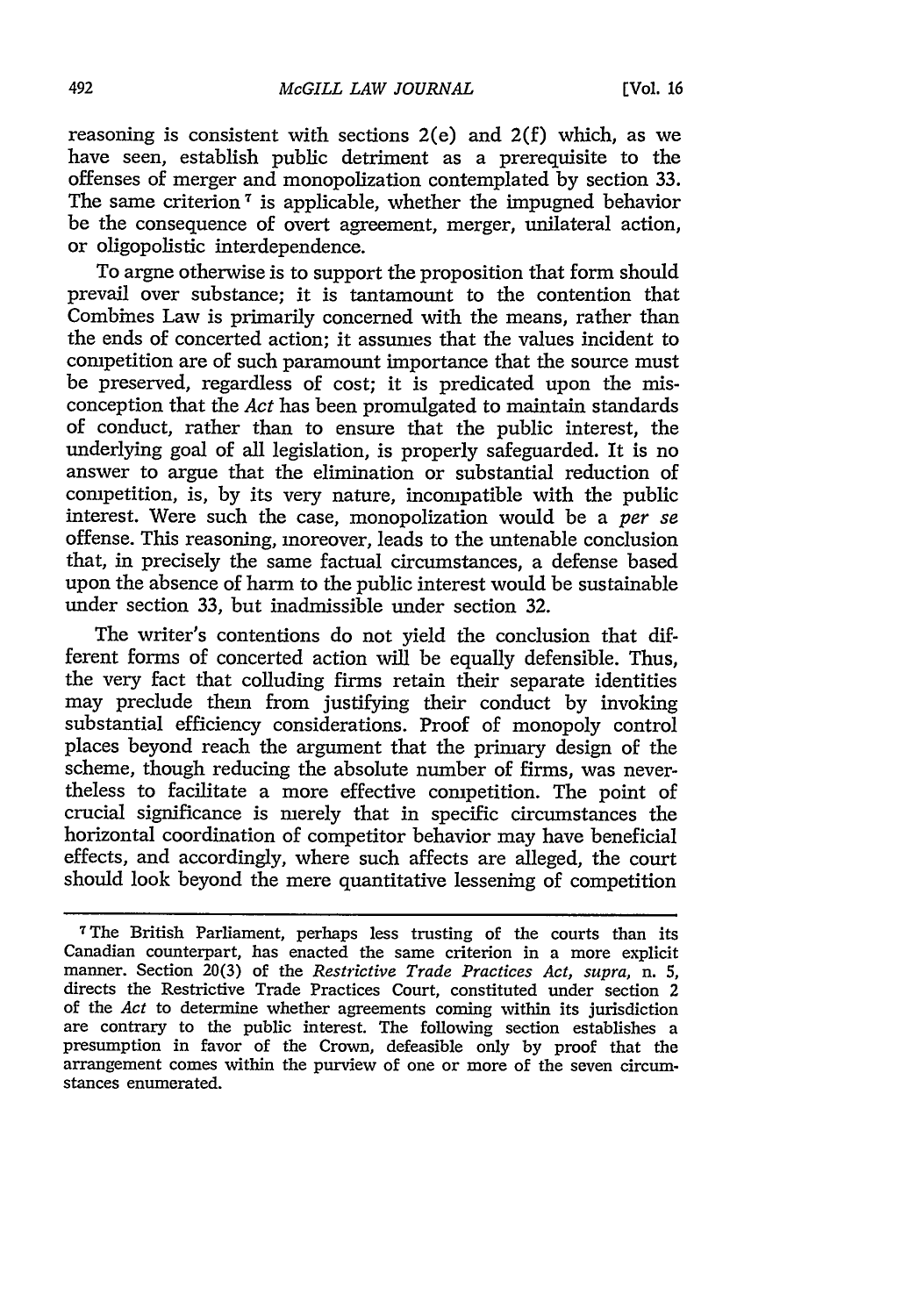in determining whether the provisions of the *Act* have been violated. b. *Structural Proscriptions*

Section 2(f) of the *Act* defines "monopoly" as ... a situation where one or more persons either substantially or completely control throughout Canada or any area thereof the class or species of business in which they are engaged and have operated such business or are likely to operate it to the detriment or against the interest of the public...

A close reading of the definition reveals that the "control" which the "one or more persons" may have need not be derived through agreement in order to come within the purview of section 33. Hence the courts would be justified in relying upon the section to effect structural changes in industries characterized by oligopoly where the evidence indicates that the participating firms could coordinate their pricing or product policies in the absence of communication in its usual form. Thus, the *Act* attacks the problem of oligopolistic interdependence directly, irrespective of whether the parties in question entered into the kind of arrangement proscribed by section  $32$ . The likelihood that the parties will conduct their affairs "... to the detriment or against the interest of the public..." flows from the structural environment itself, and accordingly, section 31(1) permits the court to effect the appropriate structural alterations.

Similar prohibitions apply to the monopolist possessing sufficient market power that he need not predicate his decisions upon the anticipated reactions of the little competition which he might face. Once again, the significant policy question is whether the efficiencies inherent in a unified operation justify the control derived. Where efficiencies fail to mitigate excessive market power, the courts must characterize the source of the defect as either behavioral or structural, in order that the appropriate sanction be imposed.

It is true that the demarcation between structure and conduct is frequently vague and imprecise. Nevertheless, it is equally clear that the characterization cannot be effected by means of a limited inquiry into the conduct of firms themselves. The judiciary must give serious consideration to underlying structural conditions, in spite of the plea of ignorance that "[o]ur lady of the common law is not a professed economist."<sup>8</sup> It may well be true that the administration of combines policy would be facilitated by entrusting technical economic issues to men skilled in the discipline. That notwithstanding, Parliament has chosen to delegate this responsibility to the courts, and they must accordingly respond in order to properly fulfill their constitutionally defined functions.

8R. v. *Container Materials Ltd.,* (1940), 74 C.C.C. 113, at p. 118.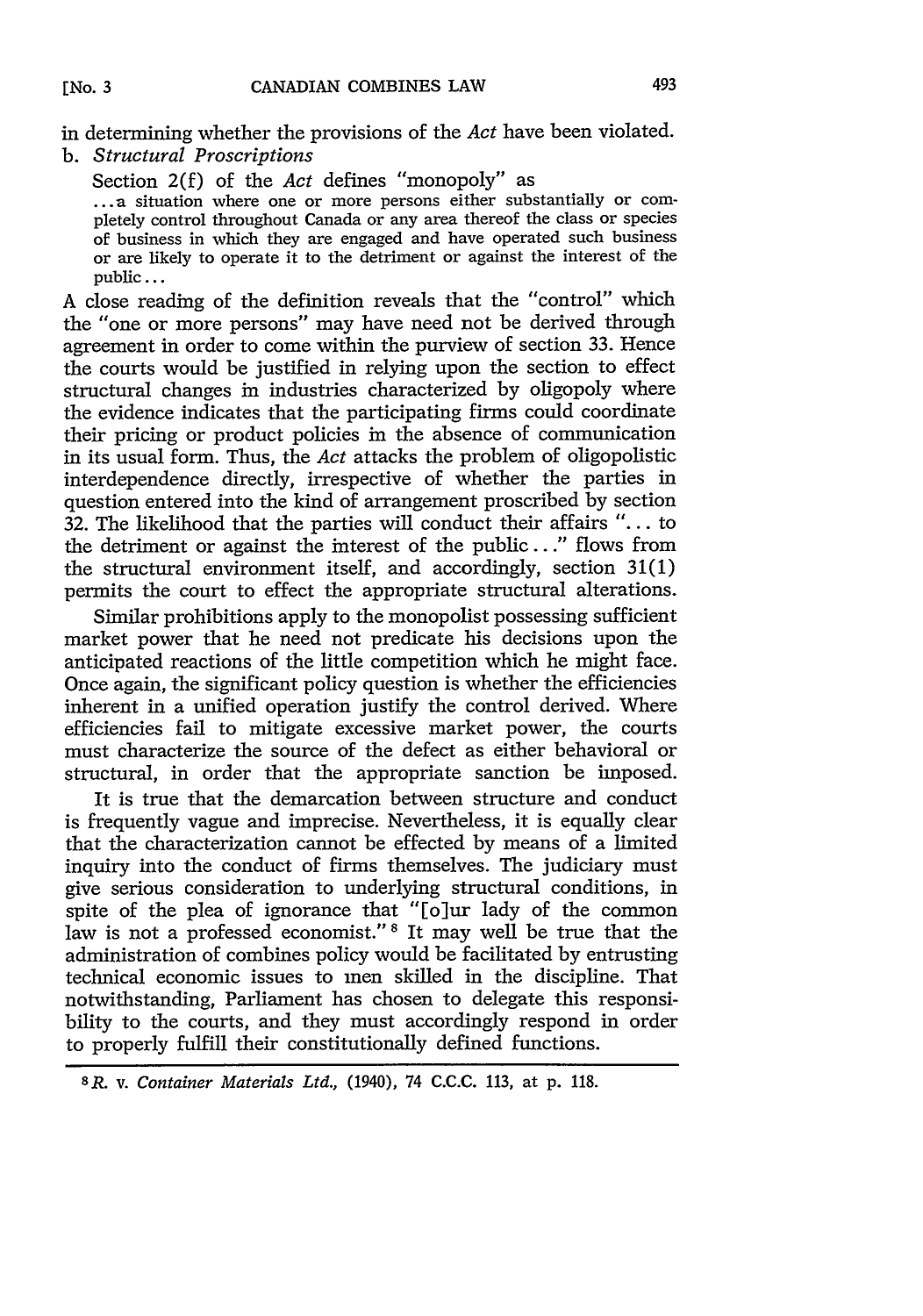# **The Difficulties Inherent in the Unqualified Application of a Per Se Rule**

In this writer's view, both the text of the *Combines Investigation Act* and the dictates of policy require that competition be conceived primarily in a functional sense; that is, as a device to further the public interest rather than as an end in itself. For reasons elaborated upon later in this article,<sup>9</sup> the public interest, in the context of Canadian Combines policy, is best served **by** a system of industrial organization which maximizes the resources of society. Stated differently, market power resulting from internal expansion or horizontal integration should be deemed permissible in the absence of proof that its debilitating effects clearly outweigh the efficiencies derived. The foregoing does not, of course, preclude the courts from generating presumptive rules of illegality applicable to classes of agreements which consistently prove to be unjustifiable.

In the four judgments which it has rendered, the Supreme Court has made it clear that it does not share the writer's concept of a "functional" competition. In its first decision, the Court had to consider the legitimacy of a price-fixing agreement which yielded monopoly control in the absence of any allegation that some benefit enured to the public. The sole justification pleaded was that.

**...** before an agreement can be said to provide for unduly preventing or lessening competition, the court must be satisfied that it is designed to do so to an extent not reasonably necessary for the protection of the interest of the parties to it, whatever may **be** its effect upon the interests of the public.<sup>10</sup>

Anglin, **J.** rejected the argument in the following terms:

The difference, in my opinion, between the meaning to be attached to 'unreasonably' and that which should be given to 'unduly' when employed in a statutory provision such as that under consideration is that under the former a chief consideration might be whether the restraint upon competition effected **by** the agreement is unnecessarily great having regard to the business requirements of the parties, whereas under the latter the prime question certainly must be, does it, however advantageous or even necessary for the protection of the business interests of the parties, impose improper, inordinate, excessive, or oppressive restrictions upon that competition the benefit of which is the right of everyone?<sup>11</sup>

*<sup>9</sup>Infra,* **pp. 523** *et seq. 'o Weidman v. Shragge,* **(1912),** 46 S.C.R. **1,** at **p.** 42. The argument invoked **by** the plaintiff was based upon English law prevailing at the time, as articulated in *Collins v. Locke,* **(1878-9),** 4 **A. C.** 674, and *Dubowski and Sons v. Goldstein,* **(1896), 1 Q.B. 478.**

*<sup>&</sup>quot;3 Weidman v. Shragge, supra,* n. **10,** at **p.** 42.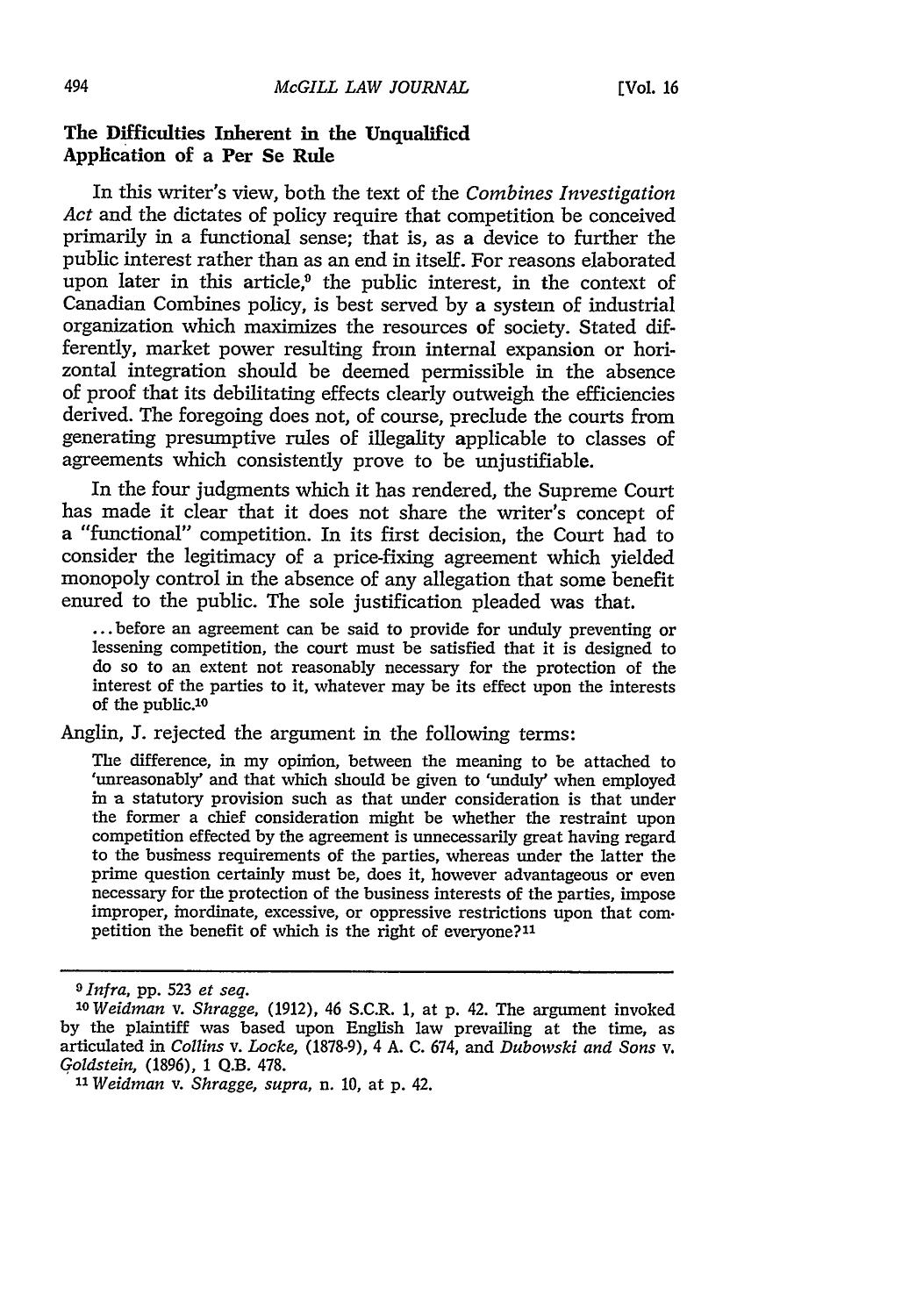"That competition" which Anglin, *I.* contemplates is undoubtedly competition which is consistent with the public interest.12 Almost two decades later, the Court adopted this reasoning to reject a similar argument in *Stinson-Reeb Builders' Supply v. The King."* Hence, until 1942, the governing rule was merely the eminently reasonable, if not self-evident principle, that the business interests of private parties should be excluded from the determination of what constitutes the public interest. The situation had not yet arisen where it was alleged that incidental to the impugned agreement, there enured a public benefit.

The basis of the present state of the law can be found in *Container Materials Ltd. v. The King,'4* where the defendants pleaded that the efforts of the Trade Association in which they participated to fix prices and standardize products was the necessary consequence of a decline in demand inducing heavy losses. The Court seemed unmoved by the fact that the container industry was in a serious state of disrepair and on the verge of a collapse which might have left the vertically related shipping industry and the public which it served without the necessary services.<sup>15</sup> It merely invoked the *Weidman and Stinson-Reeb* decisions to support the proposition that the Crown need not allege prejudice to the public interest where there is an undue prevention of competition. The existing rule that private interests must bow where public detriment results was extended to yield the assertion that competition must be irrebutably presumed to coincide with the public interest and hence must prevail even where, as a consequence, the latter is prejudicially affected. The true import of the judgment was to exclude any consideration of effect in determining whether an agreement comes within the proscriptions of the *Combines Act.*

The decision rendered in *Howard Smith Paper Mills Ltd. et al. v. The Queen'0* extinguished any hopes that the Court would reverse itself. Kellock, **J.** reaffirmed the principle in unequivocal

<sup>&</sup>lt;sup>12</sup> Sir Charles Fitzpatrick, C. J. held that, "[a]ll agreements which prevent or lessen competition do not come within the operation of the statute; the mischief aimed at is the undue and abusive lessening of competition which operates to the oppression of individuals or is injurious to the public generally." *Ibid.,* at p. 4.

**<sup>13</sup>**[1929] S.C.R. 276, at p. 278.

<sup>&#</sup>x27;4 [1942] S.C.R. 147.

**<sup>15</sup>**See in this regard the judgment of Henderson, **J.** A., dissenting in the Court of Appeal, (1941), 3 D.L.R. 145, at p. 196.

**<sup>16</sup>** [1957] S.C.R. 403.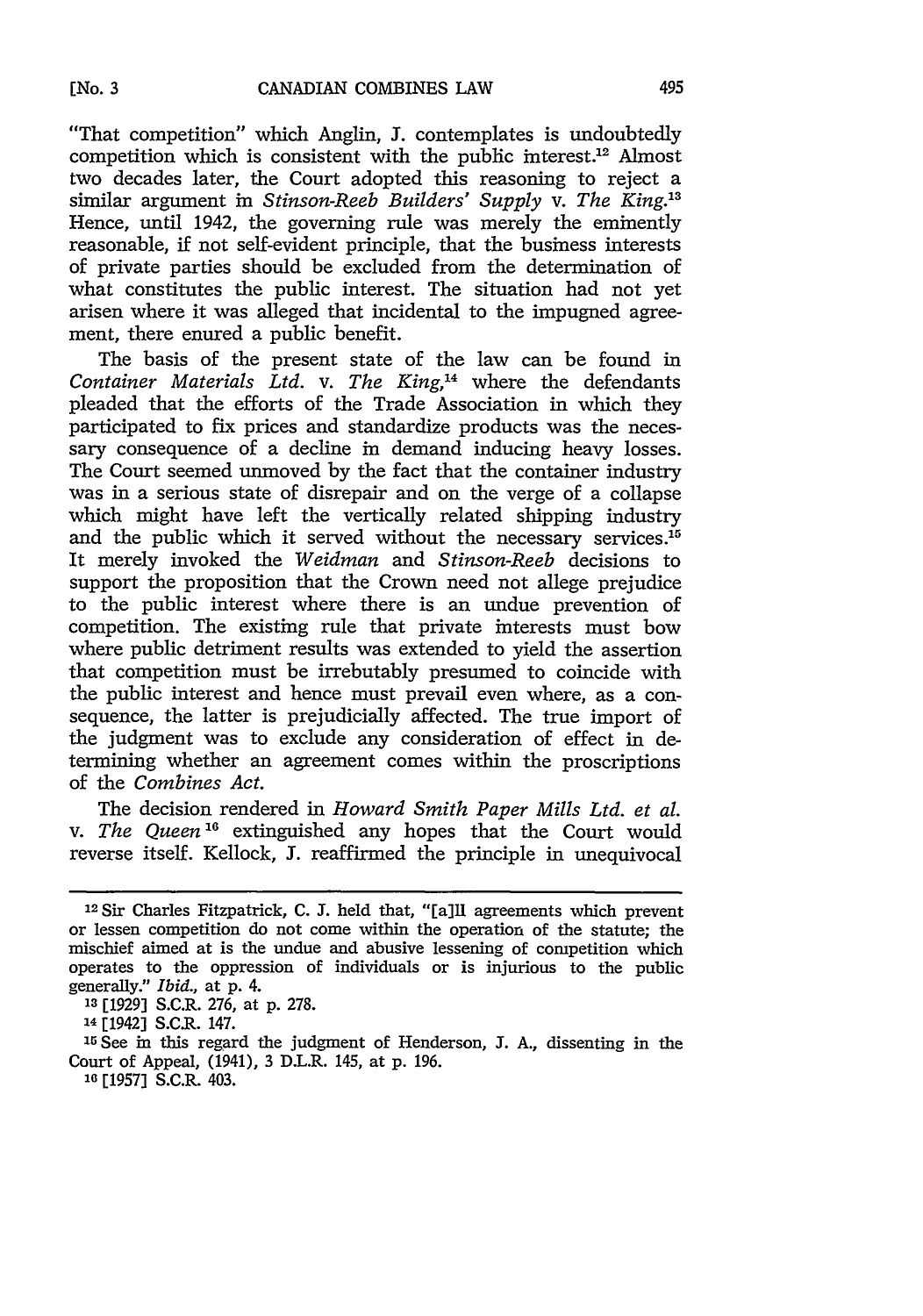terms, even though uncontradicted evidence received by the court of first instance indicated that the establishment of a fine paper industry in Canada without the agreements in question would have been "well nigh impossible." **17** The Supreme Court justice declared that,

[t]he statute proceeds upon the footing that the preventing or lessening of competition is in itself an injury to the public. It is not concerned with public injury or public benefit from any other standpoint.<sup>18</sup>

Cartwright, **J.** with whom Locke, J. concurred, found "this conclusion a surprising one", $10$  but nevertheless felt himself bound by previous decisions. $20$ 

The writer has contended that if this rule were consistent with the legislation from which it is supposedly derived, monopolization would be a *per se* offense under sections 33 and 2(f) of the *Act.* Yet this disparity is not its most serious deficiency; courts cannot be condemned for the occasional failure to perceive a frequently ambiguous if not fictitious legislative "intent". The fundamental weakness is that the principle is unworkable in its present form: it provides no conceptual framework which lower courts can apply in analyzing the legality of specific agreements. If the rule were limited to circumstances entailing an elimination of competition, it would merely amount to the analytically workable contention that monopoly power derived through horizontal agreements is illegal *per se.* By extending the presumptive rule beyond these limits, the Supreme Court has in effect left lower courts without effective means of determining when competition has been unduly lessened.

The imminency of the dilemma becomes apparent when it is recalled that the underlying goals of Combines policy are to disseminate market power and to foster efficiency. While the exclusion of one of these policy goals quite obviously undermines the purpose of the legislation, workable rules can nevertheless be formulated around the other. Thus it is meaningful, although not justifiable, to say that market power is to be avoided regardless of cost. The critical defect in the *Fine Papers* decision, however, is that the rule therein formulated fails to reflect either of the two fundamentals of Combines policy.

496

**<sup>17</sup>**[1954] O.R. 543, at p. 571.

*<sup>38</sup>Supra,* n. 16, at p. 411, Rand, Fauteux, and Kerwin, 3. **J.** concurring.

*<sup>19</sup>Ibid.,* at p. 426. *<sup>2</sup> <sup>0</sup> Idem.,* at p. 427.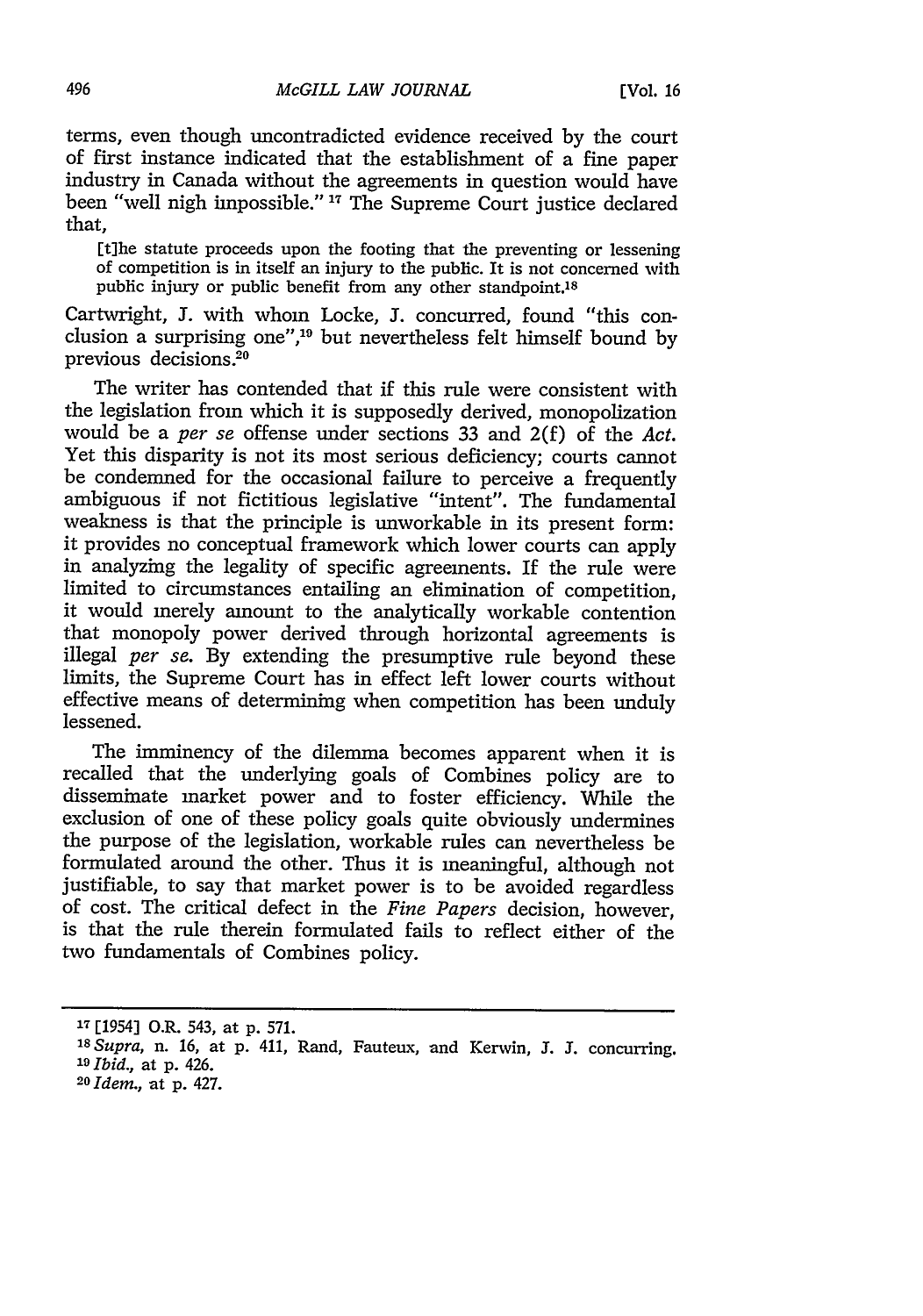Efficiencies, we are told, are utterly irrelevant, for the **"....** lessening of competition is in itself an injury to the public." The doctrine teaches that it is better for the consumer to be deprived of the product he requires than to be given the choice to pay more for the article than would be the case were an atomistic structural situation, impossible under the circumstances, to prevail.<sup>21</sup> Rivalry must be fostered, not for what it does, but rather for what it is. This notion deprives the concept of any functional meaning, and accordingly precludes the development of criteria of legality which would more closely correspond to the various dimensions of the public interest. The judicial viewpoint is thus inconsistent with contemporary economic models which tend to rely upon the criterion of workable competition as the ultimate goal of industrial organization precisely because of its functionally valuable attributes.<sup>22</sup>

Little more importance is attached to the market power which may emanate from horizontal agreements. While it is true that market power is positively correlated with the concentration level of firms in specific industries, the relationship is by no means perfect. The condition of entry plays an integral role in determining the behavioral parameters within which firms large or small must operate, and hence highly concentrated industries are not in themselves incompatible with the operation of impersonal market forces.<sup>23</sup> The salient point is that regardless of the importance which efficiency considerations may be deemed to have in antitrust policy, the proper question to be asked is not whether competition is to be preserved, but rather, the extent to which market power is to be avoided.

It is true that the monopoly control with which the Supreme Court had to deal rendered the distinction between concentration

*<sup>2</sup>l Supra,* n. 17.

<sup>22</sup> The vital element common to these models is that workability is itself defined in terms of the performance which it yields. The analyses are essentially qualitative in nature, so that competition is "workable" provided that it approximates optimal performance. Thus, J. M. Clark contends that "a contribution is made simply by formulating the concept of the most desirable, practically possible form of competition;" *Toward a Concept of Workable Competition,* (1940), 30 Am. Econ. Rev. 241, at p. 242. One writer has gone so far as to formulate a definition which implies that, in certain circumstances, a monopoly may be workably competitive. See, in this regard, Ferguson, *A Macroeconomic Theory of Workable Competition,* (1964), at p. 80. For an excellent review of the development of the concept, and its implications for antitrust policy, see Knox, *Workable Competition and Public Policy,* (1967-68), **1** Antitrust Law and Economics Review 3, at p. 41. **<sup>2</sup> <sup>3</sup>** Bain, *op. cit.,* n. 2, at p. 242.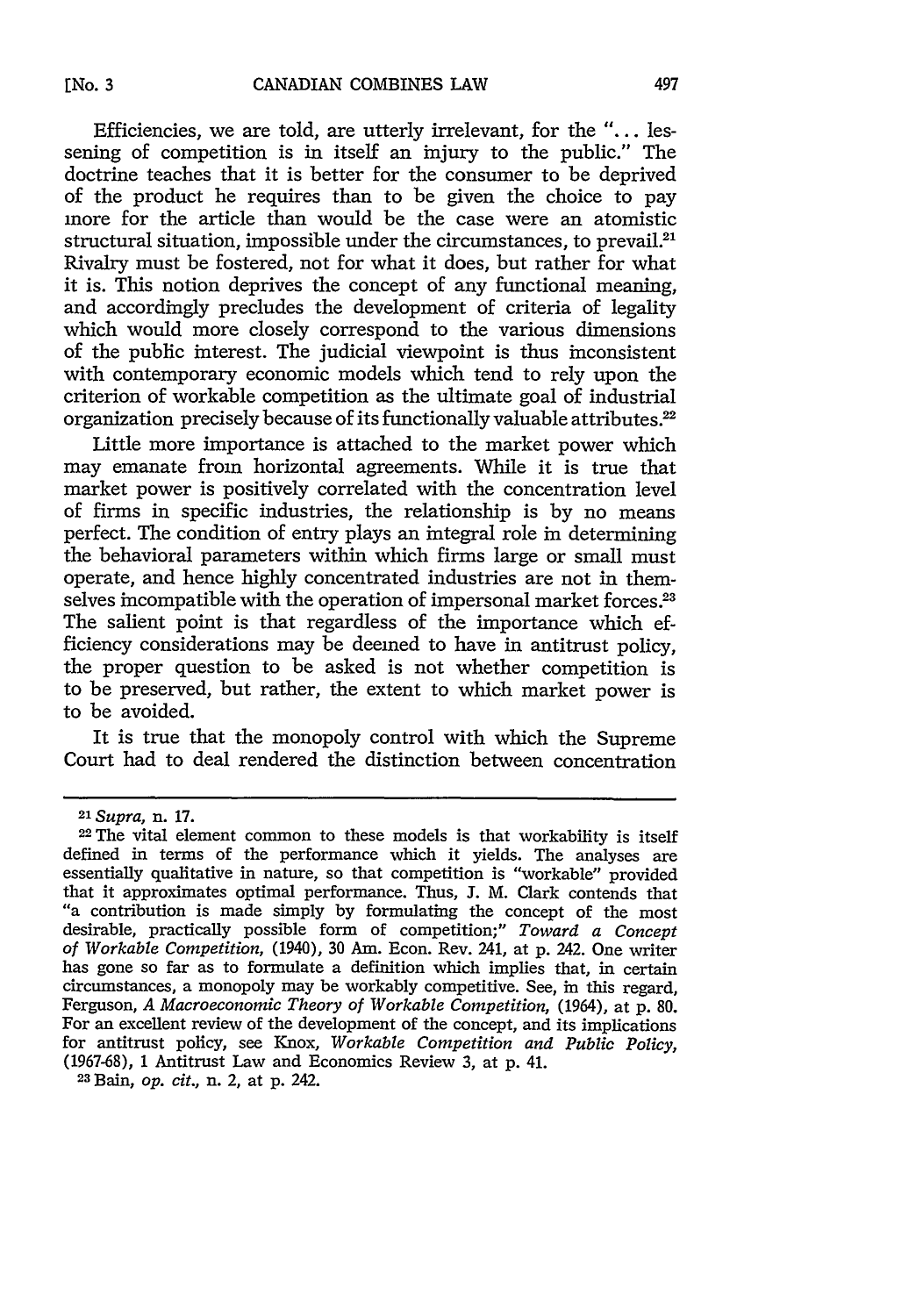and market power of lesser importance than would otherwise have been the case. Few economists would argue that the mere threat of entry would deter a monopolist from exacting excessive prices even though only on a short-term basis.<sup>24</sup> Nevertheless, the majority adopted without qualification broad language to the effect that actual power to implement the acts contemplated in the agreement is not a necessary element of the offense. Kellock, J. held that,

[a]ssuming that during any part of the period of control the aim of the parties to the agreement could not have been successfully carried into execution, such a fact would not, in law, constitute any answer to the indictment.25

The justification invoked was that since the behavior attacked was conspiratorial in nature, the crime was constituted upon agreement, "... though in the circumstances of the case it be impossible to commit it." **26**

The real difficulty which this reasoning creates is not the technical legal problem that a conspiracy can only result where the acts agreed upon are themselves illegal, and that no Act of Parliament condemns behavior in restraint of trade.<sup>27</sup> While a *per se* rule which refuses to consider market power when assessing the legality of concerted action is justifiable where the pernicious purpose and power of colluding firms is overt, it is clearly an inadequate instrument to deal with the more ambiguous cases. Herein, then, lies the central weakness of the doctrine.

24One noted author contends that "if the entry of new firms is not too rapid, the merger may make monopoly profits for a considerable period; and even though thereafter the losses are permanent, their discounted value need not be so large as to wipe out the initial gains." See Stigler, "Monopoly and Oligopoly by Merger", in *Readings in Industrial Organization and Public Policy,* (Irwin, 1958). This statement was predicated upon the assumption of relatively free entry. *<sup>25</sup> Supra,* n. 16, at **p.** 412.

26 Stephen, *Digest of the Criminal Law,* (9th ed., 1950), at p. 24, cited with approval by Kellock, J., *id.,* at **p.** 412, and by Taschereau, J., *id.,* at **p.** 406. In *R.* v. *Electrical Contractors of Ontario,* [1961] O.R. 265, at p. 279, Laidlaw, **J.** speaking for the Ontario Court of Appeal, implied that market power is not an element in the offense: "The only essential capacities of the accused are the capacity to conspire, combine, agree or arrange with another person, and the capacity to form the wrongful intent to "prevent, limit or lessen competition unduly in any respect set forth in the sectionl" For remarks with similar implications, see Idington, **J.** in *Weidman v. Shragge, supra,* n. 10, at **p.** 20.

27See, in this regard, Gosse, *The Law of Competition in Canada,* (1962), at p. 95.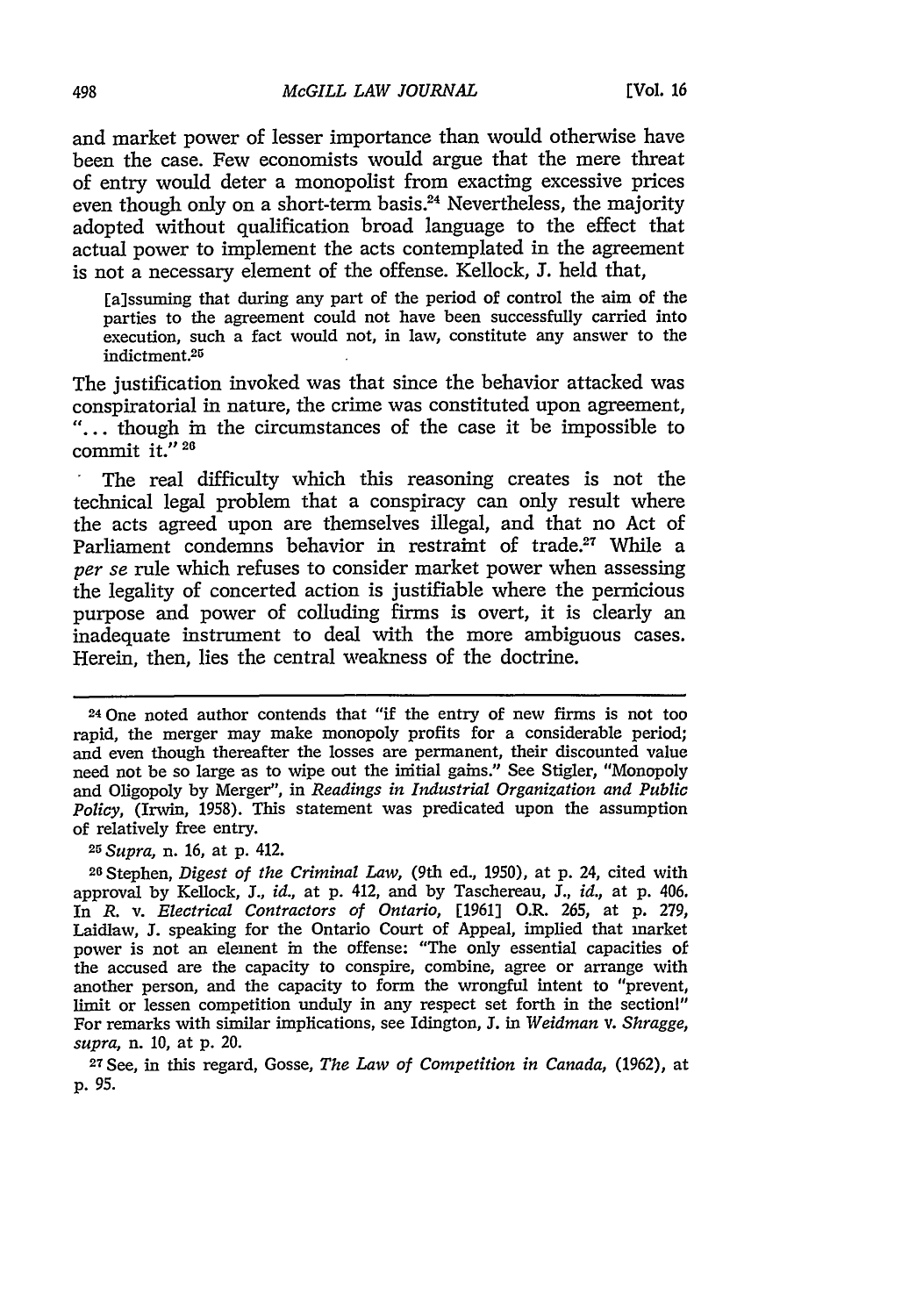By way of example, let us consider the problem noted earlier: how are lower courts to determine what constitutes an undue lessening of competition in the absence of a consideration of either market power or cost savings? The nub of the matter is that a *per se* rule based solely upon proof of horizontal agreement admits only of a quantitative test of legality. Bound by the principle of *stare decisis,* inferior tribunals are free only to hold that it is unlawful to eliminate all competition, or that it is illegal to eliminate any competition. The analytical principles uttered by the Supreme Court are not unlike those articulated by its counterpart in the United States. Thus in *United States v. Von's Grocery Co.,28* that Court prohibited the integration in question on the grounds that,

**..** Congress feared that a market marked at the same time by both a continuous decline in the number of small business and a large number of mergers would slowly but inevitably gravitate from a market of many small competitors to one dominated by one or a few giants, and competition would thereby be destroyed.<sup>29</sup>

Considering that entry into the Los Angeles grocery market was relatively unimpeded, and that the effect of the merger would have been to place the largest three firms on a more even footing, it is clear that the concept of competition harboured by the American Court is essentially quantitative in nature and based solely upon the absolute number of independent business units which rival for the consumers' patronage. As many authorities have noted,<sup>30</sup> virtually any lessening of competition effected through merger constitutes a technical violation of section 7 of the *Clayton Act.31* For practical purposes, the important problems which remain relate to the enforcement of the *Act,* rather than to issues of substantive law. It is true, of course, that the Canadian law applies to agreements rather than to mergers. Nevertheless, it is difficult to see why different analytical rules should be applied to integration effected through these two devices.

The Canadian courts do not have to follow suit. Absurd though it be, they could hold horizontal integration to be permissible provided that some competition, however slight, remains. The im-

**<sup>28334</sup>** U.S. 270 (1966).

*<sup>20</sup>Ibid.,* at p. 278.

<sup>30</sup>See, for example, Phillips, *Some Implications of the Supreme Court's Antimerger Decisions,* (1967), 21 Southwestern **LJ.** 429, at p. 441; Bison, *The Von's Merger Case* - *Antitrust in Reverse*, (1966-67), 55 Georgetown L.J. 201, at **p.** 231.

**<sup>3138</sup>** Stat. 730 (1914), as amended, **15** U.S.C. s. 12-27 (1959), as amended, 15 U.S.C. s. **13,** 21 (Supp. v, 1964).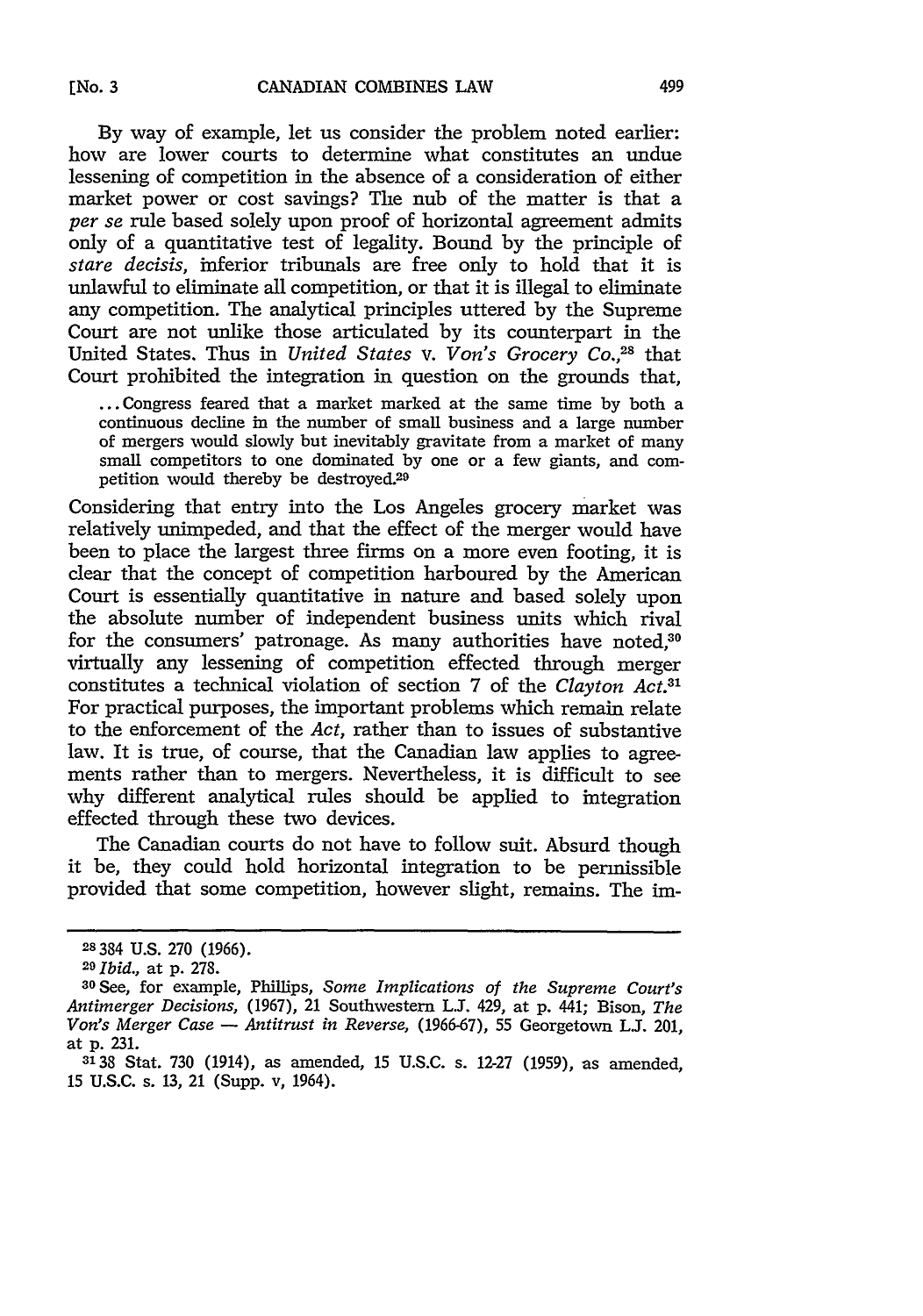portant point is that the alternatives are meager indeed, and that hopefully, the doctrine from which they are derived will be honored more in the breach than the observance. It is no easy task to assess the validity of this optimism, because virtually all the agreements challenged did in fact eliminate competition, and hence the presiding judges could apply a quantitative criterion unimpeded by analytical difficulties. Nevertheless, dicta do exist which indicate that the courts are coming to recognize the necessity for analyzing a lessening of competition in terms of the resulting market power. $32$  In general it would appear that they have refused to follow the majority of the Supreme Court, and thus have implicitly rejected the quantitative test which would necessarily have followed. In so doing, they have not, however, developed a rigorous methodology for dealing with the concept of market power, and hence it is to this problem that we now turn.

#### **The Assessment of Market Power**

Judicial commitment to the concept of market power as an analytical device requires the courts to develop a methodology for assessing the extent to which firms have freed themselves from the discipline of impersonal market forces. Conceptually, excessive power may be viewed as the derivative of either unilateral or collective action.<sup>33</sup> and hence in the analysis which follows, the

<sup>33</sup> An important distinction may also, of course, be drawn between market power resulting from the behavior of firms, and that which flows from the structural environment itself. The distinction is relevant for the purpose of determining the appropriate sanctions in specific cases, and hence the writer will deal with it in some detail in the discussion of market power emanating from an oligopolistic structural environment, *infra,* at pp. 518-523. For a more complete treatment of the matter, see Friedman, *Monopoly, Reasonableness and Public Interest in the Canadian Anti-Combines Law,* (1955), 33 Can. Bar Rev. 133, at p. 137. In discussing the problem, however, that author pays but scant attention to Canadian law, no doubt because

**<sup>32</sup>**In the *Howard Smith* decision, *supra,* n. 16, Cartwright, **J.,** with whom Locke, J. concurred, held at p. 426 that **"..** . it is the arrogation to the members of the combination of the power to carry on their activities without competition which is rendered unlawful." While it is unfortunate that the learned Judge confined his statement to monopolistic power, his was the only judgment which formulated the problem in terms of market power. Subsequent decisions have tended to adopt his logic in this respect, and have accordingly refused to follow the reasoning of the majority. See *R. v. Canadian Breweries,* [1960] O.R. 601, at p. 605; *R.* v. *Beamish Construction,* [1966] 2 O.R. 867, at p. 898; *R.* v. *Canadian Coat and Apron Supply Ltd. et al.,* **(1968),** 2 C.P.R. n.s. 62, at **p.** 74.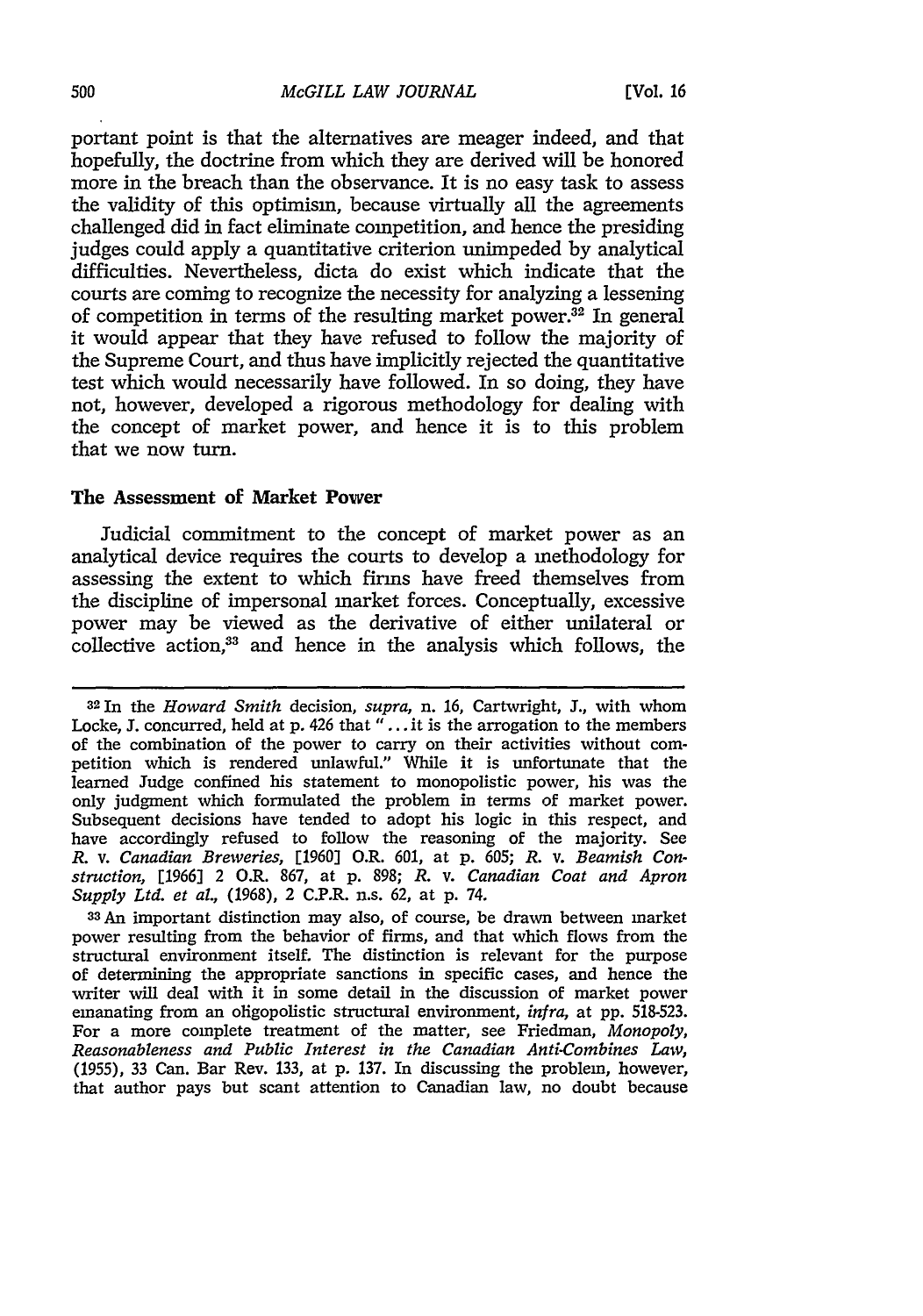writer will consider judicial efforts to diagnose and evaluate market power emanating from each of these sources. Where the government has chosen to attack the single-firm monopolist, the courts can look for a number of symptoms, such as the gradual but persistent elimination of competition, profits which significantly exceed the norm for substantial periods of time, and discriminatory pricing techniques. The task is considerably more difficult where the judiciary is called upon to evaluate the legality of horizontal integration recently constituted. Lacking data which might reveal the effects of the alleged power, it must in effect predict what consequences the integration will actually have. Perhaps the most dangerous of these is the threat of oligopoly, and the interdependence that frequently comes with it.

A meaningful assessment of market power, whatever its source, must necessarily be predicated upon a process of market delimitation 34 which closely conforms to economic actuality. An unrealistically narrow definition of the relevant market would exclude actual or potential competition which represents effective safeguards, with the result that an integrated operation would be disbanded without justification. There would follow needless costs inherent in the ensuing corporate reorganization, as well as the potential loss, of scale economies. Conversely, where a geographic  $35$  or product

both courts and administrators have traditionally viewed violations of the *Combines Act* to be purely the result of deviant behavior.

34 Section 2(f) of the *Combines Act* refers to a "class or species of business." While the phrase appears in the definition of a "monopoly", it is submitted that it is improper to apply different standards of delimitation where the market power is derived from other sources. See in this regard, Jones, *The Brown Shoe Case and the New Antimerger Policy: Comment,* (1964), 54 Am. Econ. Rev., 407, at p. 408; Steckler, *Market Definition and the Antitrust Laws,* (1964), 9 Antitrust Bull. 741. But see *contra,* Martin, *The Brown Shoe Case and New Antimerger Policy: Reply,* (1964), 54 Am. Econ. Rev. 413.

<sup>35</sup> Section **2(f)** proscribes monopoly power which exists "...throughout Canada or any areas thereof..." 'While a proper determination of the relevant geographical market may be just as critical as an appropriate delimitation of the product market, the writer will not discuss this aspect of the problem. The issue has been of little importance in Canada, no doubt as a result of the sparsity of merger cases to have come before the courts. In the one case where geographical limitations could have been important, a basing price system, deemed legitimate under the circumstances, was held to render transportation costs irrelevant, and hence a broad definition resulted: *R. v. British Columbia Sugar Refining Co.,* (1960), 32 W.W.R. 577, at p. 639. For a review of the current American approach to this matter, see Hale and Hale, *Delimiting the Geographic Market: A Problem in Merger Cases,* (1966), 61 Nw. U.L. Rev. 538.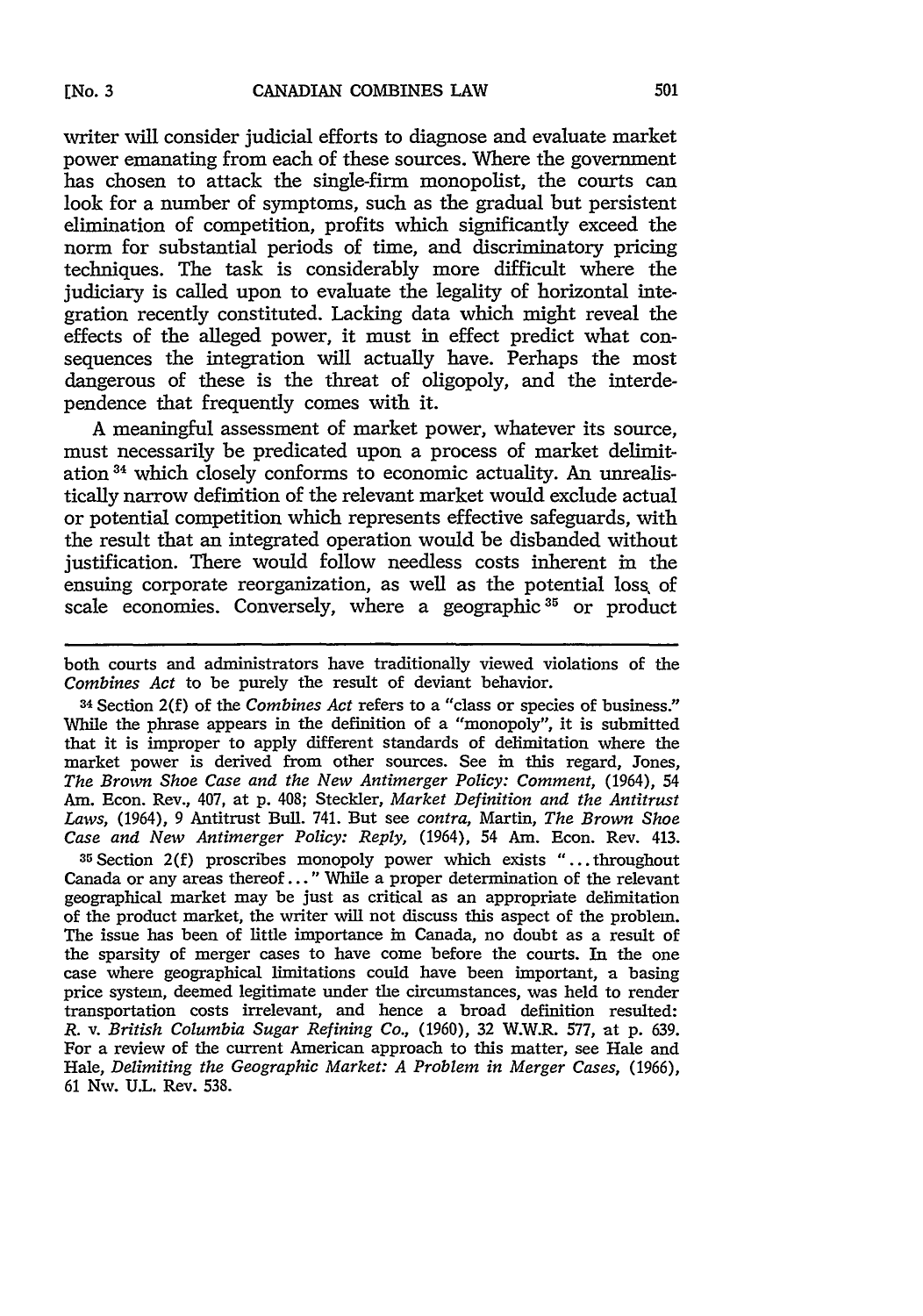market is deemed to extend beyond its proper limits, excessive market power would remain undiagnosed, thereby rendering the consumer liable to excessive prices where there is in fact substantial reliance upon the items in question.

The bipolar objectives inherent in Combines policy of stimulating efficiency and eradicating market power remain unambiguous. Hence, if we knowingly possessed flawless techniques for evaluating the extent of the power vested in specific firms, logic would dictate that we first assess the relative weights of power and efficiency, and then proceed to make a policy judgment as to which should be deemed of paramount importance. Unhappily, however, such is not the case, and hence the primary judicial task lies in formulating a technical analysis which properly embodies two fundamental considerations. The courts should initially reduce to a minimum errors in the fact-finding process itself. In addition, although some error will be inevitable, the lack of precise measuring instruments requires the courts to generate principles of market delimitation which, in the more ambiguous cases, will be designed to preserve the objective which has been deemed to be of primary importance.

It might follow from the foregoing that it would be appropriate to initially consider the relative importance of efficiencies and market power before proceeding with the analytical treatment of market delimitation. Nevertheless, the former issue is itself worthy of detailed consideration, and hence for organizational purposes, the writer has relegated the necessary discussion to a later place in this article. It is important only to note that vagaries inherent in the fact-finding process will on occasion make it necessary to import the conflict between power and efficiency into the market delimitation process itself.

### *a. Market Power Derived Through Unilateral Action*

### *1. Market Share as an Indicant of Market Power*

The traditional competitive model insulates the consumer against abusive pricing techniques by permitting him to look to a number of sources for the product he requires. Thus, where many different enterprises produce identical items, a simple headcount of the number of participating firms and an analysis of their respective market shares will reveal whether there exists a sufficiently atomistic structural environment.

More difficult problems arise where a sole producer of one item alleges that he faces effective competition from producers of qualitatively different substitutes. The dispositive legal, as well as eco-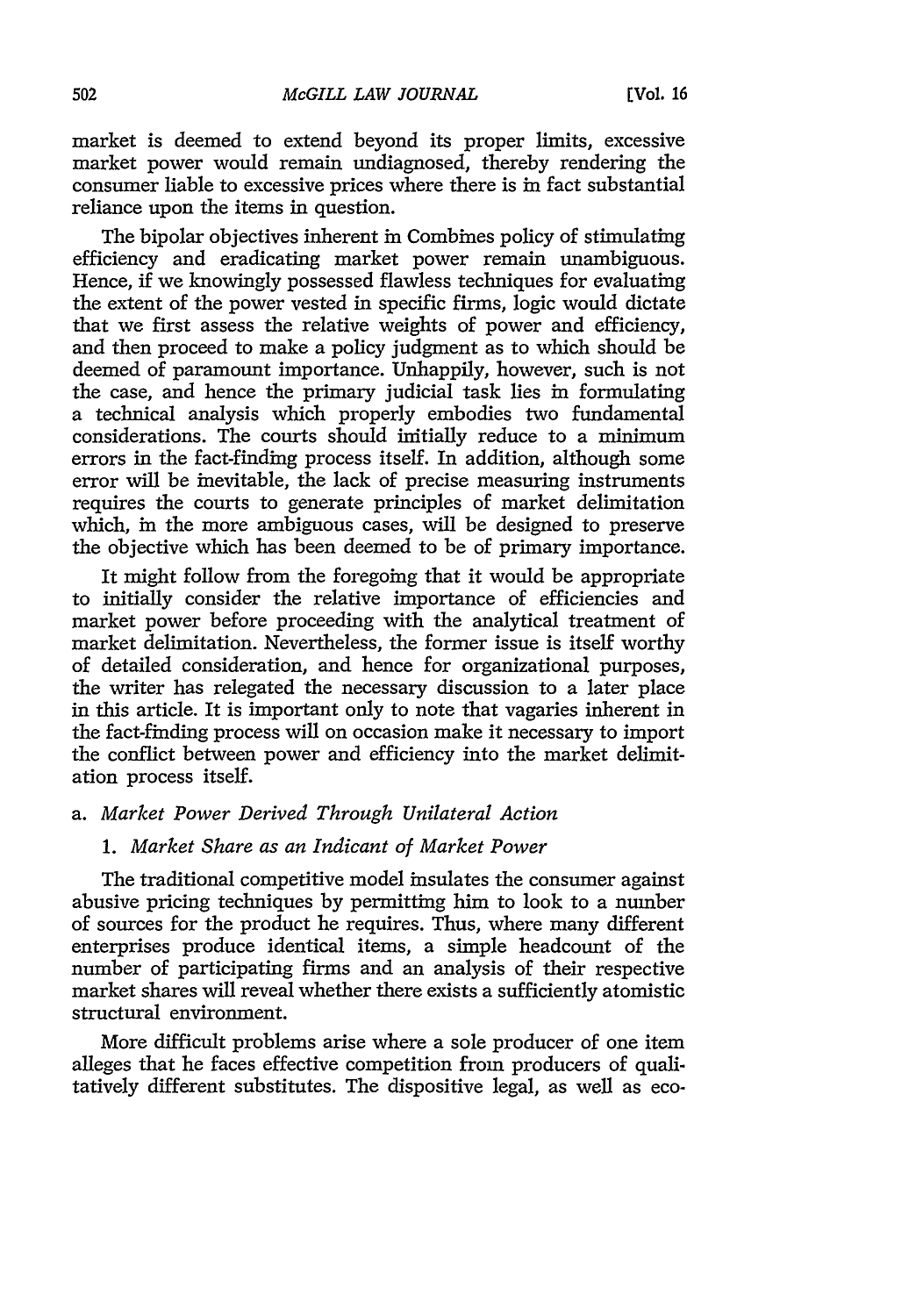nomic issue, then becomes the importance which users attach to the distinction between different products. Economists purport to measure the "cross-elasticity of demand" **by** examining the effect of a price change on one item upon the sales of another. American courts have traditionally used the concept of cross-elasticity, or in lay terms, the interchangeability of alternate products, to define the relevant market, and have then proceeded to evaluate the power of the competing firms in terms of their respective market shares,<sup>36</sup> taking into consideration existing or anticipated structural conditions.<sup>37</sup> Perhaps the most important characteristic of this twostep approach is that it does not entail a comparative analysis of the production costs of products which allegedly form part of the same market. **By** holding that the existence of monopoly power *"...* ordinarily may be inferred from the predominant share of the market",38 the American Supreme Court has (properly, in this writer's view) demanded strong empirical evidence that lower costs and the concomitant power to unilaterally exclude competition actually exists and, in so doing, has chosen performance as the primary indicant of market power. **While** it is true that the growing judicial fear of incipient oligopoly has, for merger cases at least,

must be viewed functionally in the context of the particular market involved, its structure, history, and probable future." *Brown Shoe v. United States, supra,* n. **36,** at **p.** 540; *United States v. Philadelphia National Bank,* 374 **U.S. 321, 10** L. ed. **2d. 915,** at **p.** 947 **(1963).**

*<sup>38</sup>United States v. Grinnell Corp., supra,* n. **36,** at **p. 786.**

**<sup>3</sup>GSee by** way of example only, *United States v. Grinnell Corp.,* 384 **U.S. 563, 16** L. ed. **2d. 778,** at **pp. 786-789 (1966);** *United States v. Continental Can Co.,* **378 U.S.** 441, 12 L. ed. **953,** at **pp. 963** and **965** (1964); *Brown Shoe Co.* v. *United States,* **370 U.S.** 294, **8** L. ed. **2d. 510,** at **pp. 535-536 (1962).** The statement **by** Warren, **CJ.,** *ibid.,* to the effect that within a broad market itself determined **by** the cross-elasticity principle "... well-defined submarkets may exist which in themselves constitute product markets for antitrust purposes," does not alter the fact that those submarkets must themselves be determined according to the same rule. Note that of the six criteria used to identify a submarket, one is merely a statement of the cross-elasticity principle itself, and four contain qualifying words such as "peculiar", "unique", or "distinct", which tend to indicate the absence of cross-elasticity. The only novel criterion seems to be that of "specialized vendors," which would include the distributional channels in the definitional process itself. See Jones, *op. cit.,* n. **34,** at **p.** 409 where the author states that "the six criteria enumerated **by** the court... are the same criteria which establish or identify the broad market." It is submitted that the true impact of *Brown Shoe* **lies** in its hardened antimerger philosophy rather than a significant change in analytical methodology; *United States v. E. I. DuPont de Nemoures & Co.,* **351 U.S. 377, 100** L. ed. 1264, at **pp. 1282-83 (1956).** *<sup>37</sup> United States v. Continental Can Co., supra,* n. **36,** at **p. 965:** "The merger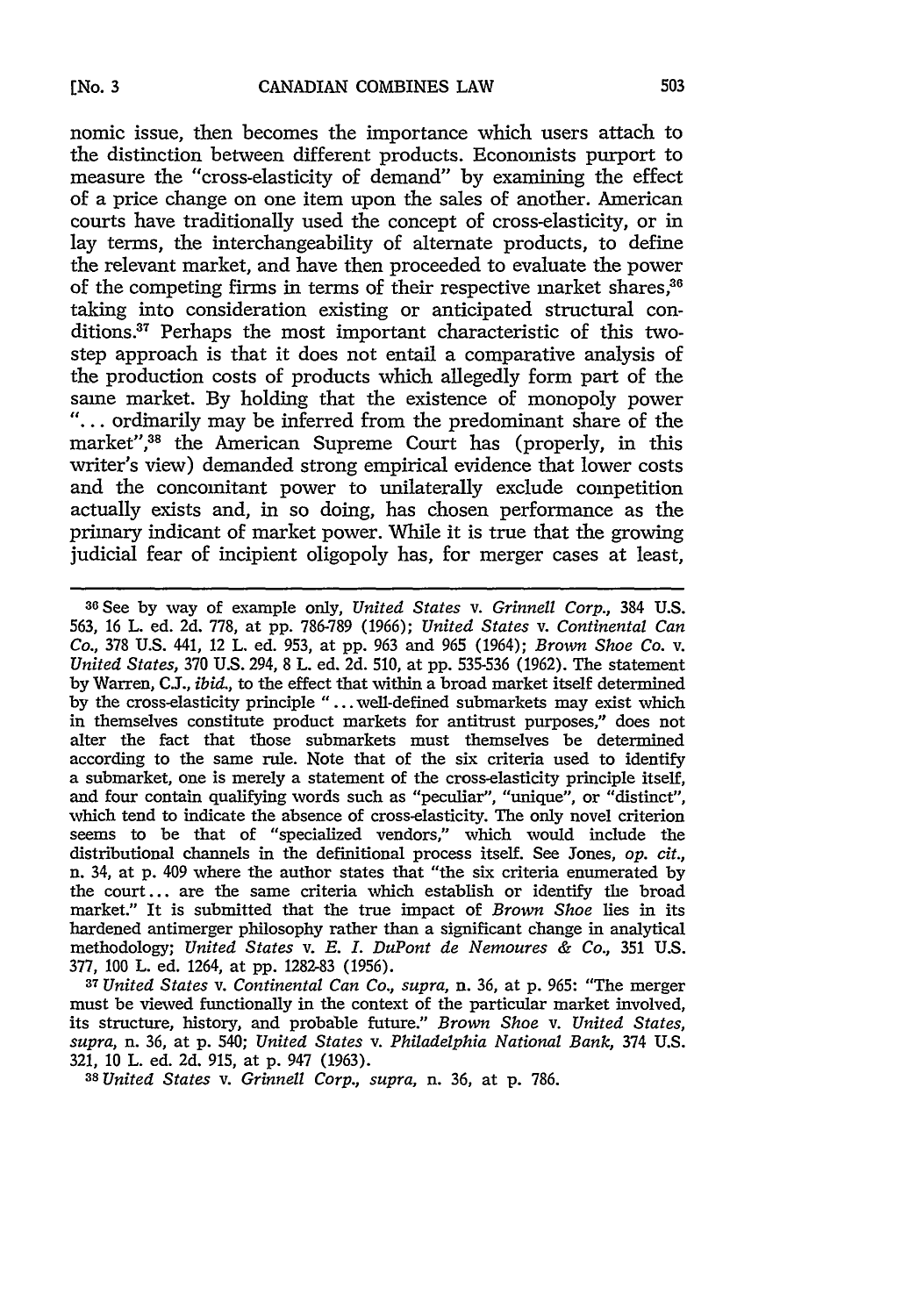lessened the importance of market share as a criterion of collective market power, the analytical method of predicating market definition upon the cross-elasticity principle itself has remained **un.**  $champed<sup>39</sup>$ 

Certain commentators have contended that the concept of crosselasticity in itself may lead to an inappropriately broad delimitation of the relevant market in the absence of

**... a** consideration of costs, so that these substitutes will be excluded where the Government shows that at prices producing a high crosselasticity the alleged monopolist has a substantial cost advantage.

**...** The producer with a substantial advantage in comparative preferencecost ratios has what the Court calls monopoly power **-** the power to control prices or exclude competition.<sup>40</sup>

The substance of the argument is that the failure to consider comparative costs might immunize from the strictures of the *Sherman Act*<sup>41</sup> a monopolist who has the power to exclude competition, but who has chosen not to do so. While such corporate benevolence is conceivable, it is clear that a comparative cost analysis is not a proper device to detect unexercised power. For one thing, experience with the *Robinson-Patman Act*<sup>42</sup> has shown that it is virtually impossible to evaluate the costs of even a single producer with any degree of precision.<sup>43</sup> For another, the determination of cost data, like the estimation of market share, is liable to the objection that the inefficient monopolist might escape the proscriptions of the *Act*. As we shall see,<sup>44</sup> it is this latter difficulty which constitutes one of the central issues in formulating an approach to market delimitation consistent with the underlying policy objectives of Combines law.

**4126** Stat. **209 (1890),** as amended, **15 U.S.C.** ss. **1-7 (1959).**

**4249** Stat. **1526 (1936),** as amended, **15 U.S.C.** s. **13,** 21(a) (Supp. v. 1964). **43See** McGee, *Price Discrimination and Competitive Effects: The Standard Oil of Indiana Case,* **23 U.** Chi. I. Rev. **398,** at **p. 399,** n. 2. See also *Panel Discussion, The Robinson Patman Act,* **(1966), 30 A.B.A.** Antitrust **LJ.** 41, at **p.** 42.

<sup>4</sup> <sup>4</sup> **See** *infra,* **pp. 506-509.**

*<sup>39</sup>United States v. Von's Grocery Co.,* 384 **U.S. 270, 16** L. **ed. 2d. 555,** at **p. 561 (1966);** *Brown Shoe Co. v. United States, supra,* n. **36,** at **p. 538;** in *United States v. Philadelphia National Bank, supra,* n. **37,** at **p.** 946, the Supreme Court seemed far more concerned with basing its decision upon the percentage market occupancy of the defendant.

<sup>4</sup> <sup>0</sup> Turner, *Antitrust Policy and the Cellophane Case,* **(1956-57), 70** Harv. L. Rev. **281,** at **p. 309.** Other authors seem to agree, see Broadley, *Oligopoly Power Under the Sherman and Clayton Acts* **-** *From Economic Theory to Legal Policy,* **(1966-67), 19** Stan. L. Rev. **285,** at **p. 351;** Kaysen and Turner, *Antitrust Policy,* **(1959),** at **pp.** 101-102.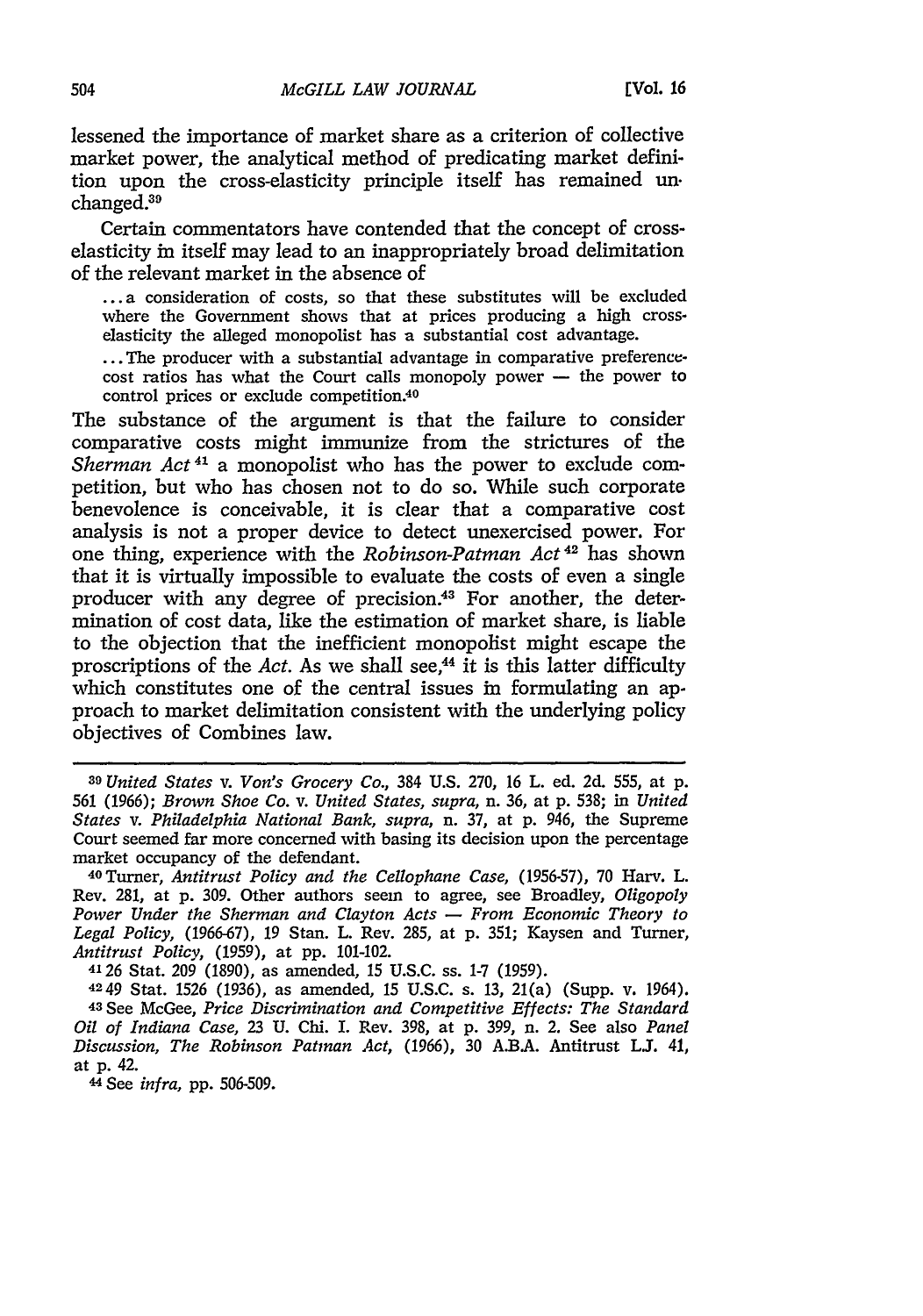### *2. Excessive Profits as an Indicant of Market Power*

The exclusion of competition is only one symptom which may reveal underlying market power in view of the potential ability which a manufacturer may also have to exact excessive prices. Where, as in *Alcoa*<sup>45</sup> the potential strength of a substitute qualitatively identical to the primary product is limited only by a fixed amount such as transportation or tariff costs, a court is justified in assuming identical production costs and using the differential as an index of pricing power upon which to base a delimitation of the market.<sup>46</sup> Low profits in the face of substantial and unequivocal cost advantages offer clear evidence of inefficiency, and hence should not be considered as a mitigating factor to a charge of monopolization.

Where, however, the substitute is qualitatively different, pricing power will be based not only upon costs, but upon interchangeability as well, and hence a rational seller will take the latter factor into consideration in determining the price at which he can maximize profits. In these circumstances, the critical measure of pricing power will be the extent to which the price at which cross-elasticity occurs exceeds the producer's costs, or alternatively, the difference between the costs for manufacturing the primary and substitute products where the latter cost is itself greater than the price at which cross-elasticity would occur. Since either of these disparities will be reflected in the earnings of the efficient monopolist, the courts may justifiably rely solely upon a finding of excessive profits in making a determination that undue pricing power actually exists.

One might well ask why the cross-elasticity principle is necessary at all if exhorbitant profits are taken as *per se* evidence of monopoly power. While the concept is of little aid in further evaluating the extent of the power, it nevertheless sheds light upon its source, and hence is a useful diagnostic device. By permitting the courts to compare the relative profit rates of the producers of close substitutes, it facilitates the determination of whether pricing power exists unilaterally or collectively. Excessively high profits shared

*<sup>45</sup> United States v. Aluminum Co. of America,* 148 F. 2d. 426.

<sup>461</sup>n *United States v. Corn Products Refining Co,* 234 Fed. 964, at pp. 975- 977 (1916), Judge Hand theorized that it would be proper to exclude potential competition from the market on this basis. It is important to note, however, that his reasoning was founded upon two assumptions both of which were unverified by the evidence before him. At p. 975, he assumed that "... the two commodities compared are indistinguishable in use..." and, on the following page, that one process was more expensive than the other.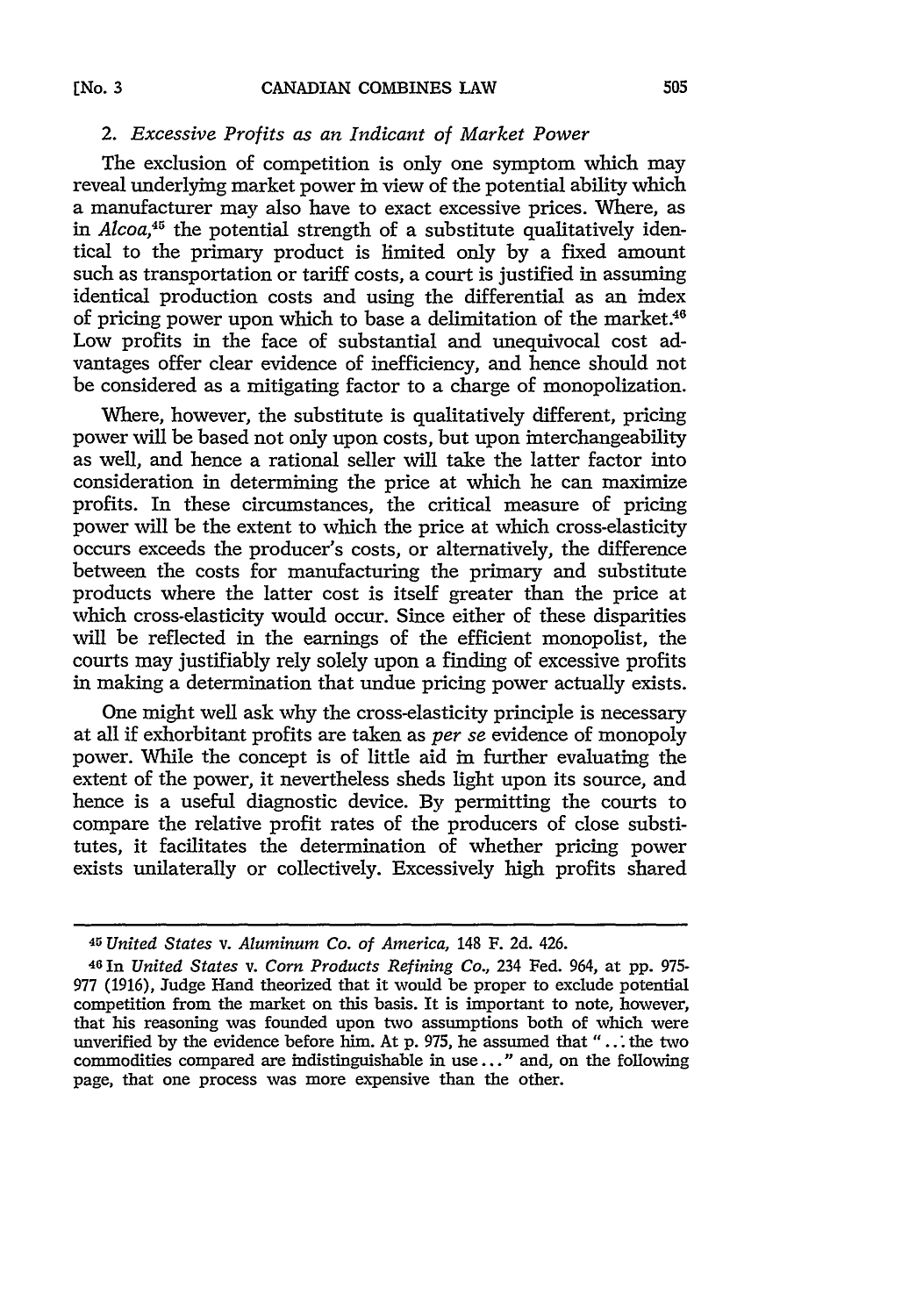by all participating firms would indicate the existence of underlying oligopoly power.<sup>47</sup>

## *3. The Problem of the Inefficient Monopolist*

It is true that reliance upon excessive profits or predominant market share as a criterion of unlawful power immunizes the inefficient monopolist who unknowingly destroys the only evidence which would otherwise illuminate his true character. As already noted, a comparative cost analysis would be of little diagnostic use in view of its vulnerability to the same objection. It is undoubtedly this drawback which has prompted one noted authority to advocate the "*per se* exclusion of qualitatively distinct substitutes."<sup>48</sup> In his view, the monopolist has the choice to overlook possible efficiencies in favor of "the quiet life", 49 and it is this alternative which antitrust policy should attack.<sup>50</sup>

Before proceeding to more important policy considerations, the writer would comment upon this anthropomorphic conception of the corporate monopolist as an inherently slovenly creature. The monopolist, like his counterpart in a more competitive market, will invariably strive to reduce costs, for this is one of the primary ways in which he can augment his profits. With pricing policy ultimately shackled by the demand curve for his product, he will inevitably cast a wary eye towards costs to ensure that inefficiencies are not emasculating a sizeable portion of revenues which are, in the last analysis, immutable. To contend that he would consciously exercise a choice in favor of inefficiency presumes such irrational conduct that merely stating the suggestion warrants its rejection as a valid policy consideration. Indeed, the very finding that oligopoly power is significantly related to excess profits affords strong empirical evidence which militates against this conclusion.<sup>51</sup>

pp. 411-416, where the author discusses the result of a study on industrial

<sup>47</sup> Bain, *op. cit.,* n. 2, at p. 377. This of course assumes substantial overlapping among the end uses of the substitute products.<br><sup>48</sup> Turner, *supra*, n. 40, at p. 312.

*<sup>49</sup> Ibid.,* at p. 310.

<sup>50</sup>This reasoning unquestionably was one of the assumptions underlying the judgment in *Alcoa, supra,* n. 45. After agreeing at p. 427 that a profit of 10 per cent "...could hardly be considered extortionate", Judge Hand continued at the same page to say that "...the mere fact that a producer having command of the domestic market has not been able to make more than a 'fair' profit is no evidence that a 'fair' profit could not have been made at lower prices." (citing *United States v. Corn Products Refining Co., supra,* n: 46). 5JSee in this regard, Bain, *Industrial Organization, op. cit.,* n. 2, at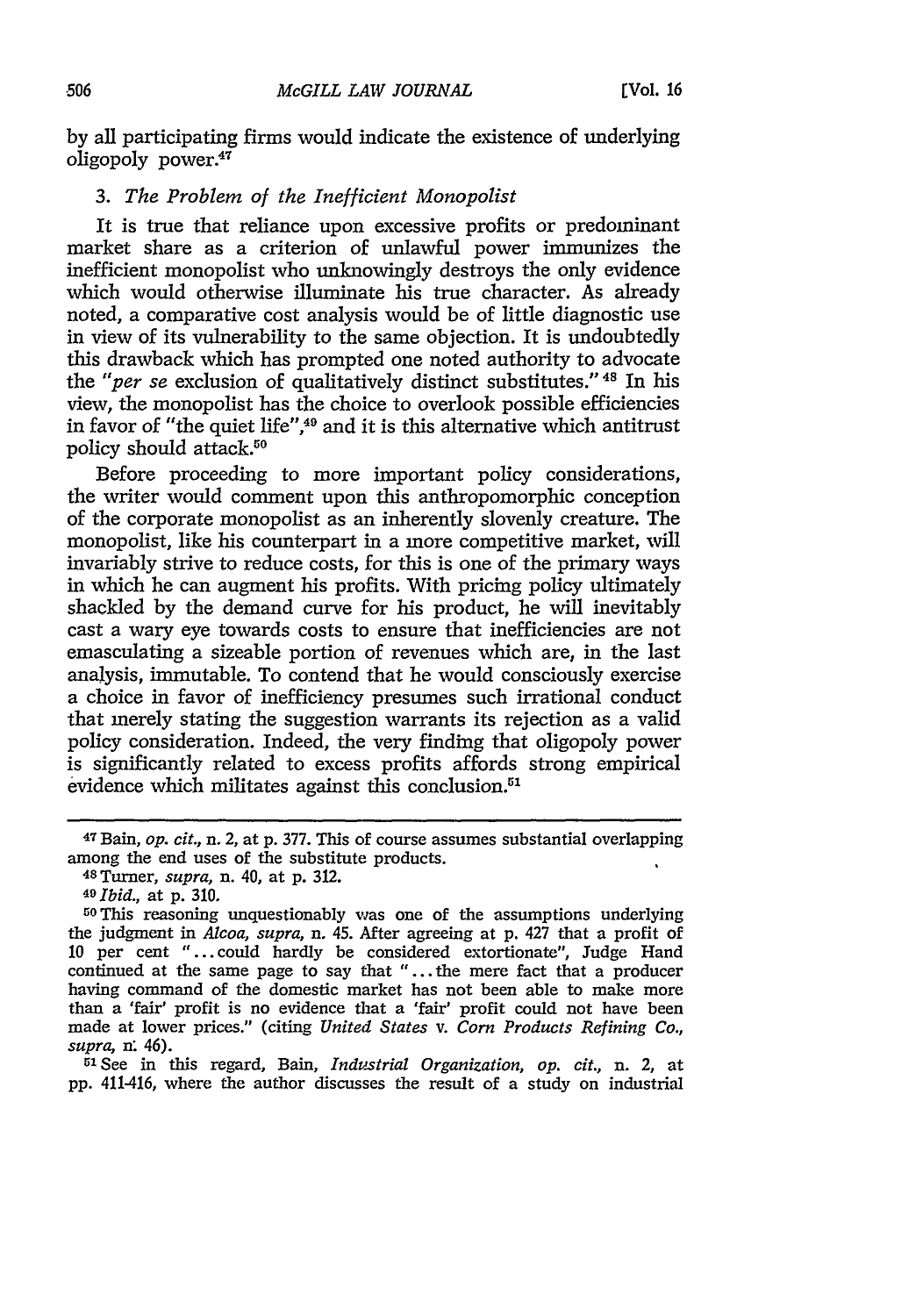The foregoing does not imply that all monopolists will be as efficient as firms participating in atomistic industries, where, in theory at least, competitive forces will systematically eliminate those enterprises which fail to realize the potentials for cost savings. Hence the question arises as to what sacrifices Combines policy should make in order to disband the monopolist who, though trying to produce at the lowest costs possible, nevertheless fails to do so. The salient point is that while the exclusion of distinct substitutes will invariably eliminate the inefficient monopolist, it will also lead to the unnecessary dissolution of firms already subject to the effective discipline imposed by alternate products. In the writer's view, the potential losses from smaller scales of production in addition to the costs of dissolution militate against the *per se* rule.<sup>52</sup>

Thus, in addition to being predicated upon the unwarranted assumption that monopolists are *per se* inefficient, the exclusion of distinct substitutes might well do more harm than good. At any rate, the burden lies with those supporting the rule to demonstrate that inefficiencies inherent in the undetected monopolist are of such a magnitude as to justify its indiscriminate application. In the absence of empirical evidence, it would appear that the inevitable vagaries render the rule too crude to apply on a general basis.

Canadian courts would unquestionably refrain from invoking such an unjustified presumption as the basis for a conviction. Since *Hodge's* case, the rule governing the judicial finding of facts based upon circumstantial evidence and prejudicial to an accused has been

**...not** whether the facts are consistent with the prisoner's guilt, but whether they are inconsistent with any other rational conclusion.<sup>53</sup>

profits between 1936 and 1940. Of the forty-two industries examined, those in which the largest eight firms supplied seventy per cent or more of industry output earned significantly higher profit rates than the less concentrated industries. It is important to note the author's emphasis at p. 413 that "...within either group the profit rate was not significantly related to concentration." Other investigators have also found that a positive relationship exists between industry profit rates and monopoly power as roughly represented by concentration ratios. See Fuchs, *Integration, Concentration, and Profits in Manufacturing,* (1961), 75 **Q.J.E.** 278; Weiss, *Average Concentration Ratios and Industry Performance,* (1962-63), **11** J. Indus. Econ., 237. For a theoretical review of the matter, as well as a reply to certain methodological criticisms of the investigative technique, see Kilpatrick, *Stigler on the Relationship Between Industry Profit Rates and Market Concentration,* (1968), 76 Sour. Pol. Econ. 479.

5 <sup>2</sup>See *infra,* n. **109** and accompanying text.

53R. v. *Hodge,* (1838), 2 Lew. C.C. 227.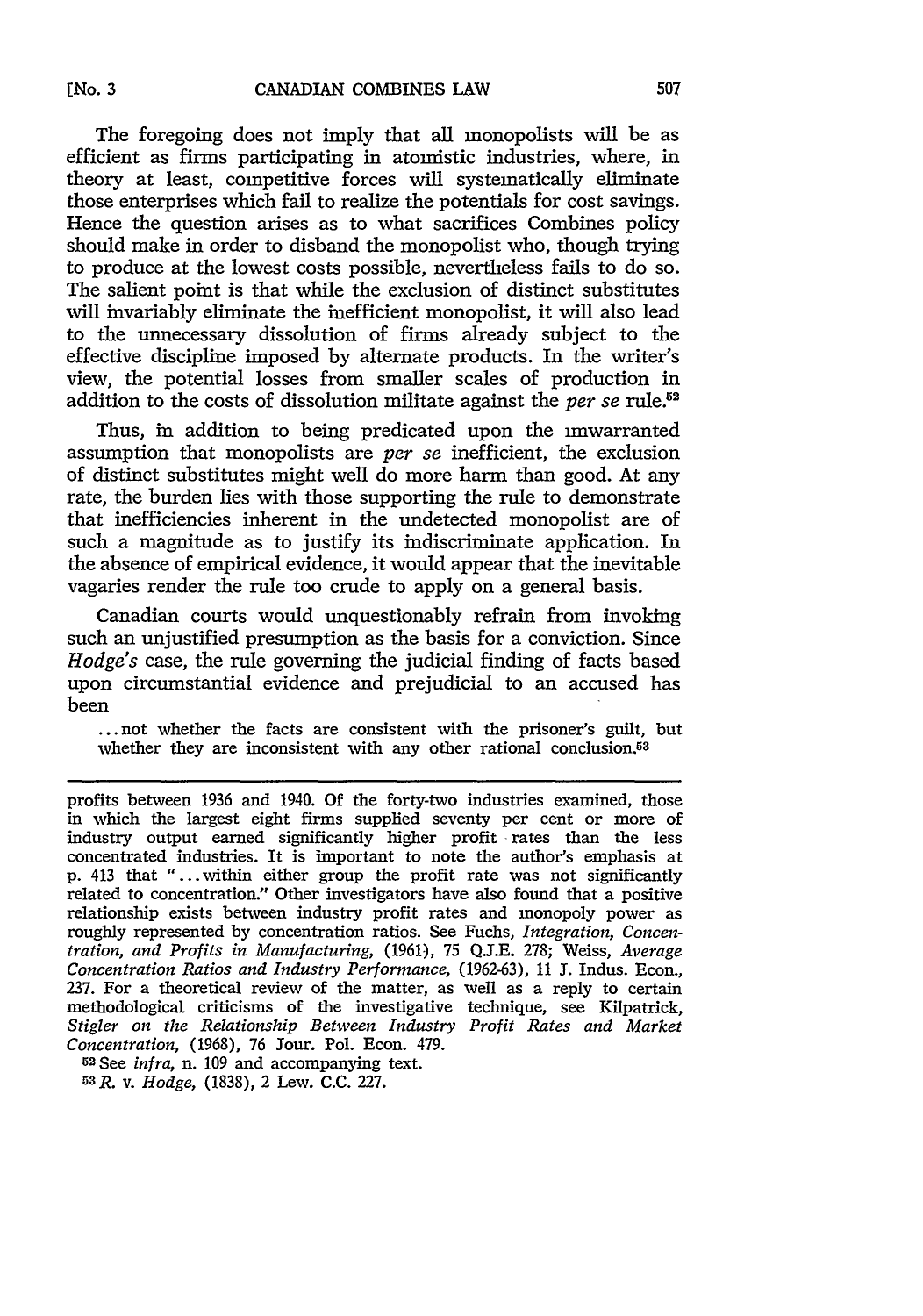While few technocrats view themselves as "prisoners", they are nevertheless entitled to all the protection applicable to a criminal proceeding. As a result, it would be exceedingly difficult for the Crown to prove the inefficiency of a producer whose behavior is limited only by qualitatively distinct substitutes: a defendant could always plead that his exorbitant costs were the inevitable result of unavoidable defects inherent in the production process itself.

How then can we account for the following remarks of Casey, **J.,** speaking for the Quebec Court of Appeals, wherein he rejected the plea that paper matches competed with the wooden matches which the defendant company produced **?**

It is true that the manufacture of lighting devices, whatever be the type or kind, can be regarded as a general class of business which would include wooden matches. But it seems strange to suggest that within the general class there cannot be as many types of businesses as there are species of devices.<sup>54</sup>

This reasoning, adopted by the Restrictive Trade Practices Commission in the *Propane Investigation* case,<sup>55</sup> amounts to the *per se* exclusion of distinct substitutes. In view of the absence ot any discussion relating to the presumed inefficiency of the monopolist, it seems clear that these decisions were to some extent predicated upon non-economic considerations. The fact that only one Canadian decision <sup>56</sup> has given even passing notice to efficiencies as a proper consideration of Combines policy seems consistent with the adoption of the *per se* rule. That, of course, does not make it correct; on the contrary, it merely indicates that the current judicial conception of a unidimensional approach concerned only with the dissemination of undue market power has manifested itself in the analytical treatment of market delimitation.

Nevertheless, two recent decisions should be noted in which Canadian courts indicated that substitute products, although distinct from the primary item, might be treated as part of the same market. In *R. v. J.W. Mills and Sons Ltd. et al.*<sup>56(a)</sup> Gibson. J. impliedly accepted that doctrine but held, nevertheless, that water carriers cannot properly be said to compete with rail transportation. Unlike the *Eddy Match* decision, his reasoning was not founded

*<sup>54</sup>Eddy Match Company Ltd. et at. v. The Queen,* (1954-55), **109** C.C.C. **1,** at p. 14.

*<sup>55</sup> Monopoly in the Production of Propane, British Columbia,* Ottawa, 1965, at p. 65. In the *Cellophane* decision, *supra,* n. 36, Warren, C. **J.** reasoned in a similar manner. *<sup>5</sup> <sup>6</sup> R.* v. *Canadian Coat and Apron Supply Ltd. et at., supra,* n. 32, at p. 74.

<sup>56</sup>a (1969), 56 C.P.R. 1, at pp. 34 *et seq.*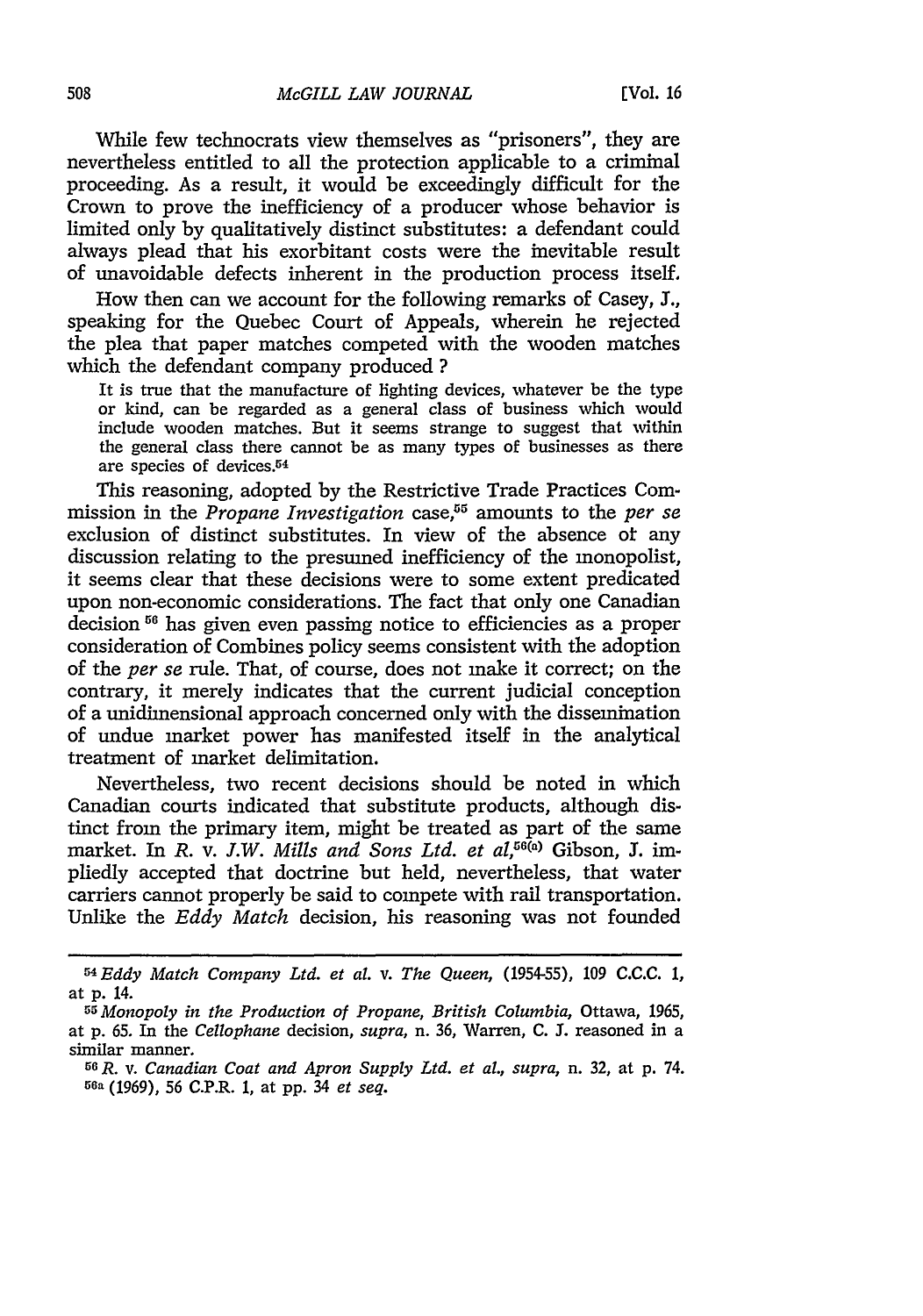upon a *per se* exclusion; it was based upon the economically sound principle that the demand of users requiring rapid transportation was necessarily inelastic and accordingly, cross-elesticity sufficient to justify including the two forms of transportation in the same  $market$  was lacking.<sup>56(b)</sup>

509

# *4. Discriminatory Pricing as an Indicant of Market Power*

The adequacy of the traditional two-step approach which this writer endorses is limited to the situation where cross-elasticity is uniformly distributed amongst the dependent purchasers. More subtle issues arise when certain buyers lack adequate substitutes, that is, where cross-elasticity does not extend to all users. In these circumstances, it will not suffice to merely define permissible market power in terms of market share or pricing power. The additional question arises as to whether the *Act* protects specific buyers whose dependence substantially exceeds the norm.

It was Warren, C.J.'s views, dissenting in the *Cellophane* case,<sup>57</sup> that antitrust law has as its purpose the stimulation of competition which extends to all buyers, and that accordingly, the defendant was possessed of monopoly power. In the subsequent *Grinnell* case **<sup>58</sup>** the Court seemed to agree. In finding monopoly power, Douglas, **J.** reasoned that *"...* . the high degree of differentiation means that for many customers only central station protection will do."<sup>59</sup> The Court did not, however, articulate whether the differentiation found rendered the defendant a monopolist because of an excessive number of dependent users, or as a result of the abnormally high reliance of specific buyers, whatever their number, upon the services in question. While the former reason would merely amount to a straight application of the cross-elasticity principle, it would appear that the language cited impliedly modifies, at least in part, the *Cellophane* rule.

It is significant that the mere disparity among demand elasticities for the end uses of a given product will not in itself assure that above-normal profits enure to the manufacturer. To capitalize upon the varying dependencies of his customers, the producer must have a vehicle through which he can effect a discrimination in price

*<sup>57</sup> Supra,* n. 36, at p. 1296. <sup>58</sup>*Supra,* n. **36.** <sup>59</sup>*Id.,* at p. 788.

**<sup>5</sup>ob** See also *R.* v. *St. Lawrence Corp. Ltd.,* (1967), 51 C.P.R. 170, at p. 176 where solid fibre board containers were held to form part of the same market as corrugated containers.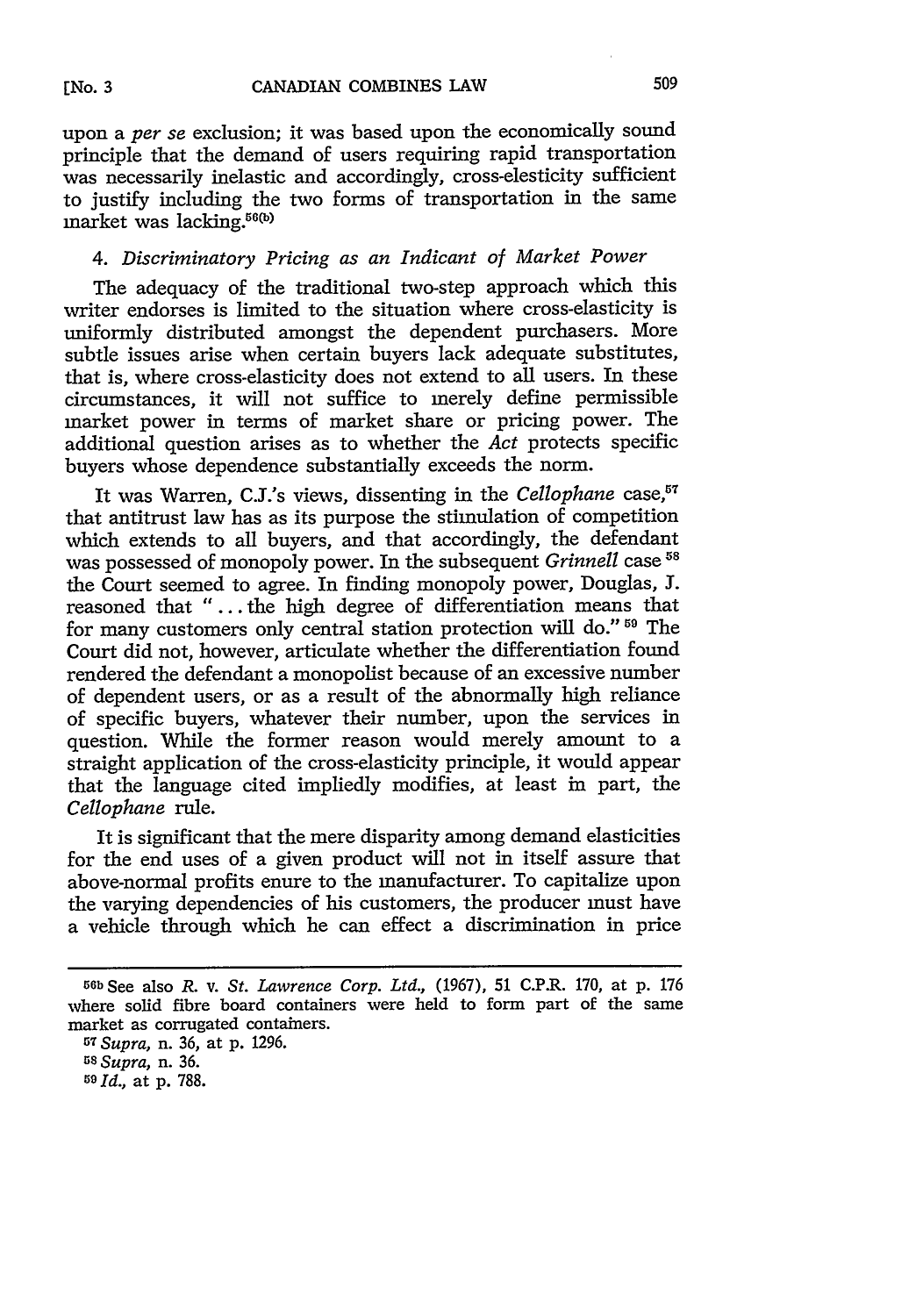between different classes of buyers,<sup>60</sup> and in addition, prevent arbitraging amongst users. Typically, the courts could prevent him from generating the necessary mechanism without tampering with the market definition process itself. Thus section  $32(1)(c)$  of the *Combines Act* would proscribe any attempt to control the channels of distribution through vertical agreement. If the control was derived through merger in circumstances amounting to a lessening of competition, the courts could prevent the exercise of power by ordering the defendant to release his interests in the distributing facilities. A close reading of section 2(e) reveals, however, that section  $31(1)(b)$  would be inapplicable where the manufacturer gains control over the channels of distribution through merger at the time he begins production or through internal expansion at a later date. In the former situation, he may be said to limit, but not to lessen competition; in the latter, he has not merged at all. Nevertheless, where the exclusive position of the manufacturer is derived from a patent, sections  $30(c)$ ,  $30(d)$ , and  $30(v)$  confer upon the Exchequer Court the jurisdiction to take similar remedial measures, irrespective of how the discriminatory power was actually achieved.

A sole producer owing his position to important scale economies might well be able to implement a discriminatory pricing scheme, and hence it would be vital for him to prevent arbitraging among users without having recourse to tie-in devices.<sup>61</sup> Clearly, the possibility of imposing the necessary restrictions would materially depend upon the nature of the product itself, and the extent to which different end uses might require slight alterations in size, shape, or color, of its primary characteristics. Physical properties preventing handling or storage would be of significant assistance. In these circumstances, the sanctions embodies in the *Act* would be predicated upon a finding of monopoly power.

**<sup>60</sup>The** proscriptions of section 33A(1) (a) of the *Act,* like those of the *Robinson-Patman Act* in the United States, are limited to discriminations in price between competing purchasers.

**<sup>61</sup>**The writer would have thought tying arrangements to be violative of section 32(1)(c) of the *Act.* See however, *Report On an Inquiry Into the Distribution and Sale of Automotive Oils, Grease, Antifreeze, Additives, Tires, Batteries, Accessories and Related Products,* R.T.P.C. No. 18, Ottawa, 1962. At p. 232 the Commission recommended that the *Act* be strengthened with respect to tying arrangements in any field of trade. The implication is that the Commission did not think the existing provisions to be dispositive of the matter. Nevertheless the inquiry did not constitute a formal prosecution under the *Act,* and hence the recommendation would be of little assistance to a defendant charged under the existing provisions.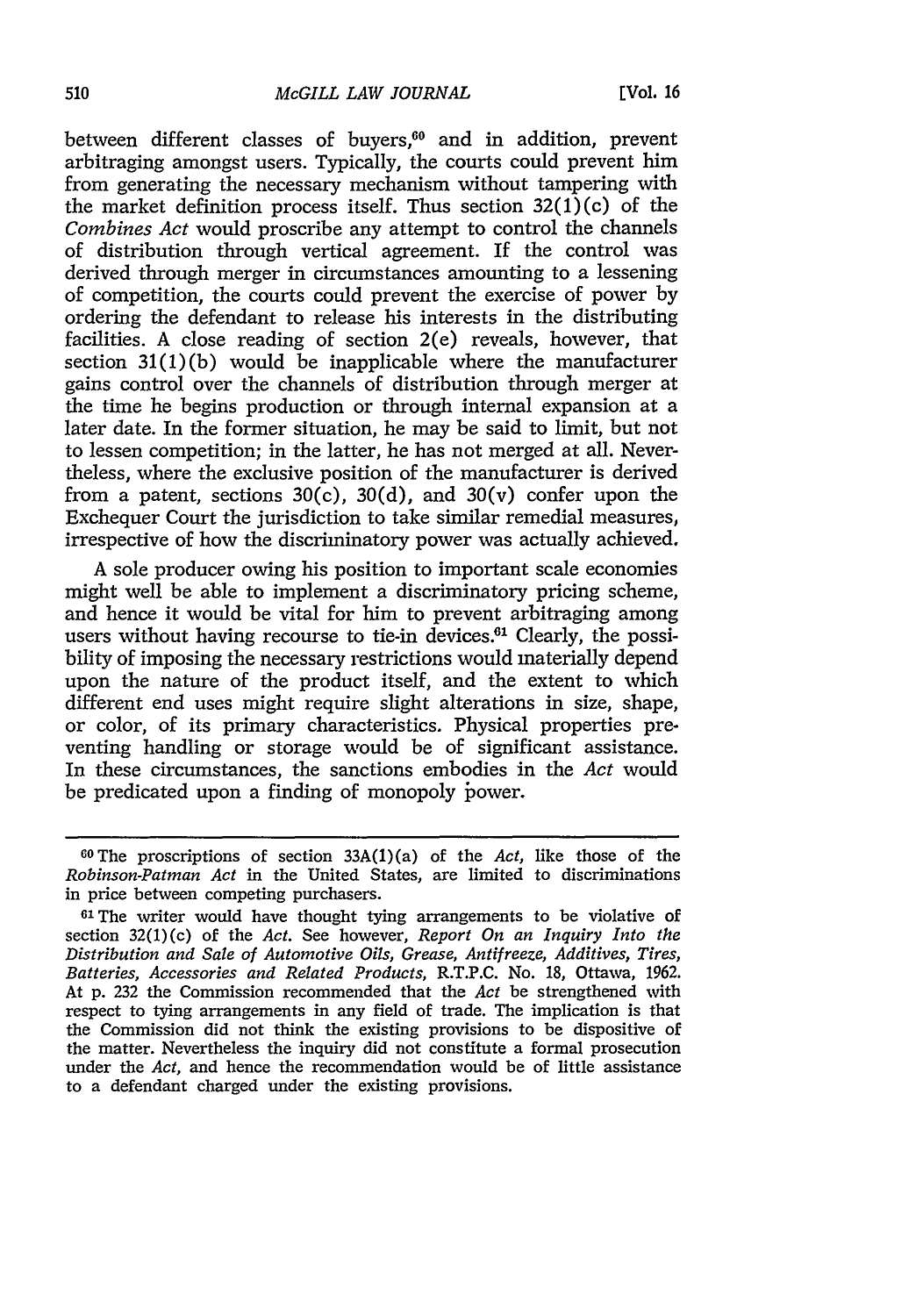Hence, the fundamental question is whether control over distributive facilities is a valid consideration in market delimitation.<sup>62</sup> It is true that a negative reply would force the courts to assume a rigid stance: it would be incumbent upon them to either systematically disband efficient producers who are unable to seize upon the dependence of a category of customer, or to consistently deny protection to the latter where market power is being effectively employed. A positive reply, however, would constitute an unwarranted judicial exercise of an essentially legislative function. It would in effect extend the application of section 33A to non-competing, as well as competing purchasers, which is clearly contrary to Parliamentary intent. Price discrimination being essentially a behavioral problem, it would be wrong for the courts to recharacterize the issue in structural terms in order to justify a conviction. If an extension of section 33A is in fact justifiable on policy grounds, $63$ it should be effected by amendment rather than by judicial lawmaking.

### **5.** *In Recapitulation*

We have seen that the indicants of market power may take the form of undue market share evidencing the ability to exclude competition, excessive profits, or discriminatory pricing techniques. Accordingly, the central judicial problem lies in developing a method of market delimitation which will reveal these symptoms, in order to diagnose the underlying deficiency. In this writer's view the traditional two-step approach adopted by the American courts is an acceptable method for determining whether a defendant has

**<sup>02</sup>See** this writer's comments on the *Brown Shoe Case, supra,* n. 36. 63See in this regard, Bork, *The Rule of Reason and the Per Se Concept: Price Fixing and Market Division,* (1965-66), 75 Yale L.. 373, at pp. 416-424, where the author contends that a prohibition against this kind of discrimination "might easily" do more consumer harm than good. He concludes that the ultimate effect would be "indeterminate" in the absence of knowledge of the various demand curves for the items in question. By implication, he seems to be saying that practical considerations such as difficulties of proof and administrative costs, should militate against the prohibition. It is difficult to say whether this argument is applicable to the Canadian economy where much smaller markets would make scale economies considerably more important. As a consequence, one might speculate that firms would be far less likely to react to a prohibition against price discrimination by significantly restricting output. Nevertheless, what little evidence there is does seem to indicate that plant sizes in Canada are only slightly smaller than their counterparts in the United States. See Rosenbluth, *Concentration of Canadian Manufacturing Industries,* (1957), at p. 85.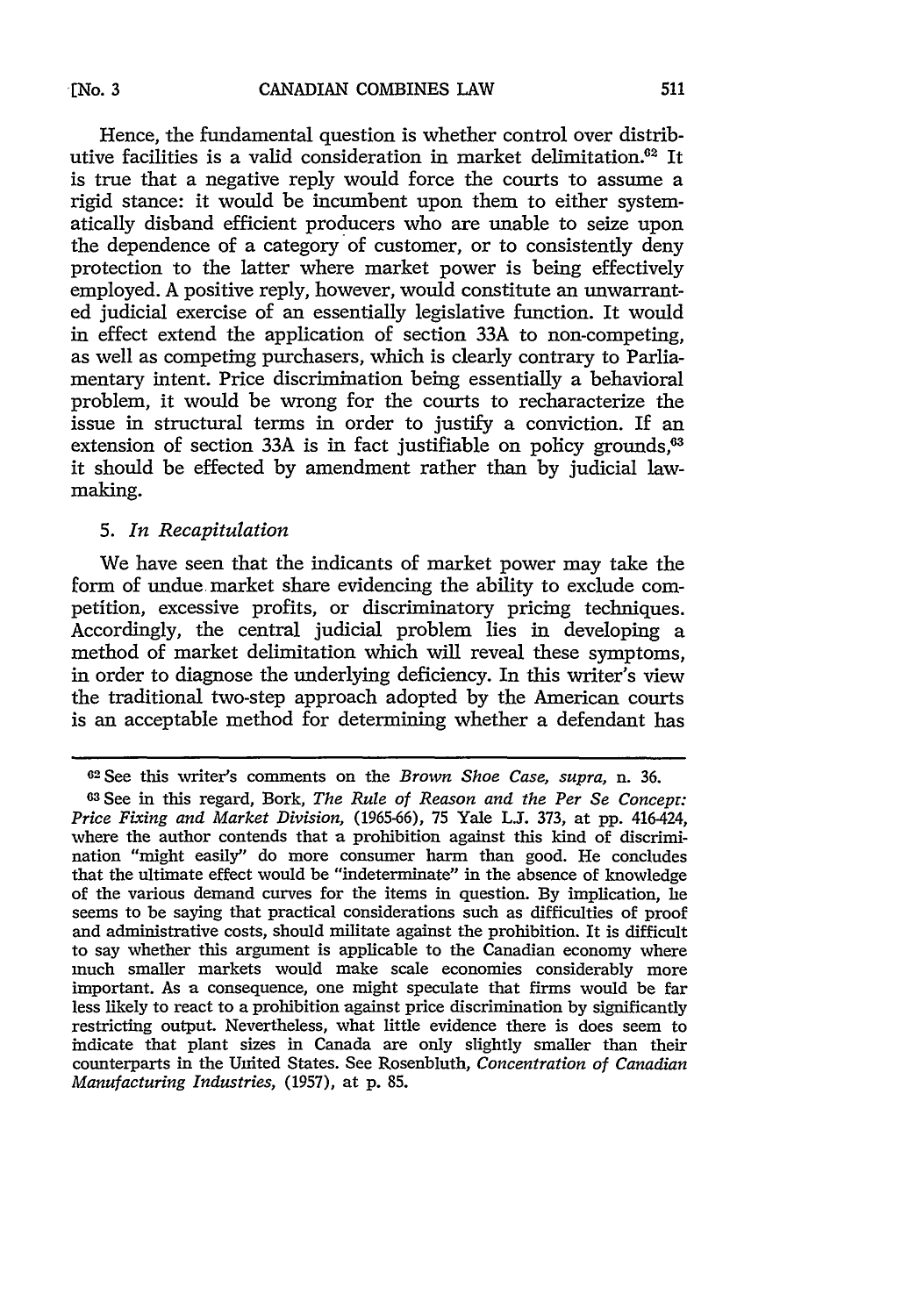the power to exclude competition. Excessive profits are a useful evidentiary device, but they need not invariably be shown in order to justify a finding of undue market power. $64$  Low prices, yielding equally low profits in concert with a growing market share may well indicate that a defendant does in fact have the power to charge excessive prices at a subsequent date.

Where, however, the allegation charges that the defendant presently has undue pricing power, profit levels should themselves be dispositive. The resulting immunity of the inefficient monopolist (which also flows from the criterion of market share) finds its justification in the fact that existing analytical techniques are unable to distinguish between this form of corporate creature and other enterprises whose behavior is subject to the control of substitute products. Hence the fundamental question with which both courts and administrators must deal is the extent to which profits must exceed a normal rate of return in order to warrant the finding of unlawful pricing power.

Clearly no hard and fast lines can be drawn. While a close reading of *Alcoa 65* and *Corn Products"0* tends to indicate that American courts, for qualitatively similar products at least, would hold any pricing power to be unlawful, that is only theory, and is unworkable as a general rule. Economic yardsticks lack the necessary refinements to detect the minute degrees of market power which may be vested in specific firms. In addition, the principle is essentially incompatible with the lawful attempts which enterprises make to differentiate their product and thereby assure themselves of a certain amount of predictable consumer dependence. The actual profit level which the courts may accept as evidence of excessive pricing power is itself relatively unimportant, $67$  provided that the methodological analysis is sound. In this regard, efficiency considerations should and must be regarded as mitigating factors.

<sup>64</sup>The statement by Williams, CJ.Q.B. in *R.* v. *British Columbia Sugar Refining Co., supra,* n. **35,** at p. **633** to the effect that the Crown "... must establish excessive or exorbitant profits or prices," is clearly an unwarranted requirement and should be rejected in future decisions.

*<sup>65</sup> Supra,* n. 45.

*<sup>60</sup>Supra,* n. 36.

<sup>6</sup>TBain, *supra,* n. 2, at p. 413, found that the average annual profit rate of the highly concentrated industries was 11.8% of equity. Taking into account additional inflationary factors, one might venture to estimate that consistent profits in the order of 15 per cent would be an indication of some appreciable degree of pricing power.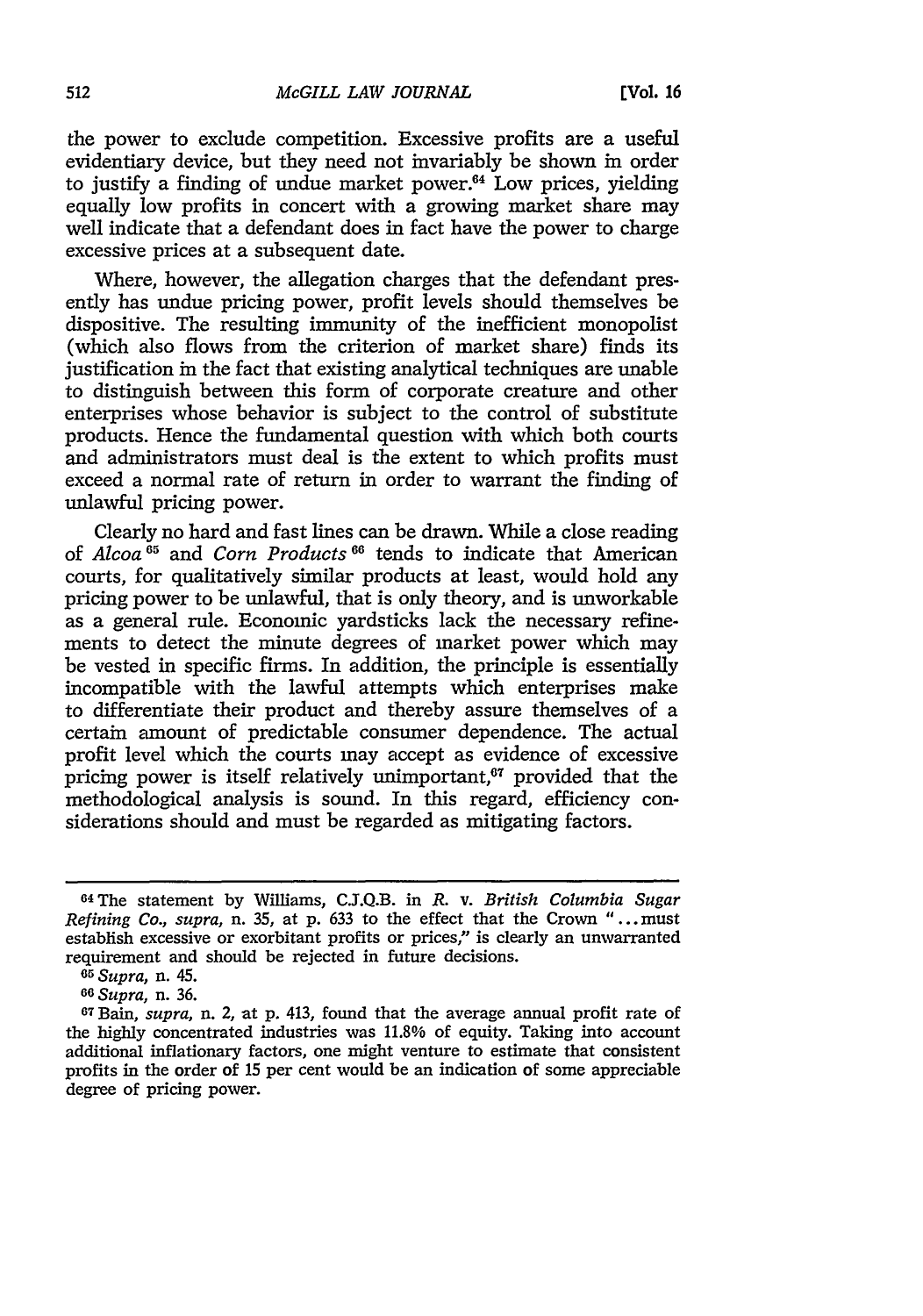Discriminatory pricing, while being a symptom of underlying market power, might be more exactly characterized as a behavioral attempt to capitalize upon unique dependencies of specific purchasers. The underlying analytical problem is whether market definition should be predicated upon the existence of a discriminatory pricing scheme which does not in itself violate any of the behavioral proscriptions embodied in the *Combines Act.*

### *b. Market Power Derived Through Competitor Coordination*

Collective competitor action may take the form of private agreement, oligoplistic interdependence, or merger. Since mergers are merely agreements constituted on an irrevocable basis, the analytical properties of these two devices are closely aligned for the purposes of this discussion, and hence the writer will treat them as a single category, making the appropriate distinctions where necessary. It is important to note, however, that the separate treatment of market power derived from mergers and agreements on the one hand, and interdependence on the other, is largely arbitrary, because one of the central problems which the Canadian courts have still to recognize, is the oligopoly power which may result from excessive integration.

### *1. Agreement and Mergers*

As noted previously, the corporate resultant of a merger initially has no behavioral history which may reveal the existence of underlying market power. Hence the defendant's market share considered in conjunction with other structural features of the relevant industry is the only criterion which the courts have at their disposal to predict whether effective competition remains. Once again, any attempt to draw immutable guidelines would be doomed to failure as a general policy rule. Conditions of entry, as well as concentration levels, significantly determine immunity from market forces, and hence one might venture only to say that permissible market share should bear a crude inverse relationship to the height of entry barriers,<sup>68</sup> and a positive relationship to the number of competing firms.<sup>69</sup>

**<sup>68</sup>**To the extent that market share and absolute size correspond, one might well argue that the former may to some extent constitute in itself a substantial entry barrier. For an American decision prohibiting a merger on these grounds, see *Federal Trade Commission v. Proctor & Gamble Co.,* 386 U.S. 568, **18** L. ed. 2d. 303, at p. 310.

**<sup>69</sup>**See *supra,* n. 57.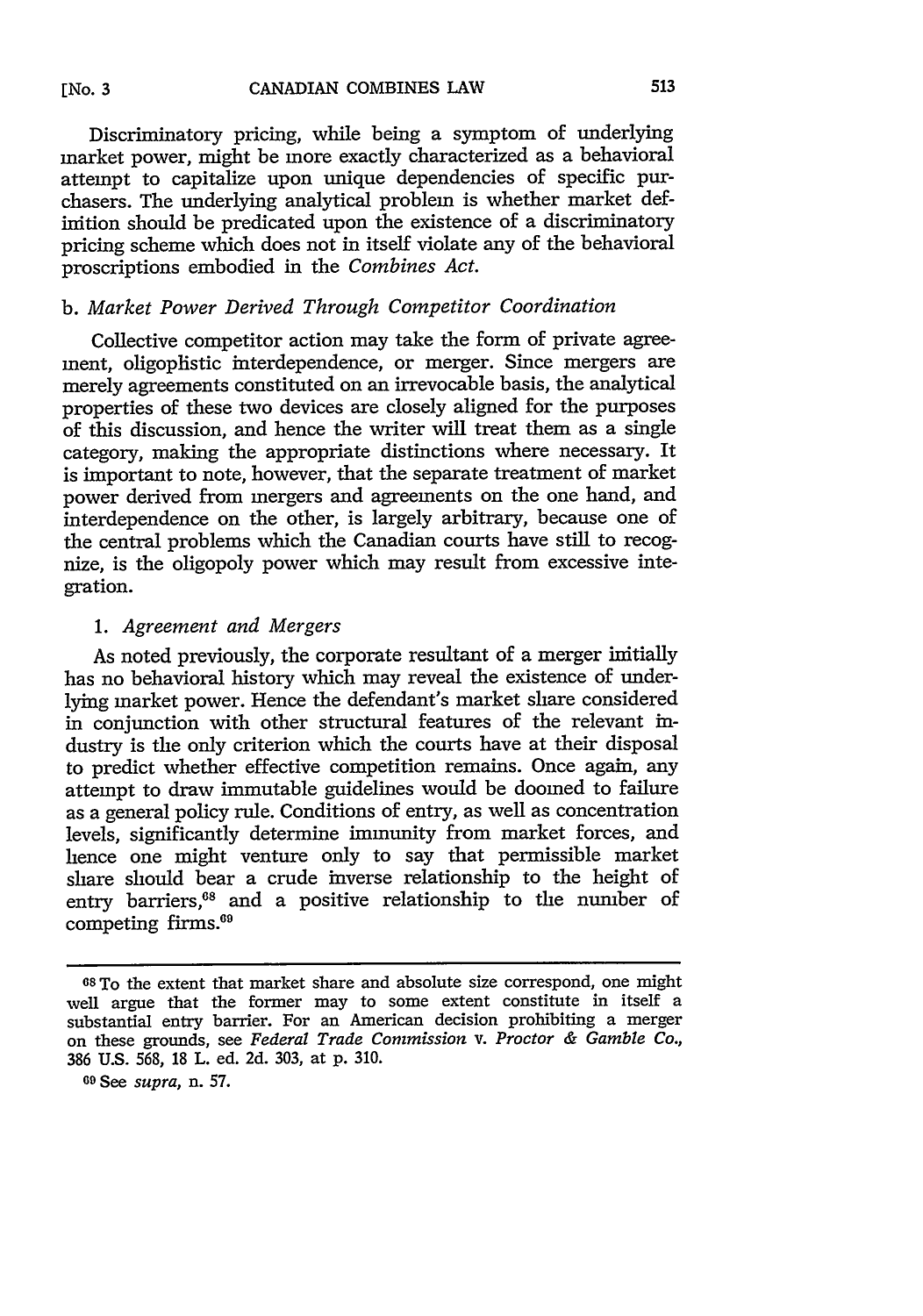While Canadian courts have given but scant attention to market occupancy data, there are clearly two divergent viewpoints as to the point at which market power itself assumes a character contrary to the public interest. The judgment of Cartwright, **J.** in the *Fine Papers* case represents one line of reasoning:

... it is the arrogation to the members of the combination of the power to carry on their activities without competition which is rendered unlawful.70

The difficulties inherent in this contention are overt. First, it forces the court to delve into the massive evidence relating to the complex question of market power, and thereby precludes the generation of any expedient *per se* rule of illegality based upon specific agreements where the defendant fails to allege efficiency or other mitigating considerations. This deficiency also characterizes a similar viewpoint adopted by the Restrictive Trade Practices Commission to the effect that

... an agreement is undue only if the conspirators have sufficient control over the market to make it probable that they will succeed in their intentions to lessen competition.<sup>71</sup>

This reasoning is clearly incompatible with the text of the *Act,* which provides that it is not the agreement, but rather the lessening of competition contemplated by the agreement, which must be undue. It does not however share the more vital deficiency of Cartwright, J.'s requirement of monopoly power. The central weakness of his analysis is that it would consistently fail to avert tendencies towards oligopoly power. While it is true that interdependent pricing will typically emerge between single firms rather than groups of firms, it is nevertheless conceivable that a number of intra-industry trade associations could be formed in order to come within the permissive rule.

One might reasonably have expected that this reasoning would carry little weight in subsequent decisions. Apart from its substantive weaknesses, the statement by Cartwright, **J.** was clearly unnecessary to the decision in question, for the power derived from the impugned arrangements was held to be monopolistic in character. In addition, the learned Judge, who spoke only for himself and for Locke, **J.,** was, in his own words, merely summarizing

*<sup>70</sup>Supra,* n. 16, at p. 426. See also *R.* v. *Beamish Construction,* [1966] 2 O.R. 867, at p. 898. In the trial court judgment of the *Fine Papers* case, Spence, **J.** reasoned in a similar manner: [1954] O.R. 543, at p. 565.

*<sup>7&#</sup>x27; Distribution and pricing of Pesticides,* R.T.P.C. No. 37, 1, at p. 38, (1965).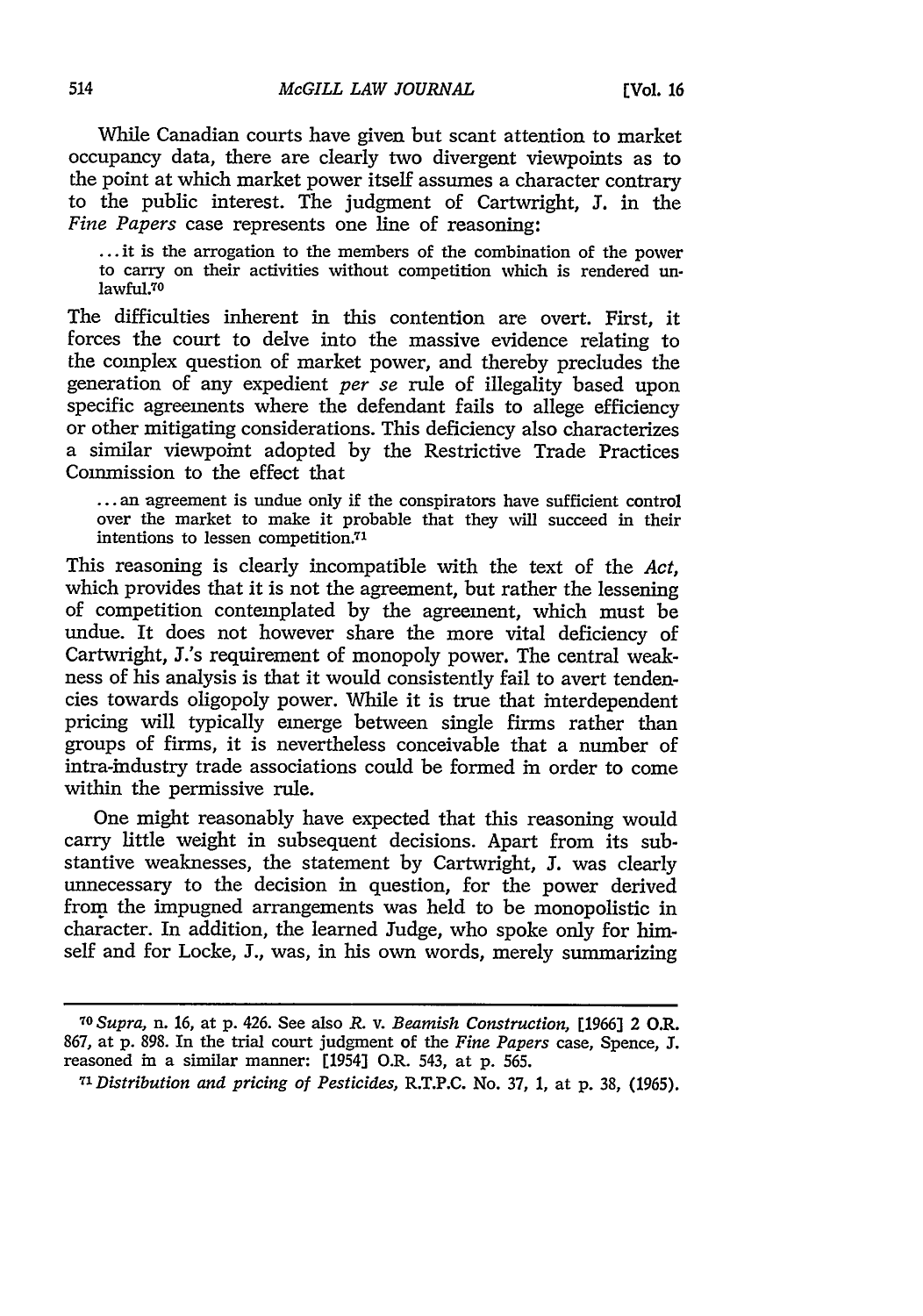the existing jurisprudence, and as others have pointed out, did so incorrectly $^{72}$ 

Unhappily, judicial interpretation of the *Combines Act,* all too frequently fails to confirm the reasonable expectation. By a peculiar inversion of reasoning, McGruer, **J.** upheld a series of mergers in the *Breweries* case **<sup>1</sup> <sup>3</sup>**from which the defendant had derived a share of the Ontario and Quebec beer markets amounting to 60%. After the merger, the defendant faced competition from only one other major producer in each of these provinces. The substance of the holding was that the criterion of public interests embodied in the Act must be interpreted "... in a legal sense and not in a social sense."<sup>74</sup> In spite of unequivocal legislative language to the contrary, he contended that prejudice to the public interest must be equated with an undue lessening of competition, and more particularly, with Cartwright, J.'s misconceived interpretation of what form that competition should take. Proceeding upon this assumption, he dismissed the Crown's complaint on the grounds that it had failed to prove that the merger had *"....* conferred on the accused the power to carry on its activities without competition, or substantially without competition."<sup>75</sup>

Similar reasoning was invoked only months later in the *Sugar* decision, **76** wherein judicial approval was given to a merger integrating the only refineries of beet sugar in the Provinces of Manitoba and Saskatchewan. Williams, C.J. held that the four existing eastern refineries and the threat of foreign competition of cane sugar imported over a tariff wall constituted effective competition, in spite of the recommendations of the Restrictive Trade Practices Commission made earlier in the same year to the effect that the unduly high concentration of eastern refineries warranted structural alterations in the form of a tariff reduction.<sup>77</sup> The inexplicable failure of the Crown to appeal either of these two decisions<sup>78</sup> or

<sup>72</sup> Gosse, *op. cit.,* n. 27, at p. 128.

**<sup>73</sup>R.** v. *Canadian Breweries, supra,* n. **32.**

*<sup>74</sup>Ibid.,* at p. 605.

**<sup>76</sup>***Ibid.,* at p. 630.

*<sup>76</sup>R.* v. *British Columbia Sugar Refining Co., supra,* n. 35.

*<sup>77</sup> Report Concerning the Sugar Industries in Eastern Canada,* Ottawa, 1960. <sup>7</sup> 8Lyon, *Recent Canadian Anti-Combines Policy: Mergers and Monopoly,* (1963-64), **15** U. of Toronto **LJ.** 155, at p. **165** speculates that, "[p]ossibly the administration felt that its role of watchmen of merger practices would be better served **by** not appealing: higher courts might have expressed just enough agreement with the trial courts to dilute merger policy in a way that government did not want." As we shall see however, *infra, the government* itself has treated these two cases as binding upon it.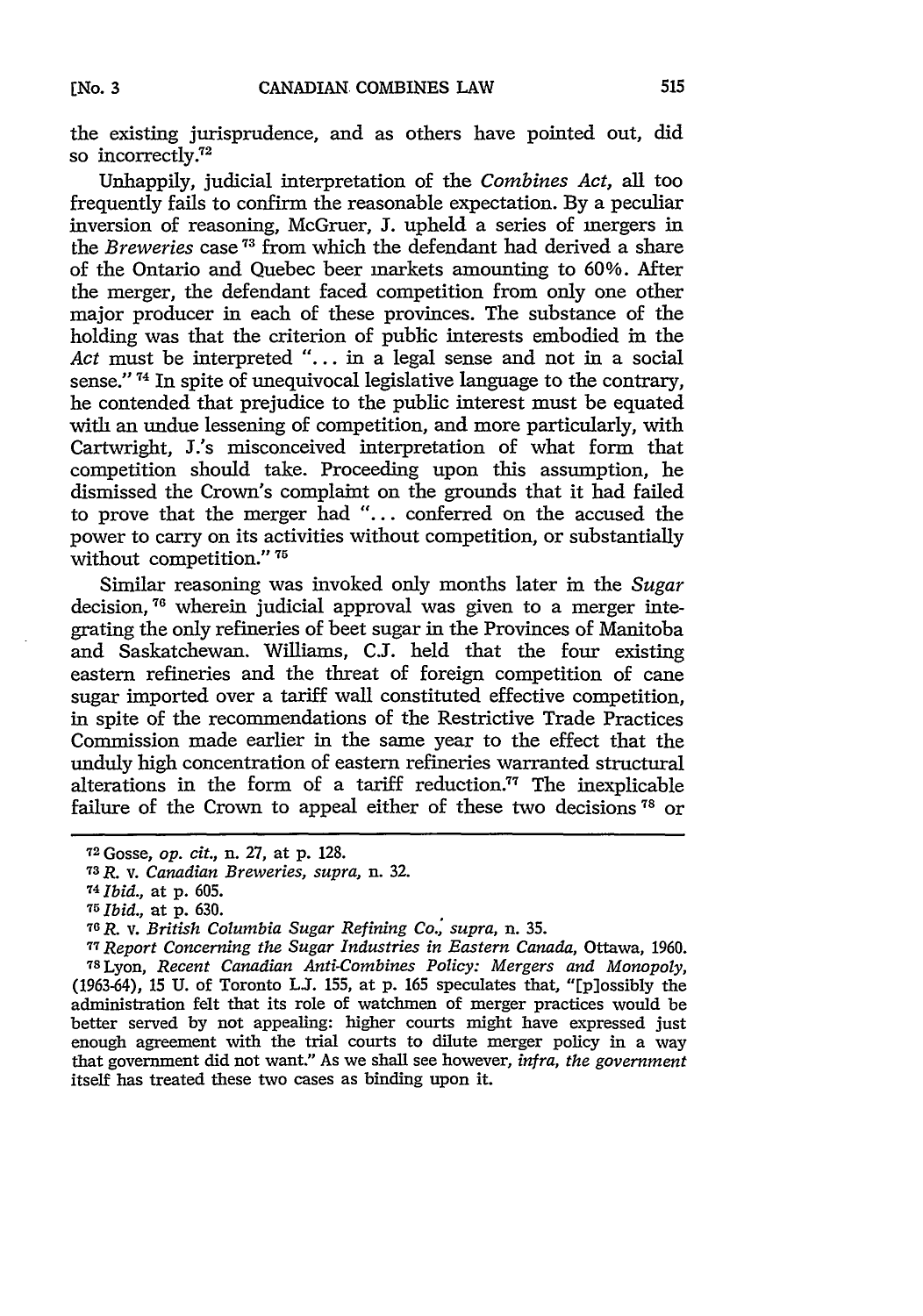to institute court proceedings in the nine intervening years constitutes a virtual abandonment of any Canadian policy attempting to contain the tendency towards industrial concentration. Technocrats may now proceed to implement a program of horizontal integration ultimately designed to yield single-firm market power which, though not quite monopolistic, is nevertheless compatible with profits well above the norm. The few remaining giants in each industry can then coordinate their behavior in the absence of overt agreement, and thus unimpeded by legal considerations.

The writer does not oppose "bigness" where justifiable by cost savings. The two merger decisions would have been correct in both economics and law had significant efficiencies resulted. Yet neither of these judgments gave any consideration to potential efficiencies which might have enured to the producing firms. On the contrary, Williams, C.J. expressly endorsed  $79$  the principle articulated by McRuer, J.<sup>80</sup> that it is not illegal "... for one corporation to acquire the business of another merely because it wishes to extinguish a competitor." The statement is absurd, for there must be a motive underlying an acquisition. If the benefits lie not in cost savings, then it seems justifiable to conclude that the extinction will significantly affect the acquiring firm's ability to restrict output and extract higher prices from the public.<sup>81</sup>

In spite of the foregoing, it is encouraging that most of the decisions dealing with horizontal agreement, as opposed to horizontal merger, have not adopted Cartwright, J.'s stringent requirements of illegality. On the contrary, it has been generally held that the proscriptions of the *Act* are not limited

**...** to those agreements only, which if carried into effect would give the parties to it the power to carry on their business virtually without competition, that is, virtual monopolization situations.<sup>82</sup>

*<sup>79</sup> Supra,* n. 35, at p. 613.

*<sup>80</sup>Supra,* n. 32, at p. 621.

**<sup>81</sup>**For the same argument in reverse, see Bork, *op. cit.,* n. 63, at p. 391, where the author contends that horizontal arrangements which do not confer upon the parties the power to increase profits by restricting output must necessarily have as their purpose the creation of efficiencies.

<sup>8</sup> <sup>2</sup> R. v. *Faith and Shaver,* (1967), 51 C.P.R. 126, at p. 128; *R.* v. *Canadian Coat and Apron Supply Ltd. et at., supra,* n. 32, at p. 73. See also *R.* v. *Abitibi Power and Paper Co.,* (1960), 36 C.R. 96, at p. 148; *R.* v. *Crown Zellerbach Canada Ltd. et al.,* [1955] 5 D.L.R. 27, at p. 33; *R.* v. *Northern Electric Co. Ltd.,* [1955] 3 D.L.R. 449, at p. 485; *R.* v. *McGavin Bakeries et al.,* (1951), 3 W.W.R. (N.S.) 289, at p. 317; *R. v. Electrical Contractors Association of Ontario,* (1961), 131 C.C.C. 145, at p. 159. See, *contra, R. v. Burrows et al.,* (1968), 54 C.P.R. 95, at pp. 134-135.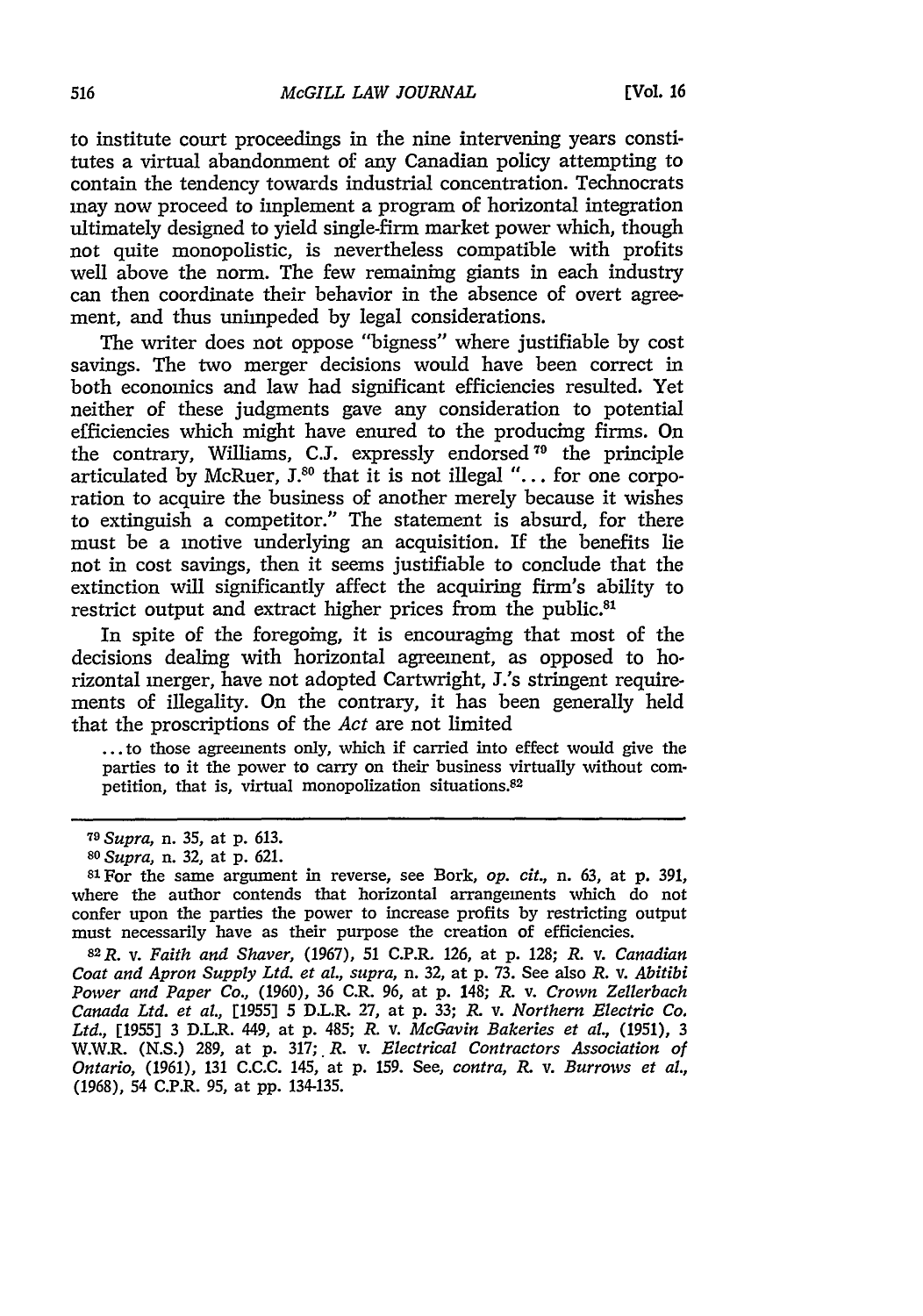While most of the statements with but one exception <sup>83</sup> were not necessary for the decision rendered in that monopoly power was invariably found to exist, it nevertheless seems clear that a defense based solely upon the absence of such power will not assure an acquittal. 84 It would thus appear that Canadian courts have adopted in part, but only in part, the *per se* rule applicable in the United States.<sup>85</sup> Like its American counterpart, the Supreme Court has refused to treat economic justification as a legitimating factor to a charge of price fixing.86 As we have seen, however, lower courts have not adopted its reasoning that the resulting market power is also irrelevant.<sup>87</sup> One might perhaps make a reasoned prediction that upon appeal the Supreme Court would merely reaffirm its prior holding, but for the present it would appear that in the lower courts at least, the Cown must prove that an impugned agreement extends to a substantial portion of the relevant market in order to achieve a conviction.<sup>876</sup>

Hence a serious disparity has developed between the permissible degree of a market power which may be generated through horizontal agreement, and that which may lawfully result from merger. The anomaly underlying the difference in judicial opinion is that the principle espoused by Cartwright, **J.** has been imported

84 The contentions of Gosse, *op. cit.,* n. 27, at p. 137 to the contrary are badly dated. Moreover, his reliance upon the *Fine Papers* case to support the proposition that "...an agreement must virtually eliminate competition before it becomes undue" is wrong. As the writer has already pointed out *supra,* page 498, both Kellock, **J.,** with whom Rand, Fauteux, and Kerwin, JJ. concurred, and Taschereau, **J.** held that a conspiracy in the absence of power was nevertheless illegal. As we have seen, lower courts have refused to adopt this reasoning, but at the same time have rejected the proposition that monopoly power is itself a precondition of illegality.

<sup>85</sup> See *United States v. Socony-Vacuum Oil Co.*, 310 U.S. 150, 84 Law ed. 1129, at p. 1169, n. 59 where Douglas, J., speaking for the Supreme Court rejected both economic justification or the absence of actual power to fix prices as a valid defense to a charge of price fixing.<br><sup>86</sup> Howard Smith Paper Mills et al. *v. The Queen, supra, n.* 16.

*<sup>87</sup> Supra,* n. 32.

**87a** Once the Crown has satisfied this burden, however, the accused will not be able to exculpate himself by demonstrating that the prices exacted were reasonable, and that the consuming public was not deprived of the product in question: *R.* v. *Burrows et al., supra,* n. 82, at pp. 134-135.

**<sup>83</sup>The** only exception is *R.* v. *Abitiby Power and Paper Co., supra,* n. 82, wherein Batshaw, J. seemed unsure as to whether the defendants possessed monopoly power. He concluded at p. 155 that there was not "...such an effective competition as to relieve the accused from the charge that their conspiracy was 'undue' ".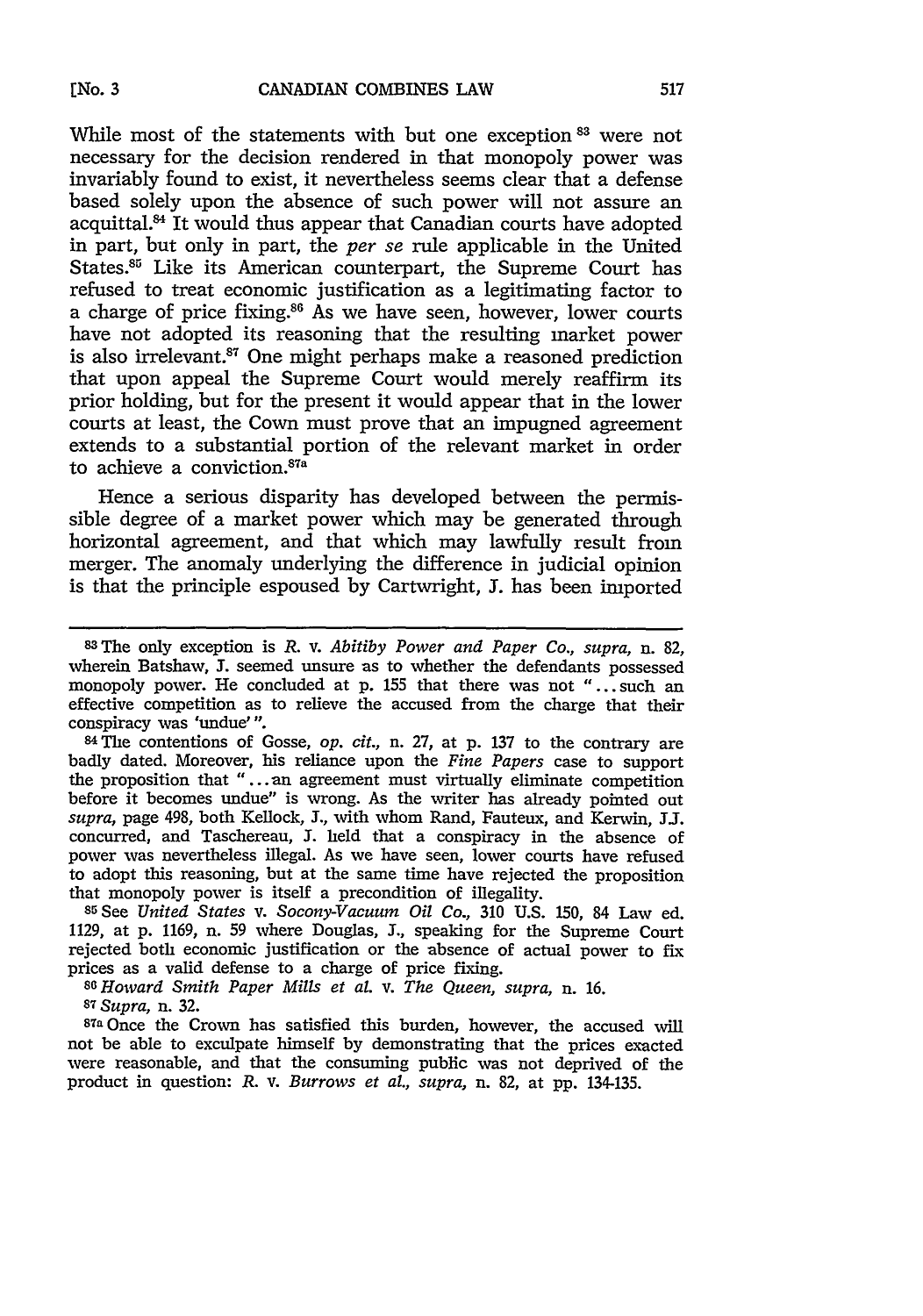into the law governing mergers, but has been rejected in cases characterized by factual situations more closely aligned with the circumstances from which it arose. While one might think the disparity justifiable on the grounds that mergers are more likely to yield efficiencies favorable to the public interest, a close reading of the cases indicates that such effects have been deemed irrelevant. At any rate, it is doubtful whether the distinction is well-founded as a general policy rule, since the greater efficiencies incident to mergers may in specific cases be less important than the prejudicial market power resulting from the perfect coordination achieved. That aside, its central weakness lies in the implicit dichotomy between monopoly and non-monopoly market control and the corresponding failure to deal with the pervasive issue of oligopoly power. It is to this problem that we now turn.

## *2. Oligopolistic Interdependence*

As already noted, the primary defect inherent in both the *Breweries* and *Sugar* decisions lies in the judicial adherence to a concept of competition compatible with oligopolistic interdependence. "Price leadership" is merely one of the more overt forms which the joint action might take. The peculiar character of this kind of behavior is that it may result in the absence of any private communication amongst the participating firms. Since each enterprise has a sizeable market share, any change in policy resulting in an increase in sales for one firm will of necessity result in a significant and identifiable decline in the market share of its competitors. Accordingly, each participant is in the position to predicate his pricing or product quality upon the anticipated reaction of the other competing firms. Since the potential reactions are limited in scope, given the assumption that all parties seek to maximize profits, the firm initiating a price or product change will do so in a manner compatible with the interests of his competitors, and thereby avoid a hostile response on their part.<sup>88</sup> Imperfect knowledge and varying costs may well preclude the achievement of earnings characteristic of the single-firm monopolist,<sup>89</sup> but the

**<sup>88</sup>**For a more detailed discussion of the processes involved in interdependent action, see Bain, *op. cit.,* n. 2, at pp. 274 and 279-281.

**<sup>89</sup>**It is unlikely, as Broadley, *op. cit.,* n. 40, at p. 189, seems to imply, that the resulting profit levels "... may be, not unnaturally, the same price that a monopolist intent upon maximizing profits would charge." If monopoly profits were the typical product of interdependence, economists would not be plagued by the wide variations actually observed. A price level allowing all sellers to maximize profits would require, according to Turner, *The*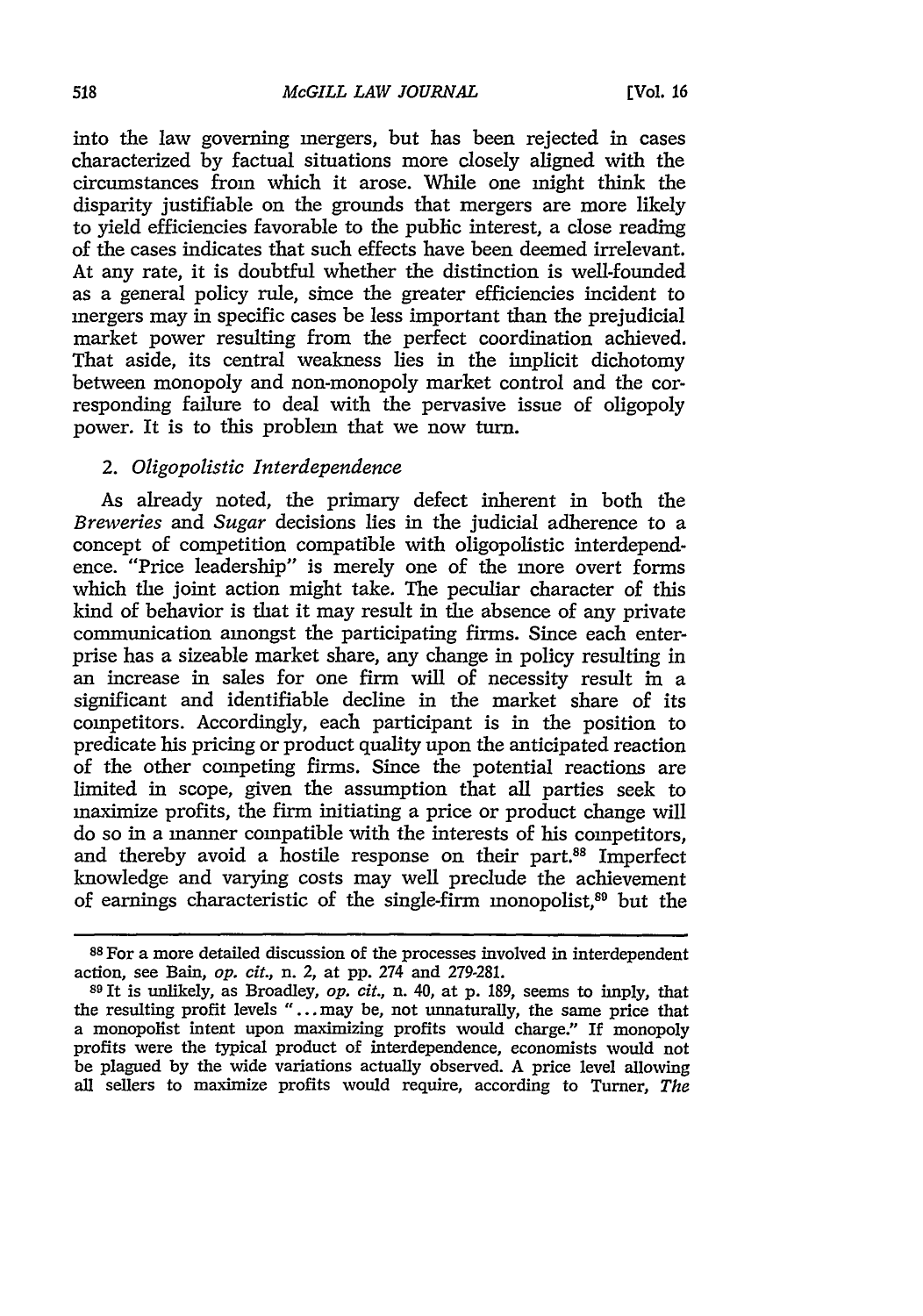resulting profit levels may nevertheless be significantly above those which would prevail in a truly competitive atmosphere. $90$  Since this kind of communication could not result in efficiency-producing joint action, it clearly runs contrary to the public interest.

The only difference between this activity and other forms of collusive action is that the communication can take place indirectly through the market system itself. Since the effects approximate those which would flow from private agreements in more atomistic industries, it is meaningless to predicate the legality of the resulting market power upon the character of the communicative process itself. Unhappily, by overlooking the inevitability of interdependence, this is precisely what the courts have done in creating such permissive merger law.

It is true that the proscriptions against collusive action embodied in the operative legislation **91** were dependent upon a finding of agreement or arrangement. Hence it might have been argued that since interdependence does not come within the purview of these words, it is improper to disallow a contemplated merger on the grounds that the remaining firms could engage in behavior not itself proscribed. This reasoning, however, neglects the underlying policy articulated in the *Act.* The governing criterion was not how  $\ddot{ }$ ... a merger trust or monopoly... is likely to operate to the detriment or against the interest of the public...<sup>" 92</sup> but whether the public interest would be prejudicially affected. At any rate, a technical argument can be countered with a technical response: it is just as legitimate to include interdependent decision-making under the broad rubric of an "arrangement" as it is to impute a narrow meaning to that word.<sup>93</sup>

No doubt the difficulties stem from the assumption that legal sanctions must necessarily depend upon some form of deviant behavior. Consider the following remarks of the Restrictive Trade

**<sup>90</sup>**See *supra,* n. 57.

**<sup>91</sup>**R.S.C. 1952, c. 314 as amended by S.C. 1953-54, c. **51,** s. 2. As noted *supra,* p. 493, the current legislation does not require an explicit agreement as a precondition to a finding of collective monopoly power.

**<sup>92</sup>***Ibid.,* s. 2 (vi).

<sup>93</sup> For an identical argument applied to the meaning of conspiracy under the *Sherman Act,* see Turner, *op. cit.,* n. 40, at p. 665.

*Definition of Agreement under the Sherman Act: Conscious Parallelism and Refusals to Deal,* (1962), 75 Harv. L. Rev. 655, at p. 664, a "...hypothetical case (having) no counterpart in reality." For a theory purporting to account for some of the determinants of the prices actually arrived at through interdependence, see Felner, *Competition Among the Few,* (1963).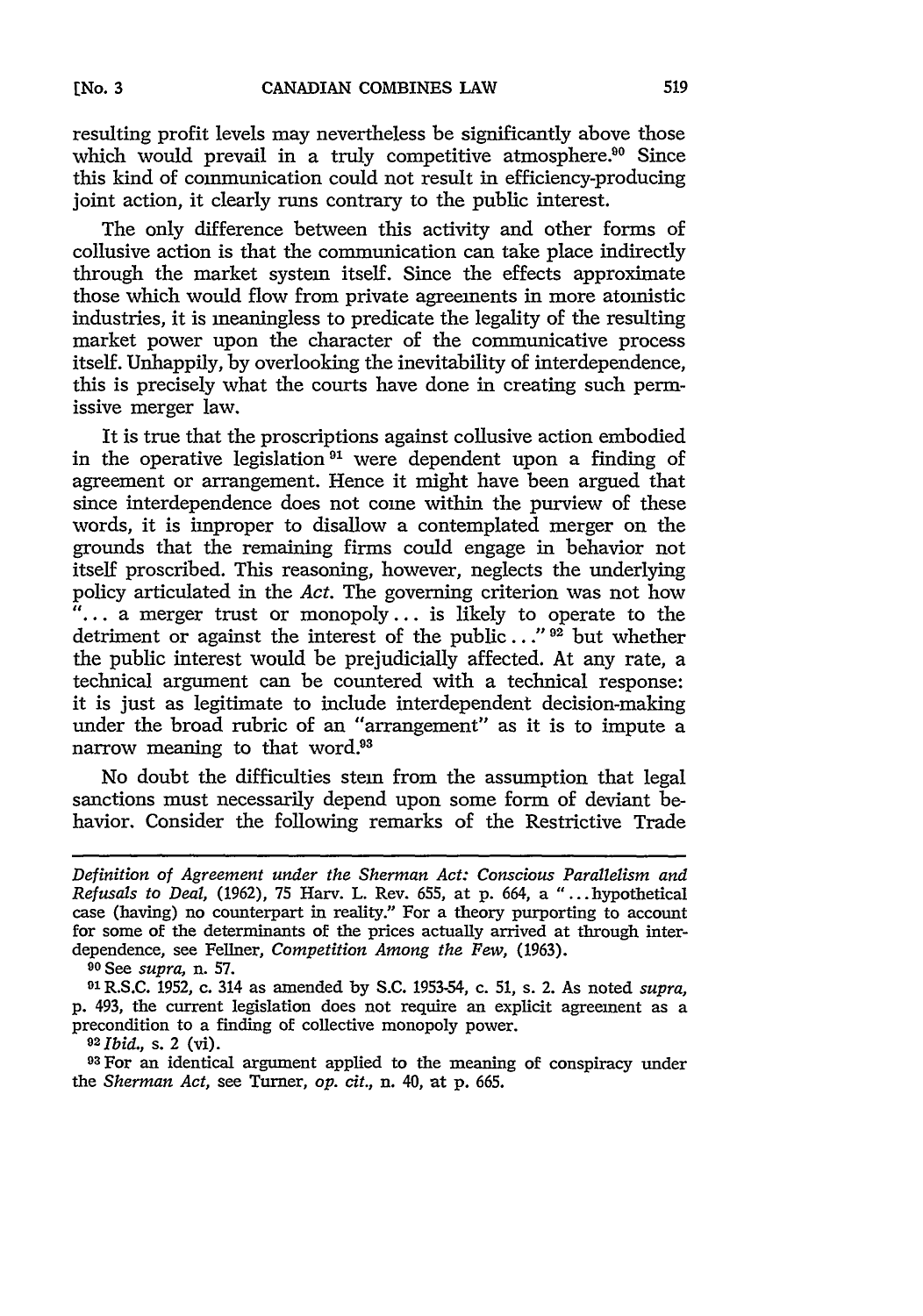Practices Commission, wherein it was careful to distinguish between price leadership which involved prior communication and that which did not:

The Commission believes that where a company that is a leader in an industry announces a price increase or a change in terms privately to its competitors, prior to announcing it publicly, and thereafter the leader and its competitors implement the increase or the change, an inference must be drawn that an agreement has been entered into among them.<sup>94</sup>

Keeping in mind that the industry in question was a tight oligopoly sheltered by tariffs ranging from 10 to 35 per cent, it is clear that the privacy of the communication is without significance. The defect, structural in nature, could have been eradicated by a reduction in tariffs, thereby inducing foreign competition. The Commission, however, failed to make any recommendations in this regard, which tends to indicate that the behavioral characterization contaminated its analysis of the substantive nature of the problem.

Similar reasoning was invoked in the *Paper Board Investigation <sup>9</sup>* to uphold a merger, although as a result, the coordination of competitive behavior could be effected in the absence of an overt price agreement:

There is no evidence, and probably there could be none, that any of those mergers has put the acquiring company in a position to dictate trading practices to others in the industry.<sup>96</sup>

Following the *Breweries and Sugar* decisions, the Commission held that the Crown had failed to satisfy the test of monopoly or virtual monopoly power. In so doing, it overlooked the issue of interdependence and, as a result, failed to perceive that the real danger lay in the collective monopoly power of the participating firms.

The Commission should not, however, be too harshly condemned in the light of its recommendation that existing tariffs be removed. Hence, in the last analysis, it did characterize the problem as structural in nature and thus it is difficult to understand why it approved of a merger which could only further debilitate the structure of an industry already seriously in need of alteration. The decision to abide by judicial precedent no doubt accounts for the ultimate holding, but at the same time raises serious questions relating to the present administration of the *Combines Act.* In the writer's view, it is not the Commission's function to act as an additional

*<sup>94</sup> Pricing Practices in the Pencil Industry,* R.T.P.C. No. 31, Ottawa, **1,** at p. 50.

*<sup>95</sup>Report Concerning the Manufacture, Distribution and Sale of Paperboard Shipping Containers and Related Products,* R.T.P.C. No. 19, (1962).

*<sup>96</sup>Ibid.,* at **p.** 651.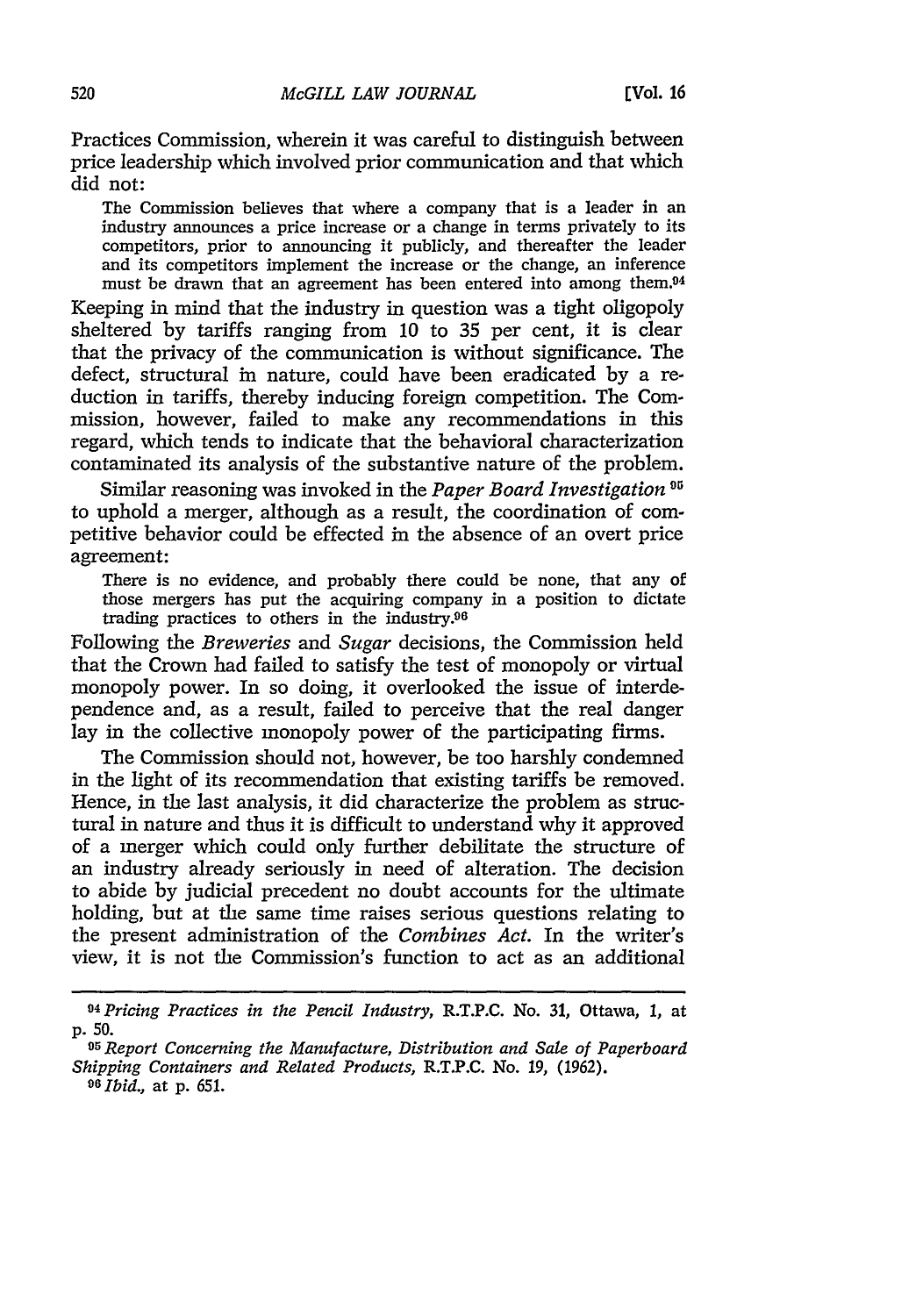court of first instance, and hence it should consider itself governed by economic principles rather than by legal doctrine. In this way only can it perform its proper role of placing before the courts appropriate theory upon which previous judicial reasoning can be reexamined.<sup>97</sup>

We have briefly referred to an assumption implicit in the Commission's reasoning, particularly in the *Pencil Investigation*,<sup>98</sup> to the effect that legal restrictions upon corporate behavior should in some way be retributive in nature. While this conception of Combines law no doubt results from the philosophy of the Criminal law of which it is a part, a basic difference between the two reveals that the assumption is misplaced: the consequence is of little significance in the evaluation of criminal behavior, whereas public detriment is, or should be, dispositive in assessing the conduct of firms. It follows that the sanction for, rather than the legality of, excessive power should be determined with reference to its cause.<sup>99</sup> Even were it argued (improperly in this writer's view) that some moral or equitable justification is necessary to support this contention, it is readily found in the fact that collusion derived through either conventional agreement or oligopolistic interdependence is merely a rational attempt to maximize profits at the expense of the public. When stated in these terms it becomes clear that the courts should seize upon the wide scope which they have to evaluate the effects of different forms of conduct and, where feasible, levy the appropriate behavioral or structural sanctions.

The salient point is that if any sanction is to be applied to interdependent action, it must attack the structure from which it emanates, because any behavioral penalty or injunctive order would, in the words of one author, "... demand such irrational behavior

**<sup>09</sup>**Monopoly power derived from efficiency is the only exception which comes to mind. In the words of one American judge, "... the *Act* does not mean to condemn the resultant of those very forces which it is its prime object to foster... ". See *United States v. Aluminum Co. of America, supra,* n. 45, at p. 430.

**<sup>97</sup>**Unfortunately, however, the Director of Investigation and Research seems to allow existing jurisprudence to bear decisive weight in deciding whether to prosecute. See, *Report of the Director,* **(1968),** at **p.** 54, where decided cases played an important role in allowing a merger in an industry already dominated by four large companies. See also, *Report of the Director,* (1967), at p. 38, where the Director decided not to apply for a prohibition order because the evidence was inadequate to satisfy the jurisprudential requirement that the already existing monopoly power would thereby be further strengthened. **<sup>98</sup>***Supra,* n. 94.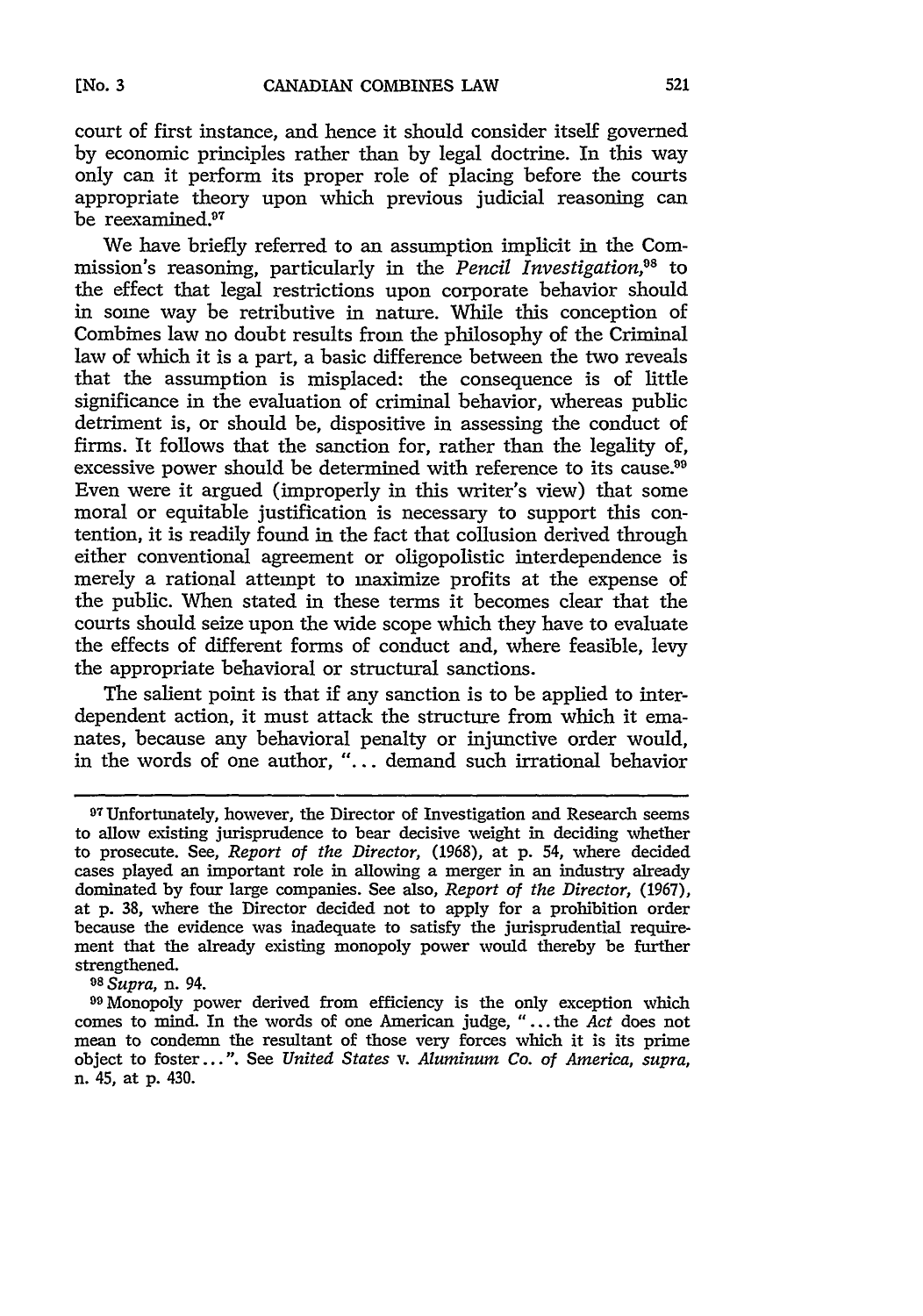that full compliance would be virtually impossible." **100** Appropriate sanctions must be expedient, and a court order which purports to force a defendant to close his eyes to public knowledge which would enable him to maximize profits could hardly be so described.

The foregoing does not render insignificant the factual issue as to the existence of a private agreement. Where a court concludes from admissions, seized documents, inconsistencies in testimony, or coordination which has eliminated the vagaries necessarily incident to interdependence that such an agreement was in fact constituted, it is justified in imposing a behavioral remedy upon the premise that the structural environment was sufficiently atomistic to preclude the collusion in the absence of specific agreements. The courts should not, however, in the interest of expediency, generate *per se* rules to the effect that proof of such agreement irrebuttably indicates a sufficiently competitive environment. Private agreement may supplement interdependent action and hence structural remedies may be required in addition to behavioral penalties.

It is important to note that economic theory does not advocate the *per se* dissolution of oligopoly power. Thus, the small size of a market may in itself militate against structural alterations in view of the substantial inefficiencies which might result. In addition, the fact that in one-half of Canadian manufacturing industries the largest nine firms account for eighty per cent of employment **<sup>101</sup>** indicates that a widespread attack upon interdependence would entail such a substantial restructuring of the economy as to be politically and socially unworkable. Clearly, the general policy solution lies in prevention rather than cure.<sup>102</sup> Perhaps it would be helpful to adopt and extend to certain classes of mergers the British requirement that newpaper mergers be submitted for prior approval.<sup>103</sup> Certainly greater government commitment to the anti-

*<sup>103</sup>Monopolies and Mergers Act, 1965,* c. **50** s. 8. Certain commentators have suggested that a rebuttable presumption of illegality should apply to mergers involving companies who together control twenty per cent of output. See Kaysen and Turner, *op. cit.,* n. 3, at p. 133; Stigler, *Mergers and Preventive Antitrust Policy,* (1955), 104 U. Penn. L. Rev. 176, at p. 182.

**<sup>1</sup> <sup>00</sup>**Turner, *op. cit.,* n. 40, at p. 669.

**<sup>101</sup>**Rosenbluth, *Concentration in Canadian Manufacturing Industries,* (1957), at p. 22.

**<sup>102</sup>The** Director has himself expressed reservations with respect to the remedy of dissolution. See *Report of the Director,* (1958), at pp. 21-23; see also *Report Concerning the Manufacture, Distribution and Sale of Paperboara Shipping Containers and Related Products, supra,* n. 95, at pp. 657-658.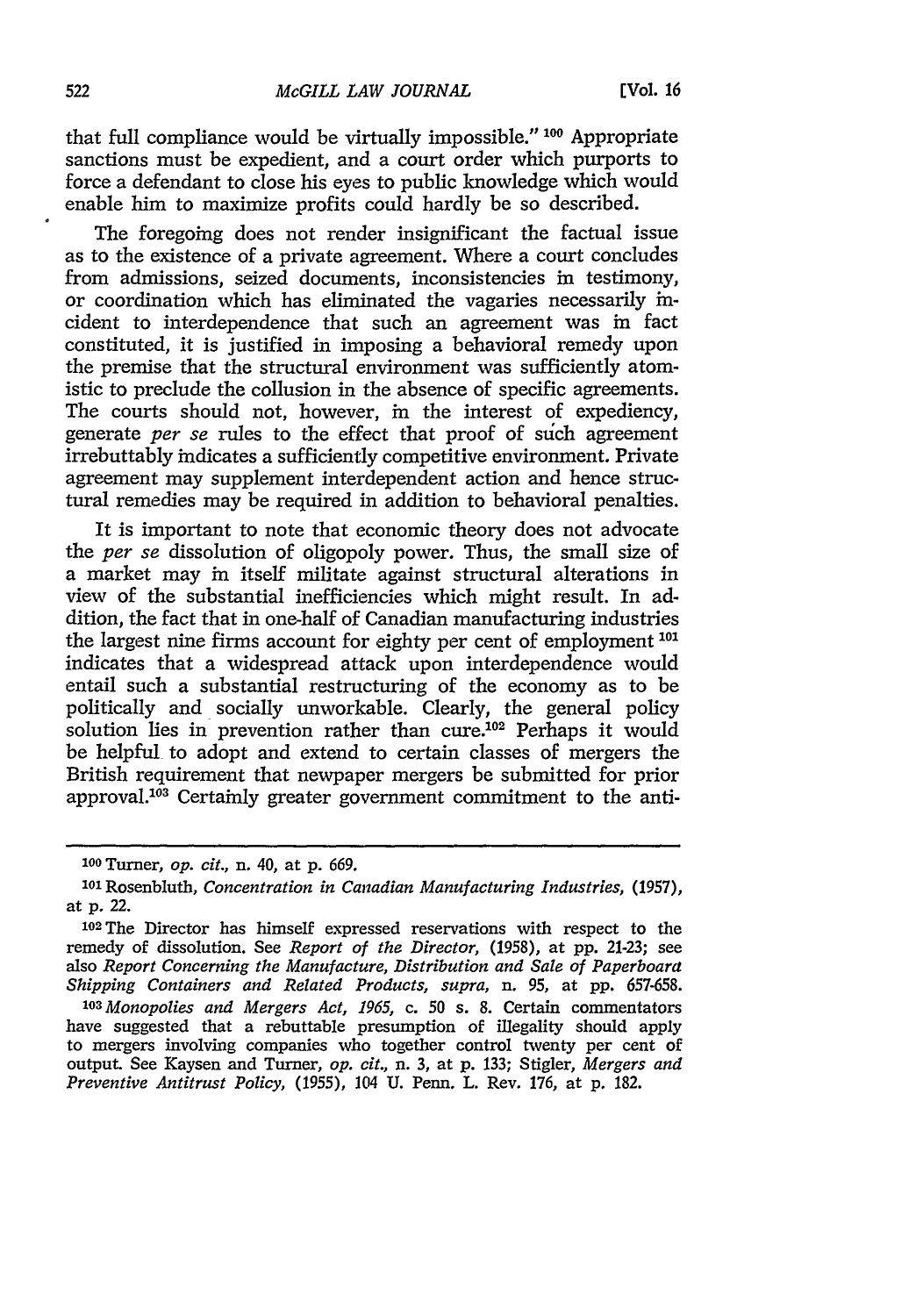merger effort is required.<sup>104</sup> While the writer does not endorse the American judicial doctrine of condemning oligopoly in its incipiency because the very word implies that the problem has not yet arrived,<sup>105</sup> administrative and judicial endorsement of mergers which reduce the number of competing firms from six to five, as in the Sugar decision, clearly does injustice to the *Act*.<sup>106</sup> Indeed, the current inertia makes one seriously wonder whether Canadian anti-merger law was intended to be taken seriously in the first place.

## **The Conflict between Market Power and Efficiency Considerations**

We noted previously that by importing the concept of market power into the analytic process, the courts have avoided the rigidity inherent in a *per se* rule of illegality based solely upon a reduction in the absolute number of independent business entities. In so doing however, they have with but one exception<sup>107</sup> failed to give even passing notice to efficiency considerations. The effect of this omission is that one presumptive rule, based upon excessive market

1041n the fiscal year 1959-1960, total government expenditures under the *Combines Investigation Act* amounted to half a million dollars, or less than one-quarter the amount allocated to the Canadian Government Travels Bureau. See Rosenbluth and Thornburn, *Canadian Anti-Combines Administration 1952-1960,* (1960), at p. 44.

105Keeping in mind Bain's findings, *supra,* n. 51, it is clear that the American Supreme Court has condemned a number of mergers well before the critical point has been reached. In *United States v. Pabst Brewing Co.,* 384 U.S. 546, at p. 551 (1966), the ten leading brewers accounted for 52.6 per cent of national sales; in *United States v. Von's Grocery Co., supra,* n. 39, the eight largest firms collectively were responsible for 40.9 per cent of sales; in *Brown Shoe v. United State, supra,* n. 35, at p. 521, the largest twenty-four shoe manufacturers accounted for only thirty-five per cent of the nation's output. Even those who have traditionally supported the Court's incipiency concept as a general policy rule have characterized the latter decision as "unfortunate". See Blake and Jones, *In Defense of Antitrust,* (1965), 65 Colum. L. Rev. 377, at p. 399. For doctrine criticizing the rigid antimerger judicial philosophy, see the authorities cited *supra,* n. 30. See also Bork and Bowman, *The Crisis in Antitrust,* (1965), 65 Colum. L. Rev. 363, at p. 368.

**<sup>106</sup>**See also *Report of the Director, supra,* n. 96, at p. 49 where the Director endorsed the merger creating a firm which would account for sixty per cent of the relevant market on the grounds that entry barriers were low. As noted previously, *supra,* n. 24, relatively free entry, does not ensure that dominant firms in highly concentrated industries will not earn excessive profits on a short term basis. The inevitability of imperfect knowledge renders perfectly free entry a fictitious concept inapplicable to the real world.

**<sup>107</sup>**R. *v. Canadian Coat and Apron Supply Ltd. et al., supra,* n. 32, at p. 74.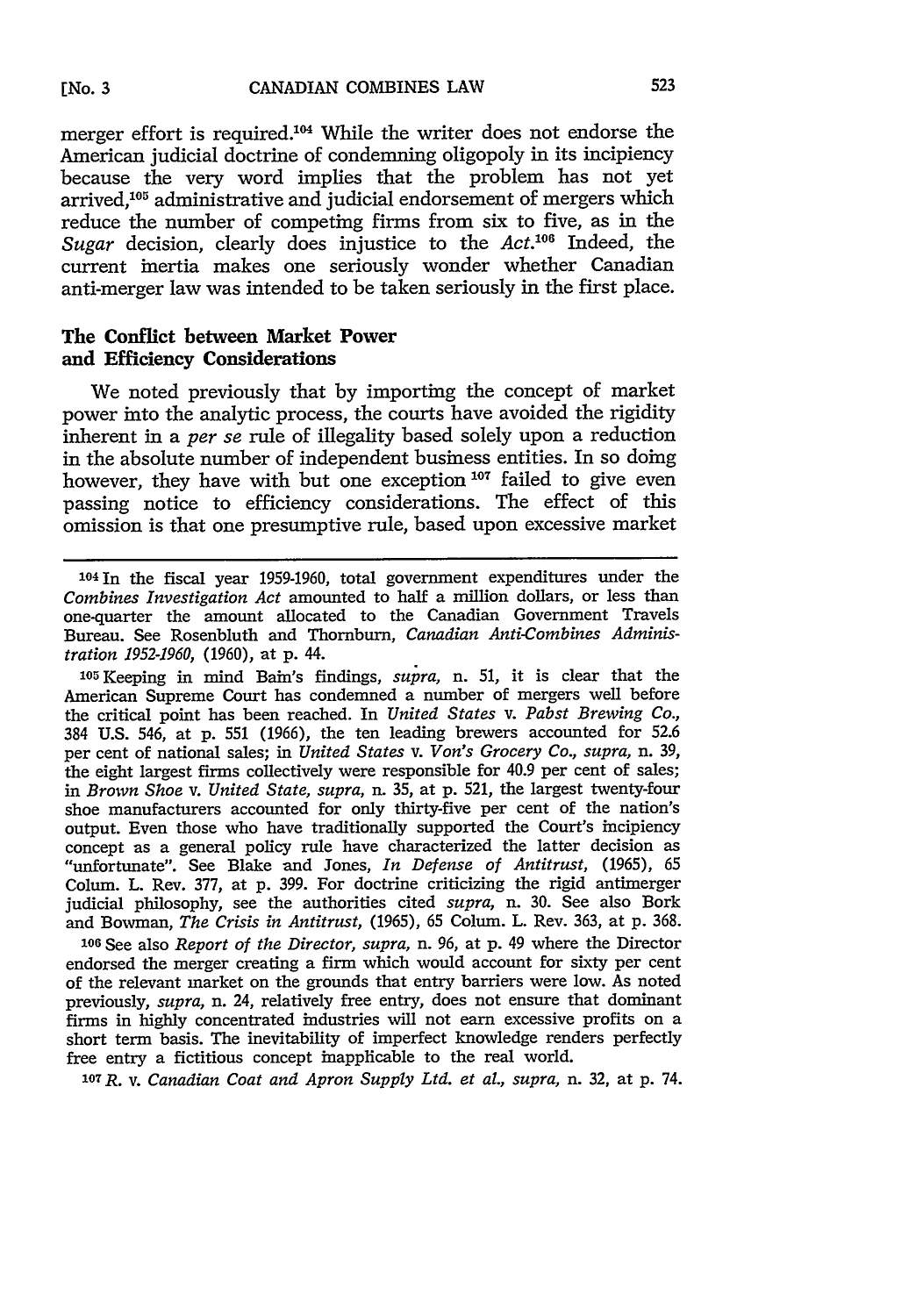power, has merely been substituted for another. It is unnecessary to speculate why the law has assumed its current unidimensional form - the fact that judicial analysis has for the most part been concerned with unequivocal price-fixing agreements no doubt forms part of the answer. Suffice it to say that if Combines policy is to be more reality than myth, both prosecutor and judge will have to shed their garb as mere finders of facts and deal directly with the conflict between "bigness" and efficiency.

The methodological difficulties which afflict efforts to measure cost savings with any degree of precision clearly call for the application of presumptive rules to the fact-finding process. In the writer's view, the only rationally justifiable rule would be one which presumes efficiencies to exist where the integration fails to yield the market power necessary to restrict output and raise prices.<sup>108</sup> On the premise that businessmen do not act arbitrarily and without motive, the absence of such power in itself warrants the finding that efficiencies will enure to the firms in question. The same reasoning does not apply where, incident to alleged savings, there is an undesirable degree of market power. In these circumstances, the underlying assumption of rational business behavior does not justify the conclusion that cost savings will result. The generation of market power may well have provided the underlying motivation and hence the courts must look for independent evidence that the alleged efficiencies actually exist, and then weigh these against the prejudicial effects of the resulting market power. Since a proper resolution of the conflict must ultimately be predicated upon economic, social, and political considerations, the writer will deal with each in turn.

# *a. Economic Considerations*

In 1959, Harberger **1 <sup>0</sup> 9** reported the results of a study which have since been confirmed as applicable to Canada,<sup>110</sup> that the total welfare loss resulting from misallocation of resources incident to

**<sup>108</sup>**See Bork, *op. cit.,* n. 63, at p. 391. The rule suggested runs contrary to the dicta of the majority of the Supreme Court who, as we have seen, have refused to consider the question of market power. Lower courts, however, seem to be on the verge of grappling with the issues of both market power and efficiencies, and hence the presumptive rule herein advocated could simplify their task, while at the same time avoiding the rigidity emanating from the reasoning of the Supreme Court.

<sup>10</sup>OHarberger, *Using the Resources at Hand More Effectively,* (1959), Am. Econ. Rev. Proc. 134.

<sup>&</sup>quot;0Shwartzman, *The Burden of Monopoly,* (1960), 68 Sour. Pol. Econ. 627.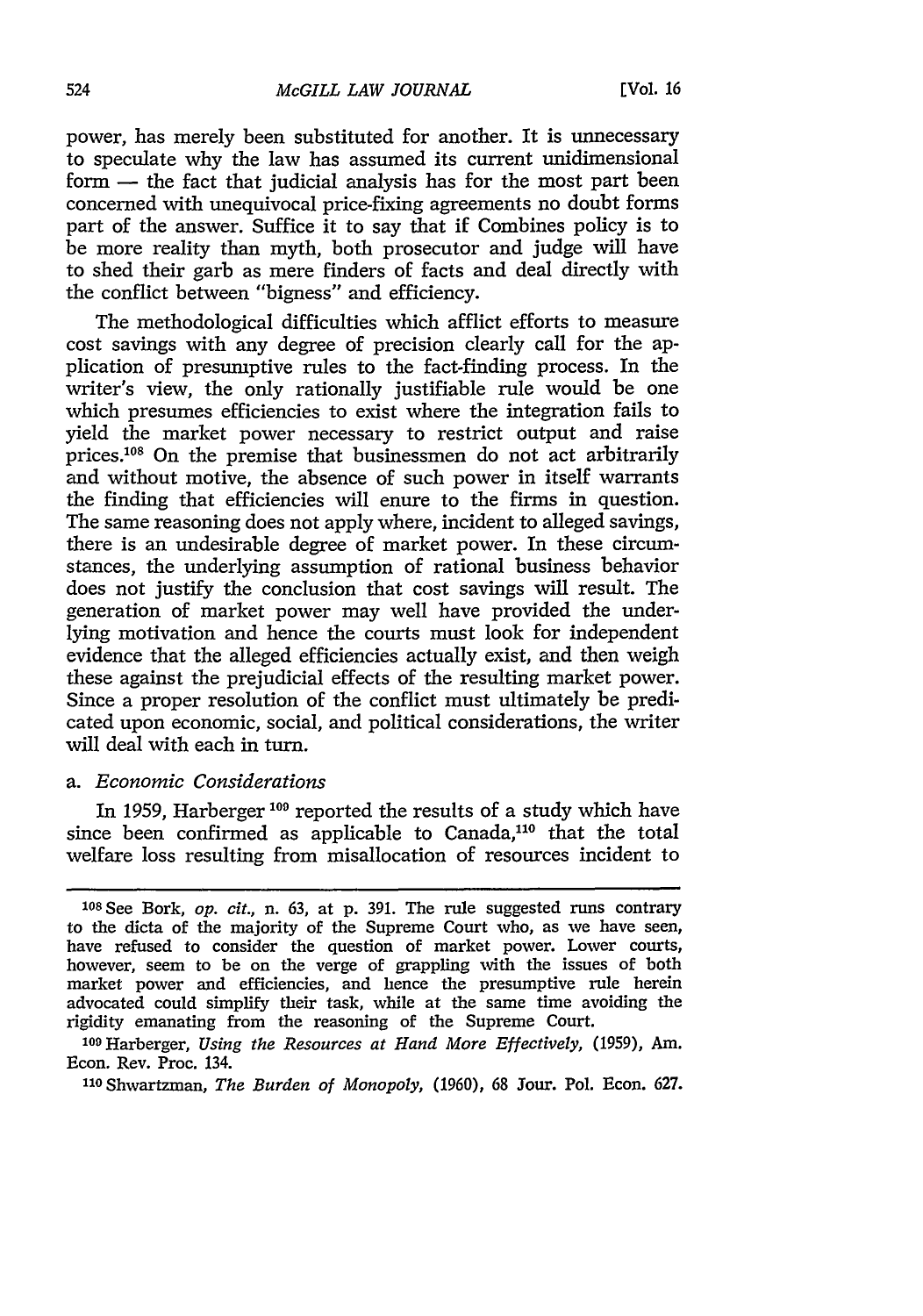market power in the American economy amounted to approximately one-tenth of the national income, or to just over two dollars *per capita.* When this virtually insignificant amount is compared to the substantial losses resulting from technical inefficiencies, it becomes clear that economic theory would unhesitatingly reject a *per se* rule which refuses to consider cost savings as a factor which might legalize undesirable market power. A recent report of the Economic Council of Canada 11 estimating that in **1963** "... the net value added per employee was about 23 per cent lower in Canada than in the United States **... " 112** clearly indicates that certain forms of horizontal coordination would have a net effect of increasing the collective welfare of Canadian society.

It is true that competitive forces will not coerce firms possessing market power to redistribute savings to the consumer. Nevertheless, the primary question for the purposes of Combines law lies not in identifying the persons to whom the benefit enures, but rather in the determination of whether there is any benefit at all. The former issue relates to problems of income distribution and transfer payments, and while effective tax policies would be hard pressed to compensate for allocative inefficiencies, they might nevertheless be geared to more effectively control the manner in which powerful corporations choose to dispose of their excess profits. By way of example, it has long been recognized that large advertising expenditures are wasteful to the extent that they cease to have additional informational value,<sup>113</sup> and hence public authorities would be justified in reconsidering the legitimacy of treating these sums as valid business expenses.

The latter question, which should be of paramount importance, can only be properly answered by comparing, on a case by case basis, the allocative inefficiencies incident to market power with the technical savings derived.<sup>114</sup> This formula does not imply that the courts should resolve all combines problems by having recourse to the graphs of the economist. It merely indicates an analytical

3 14 For a model purporting to deal with this comparison, and a discussion of its implications for American anti-trust policy, see Williamson, *Economies as an Antitrust Defense, The Welfare Tradeoffs,* (1968), 58 Amer. Econ. Rev. **18.**

<sup>&</sup>lt;sup>111</sup> Economic Council of Canada, *The Canadian Economy From the 1960's to the 1970's,* Queen's Printer, Ottawa, 1967.

*<sup>11</sup> Ibid.,* at **p.** 156.

**<sup>113</sup>**See Bain, *op. cit.,* n. 2, at p. 389. In addition, high expenditures tailored to create high consumer dependence can only have the effect of increasing allocative inefficiencies which may already be the consequence of structural deficiencies.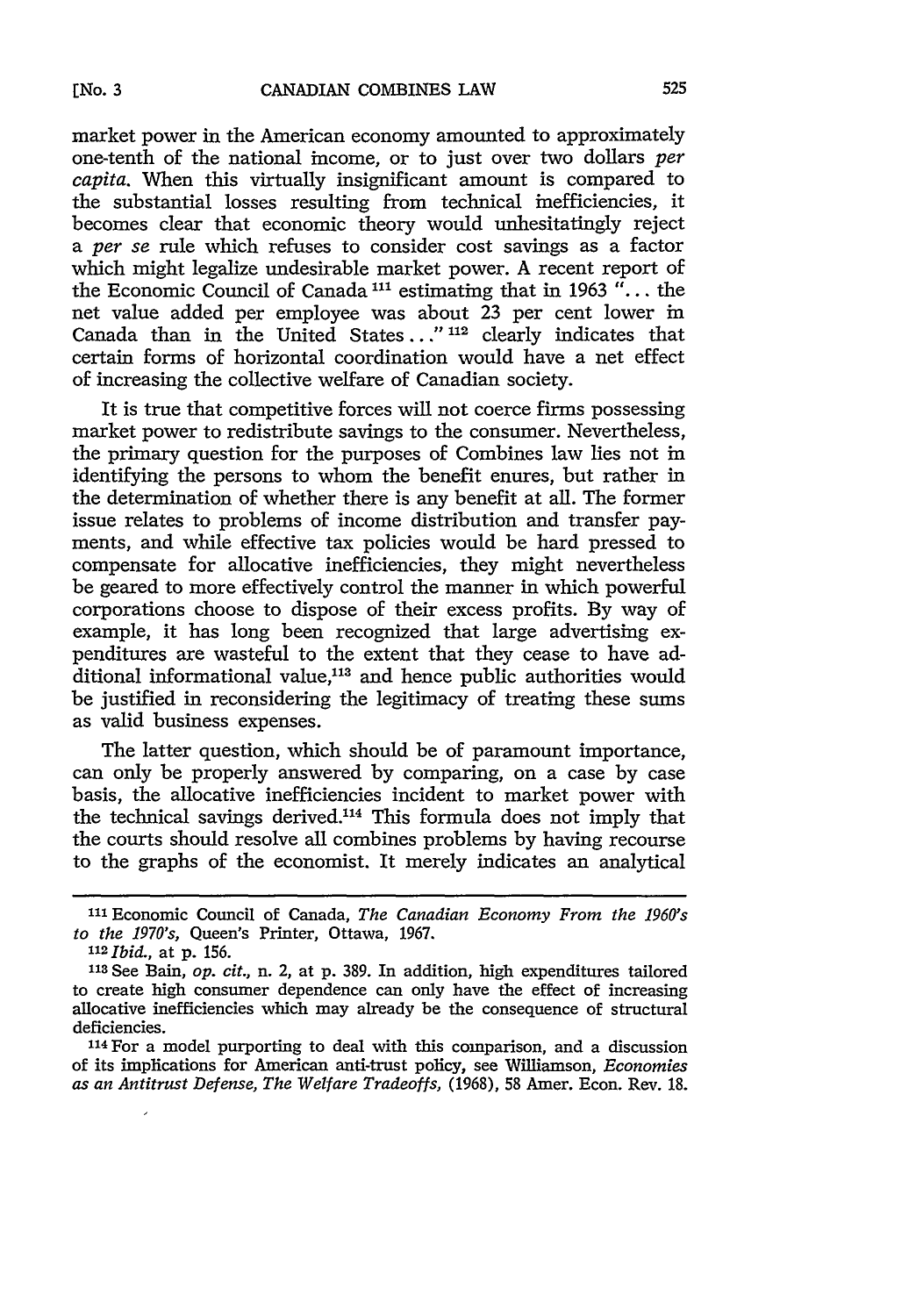approach which is useful for identifying the different policy considerations. It has the additional advantage of simplifying the problem where technical savings are substantial, because in these circumstances they would invariably exceed the losses resulting from allocative inefficiency, and hence the latter need not be considered at **all.115**

The problem still remains, of course, for the courts to compare the relative weights of the competing considerations. While any estimates will of necessity be crude and imprecise, the method seems justified **by** the fact that it will yield welfare effects preferable to those which would result where efficiencies are deemed to be irrelevant. This contention is particularly applicable to the Canadian setting where, in addition to the fact that the potential for saving is exceedingly large, existing inefficiencies can to a great extent be attributed to definite causes, and hence in specific cases efficiency-producing integration may be easily identified.

To begin with some well-documented evidence, most cost savings will and do occur at the plant level, rather than at the firm level.<sup>116</sup> In addition, while the average size of the Canadian manufacturing plant is actually larger than its American counterpart, $117$  a number of studies indicate that a primary cause of inefficiency is the lack of specialization amongst the producing firms.<sup>118</sup> In other words, although the size of a plant may be large, the number of products which each produces precludes the generation of substantial scale economies. As a result, output is not restricted but costs remain high.

It is difficult to say why Canadian industry has failed to rationalize in view of the lax enforcement of Combines policy. Certain authors contend that the comparative smallness of the production run may be attributed to the control exercised **by** a few American-

**<sup>110</sup>**See Bain, *op. cit.,* n. 2, at **p.** 114.

**<sup>117</sup>**Economic Council of Canada, *op. cit.,* n. **111,** at **p. 153.**

*1181d.;* see also Barber, *Canadian Tariff Policy,* **(1955),** 21 **C.J.E.P.S. 513,** at **p. 517.**

**<sup>115</sup>**While Kaysen and Turner, *op. cit.,* n. **3** have not adopted this methodology, they agree, at **p.** 45, that "...in so far as reduction of market power is incompatible with efficiency and progressiveness, we subordinate the first goal to the second." Bork, *op. cit.,* n. **63,** at **p. 390** seems to agree that the conflict between power and efficiency should be resolved in favor of a defendant, "...since we have no way of proving whether its interference (i.e. market power) will have the net effect of aiding or injuring consumers." Phillips, *Canadian Combines Policy* **-** *The Matter of Mergers,* (1964), 42 Can. Bar Rev. **78,** at **p. 96** takes the opposite view, contending that the courts should be primarily concerned with the question of market power.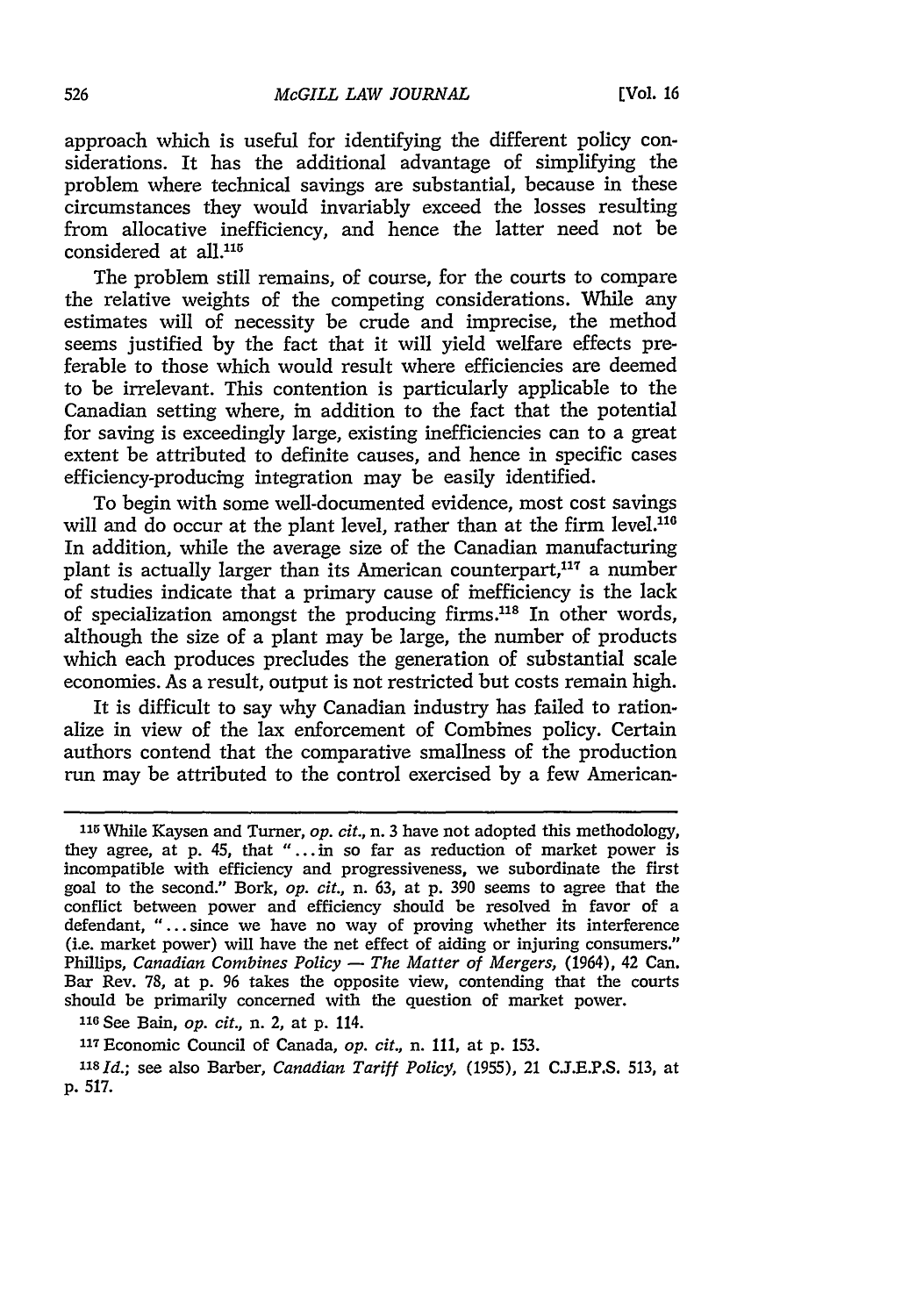owned firms.<sup>119</sup> Others speculate that tariffs afford the necessary protection for inefficiency, thereby reducing the initiative to lower costs. 120 For the purposes of this discussion it is important only to note that the courts can, and should, take judicial notice of the more overt efficiency-producing behavior.

In the interests of expediency, a reasonable starting proposition might entail the *per se* exclusion of alleged efficiencies resulting from interfirm integration as a defense to substantial market power, particularly where the defendant contemplates no alterations at the plant level itself. Where, however, the substantial reorganization of productive operations constitutes one of the central features of the arrangement challenged, the greater potential for cost saving would render the absence of precise measuring instruments less important than might otherwise be the case. Judicial notice of alleged efficiencies would in such cases find its justification in the greater probability that a proper assessment can be effected.

In addition, the courts would do well to regulate the means through which integration is actually constituted. By way of example, structural inadequacies merely calling for increased industrial specialization could be remedied through short-term horizontal agreement rather than merger, in order to preserve whatever potential competition each of the contracting firms might offer at a subsequent date. The advantages of integration by contract in these circumstances clearly illuminate the difficulties of applying the *per se* rule articulated by the Supreme Court to the Canadian economy.

The foregoing does not imply that the courts will always be able to identify efficiencies without difficulty: it merely provides that they should carefully consider a defense based upon cost savings consistent with the organizational characteristics of the relevant industry. The relevant policy conclusion is that complex economic issues cannot be rendered less difficult by overlooking pertinent and identifiable facts which reveal the very complexity in question. An expedient administration of the law is not justified where it necessarily entails an improper application of the economic theory which it is designed to reflect.

**no** See Skeoch, *International Aspects of Antitrust,* U.S. Senate Subcommittee on Antitrust and Monopoly of the Committee of the Judiciary, April 29, 1966, 89 Congress, vol. 9, at p. 233.

**<sup>120</sup>** English, *Industrial Structure in Canada's International Competitive Position,* Montreal: Private Planning Association of Canada, 1964, at p. 40; Barber, *op. cit.,* n. 118, at pp. 517 and 525.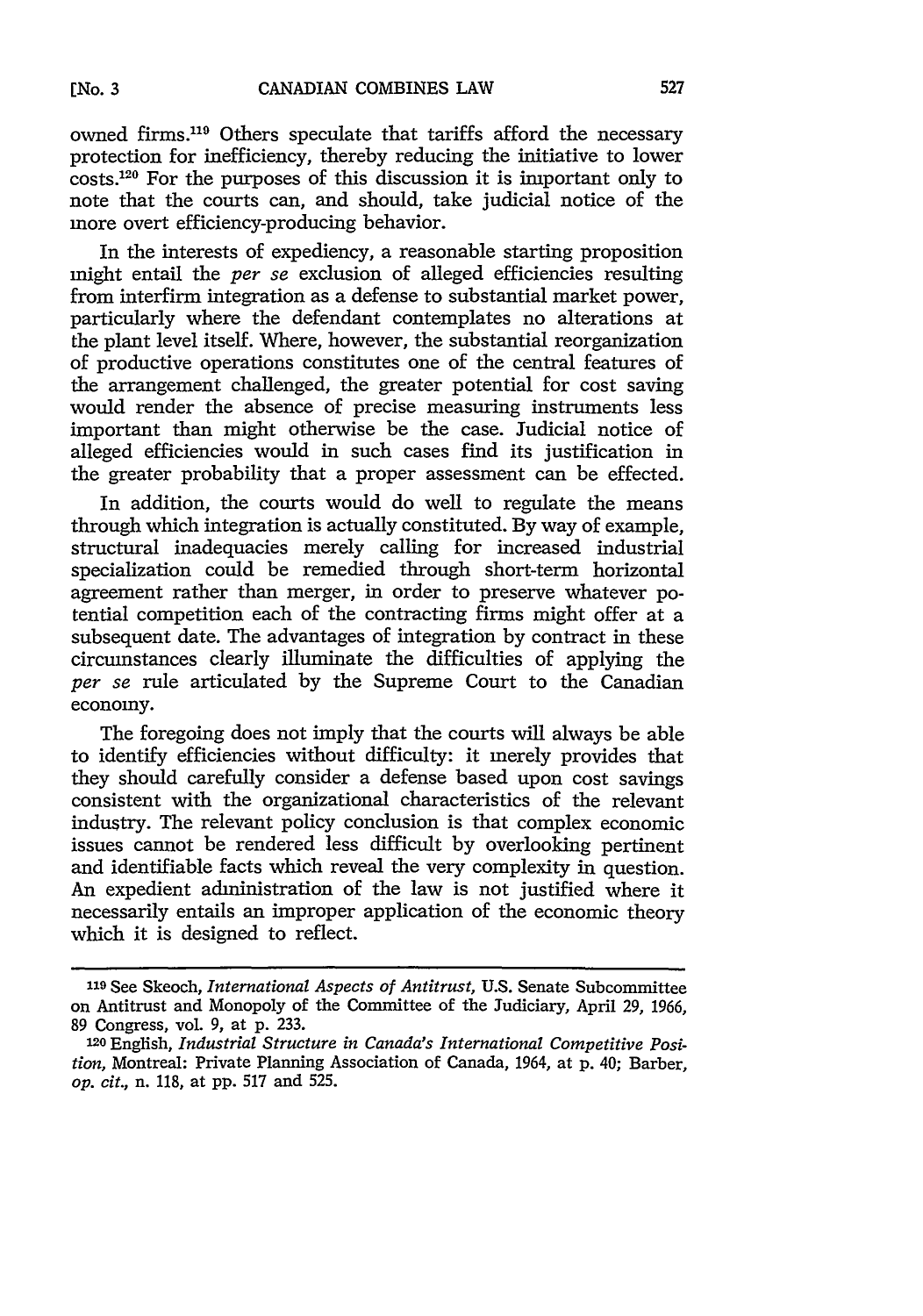### *b. Social Considerations*

The consequences of undue market power are not confined to the economic arena, for the hardship resulting from an inadequate production of goods does not distribute itself randomly: since price is the ultimate regulator, the relatively poorer segment of society is systematically deprived. Combines policy is not, however, in this writer's view, an appropriate instrument to achieve a more equitable distribution, because the very process of reducing market power without regard to efficiencies will entail higher costs, and hence higher prices. Attempts to apply the law with this end in view must therefore be to some extent self-defeating. A more effective policy solution compatible with the goals of maximizing society's resources lies in a system of transfer payments which would enable the deprived to secure some of the goods which they require. In this regard, a recent Royal Commission has criticized the current tax structure on the grounds that **"....** the taxes earmarked for transfer payments are probably at least proportionate and possibly regressive, depending on one's assumptions regarding shifting." **<sup>121</sup>** The proper theoretical approach thus seems unclouded, but the ultimate political solution must necessarily be less so. Unquestionably, it is wrong for the courts to import social values which, although legitimate in another setting, would have the effect of rendering the *Combines Act* incompatible with a truly productive economy. They would commit a serious error by improperly applying one public policy in order to counteract government inertia with respect to another.

### *c. Political Considerations*

In view of the extensive literature already existing it would be redundant for the writer to engage in a detailed discussion of the political consequences of undue market power. Nevertheless, a brief review of some recent studies and an analysis of their implications seems justified in the light of their relevance to Combines policy.

The central problem with which most investigators have been concerned is the discretionary power of the "economic elite" <sup>122</sup> to dispose of the earnings of the corporations which they represent.

<sup>121</sup>*Report of the Royal Commission on Taxation,* Queen's Printer, Ottawa, **1966,** vol. 2, at p. 264.

**<sup>122</sup>**This was a term first coined by Porter in 1956 to depict the 907 executives of **183** dominant Canadian corporations. See Porter, *The Concentration of Economic Power and The Economic Elite in Canada,* (1956), 22 CJ.E.P.S. 199.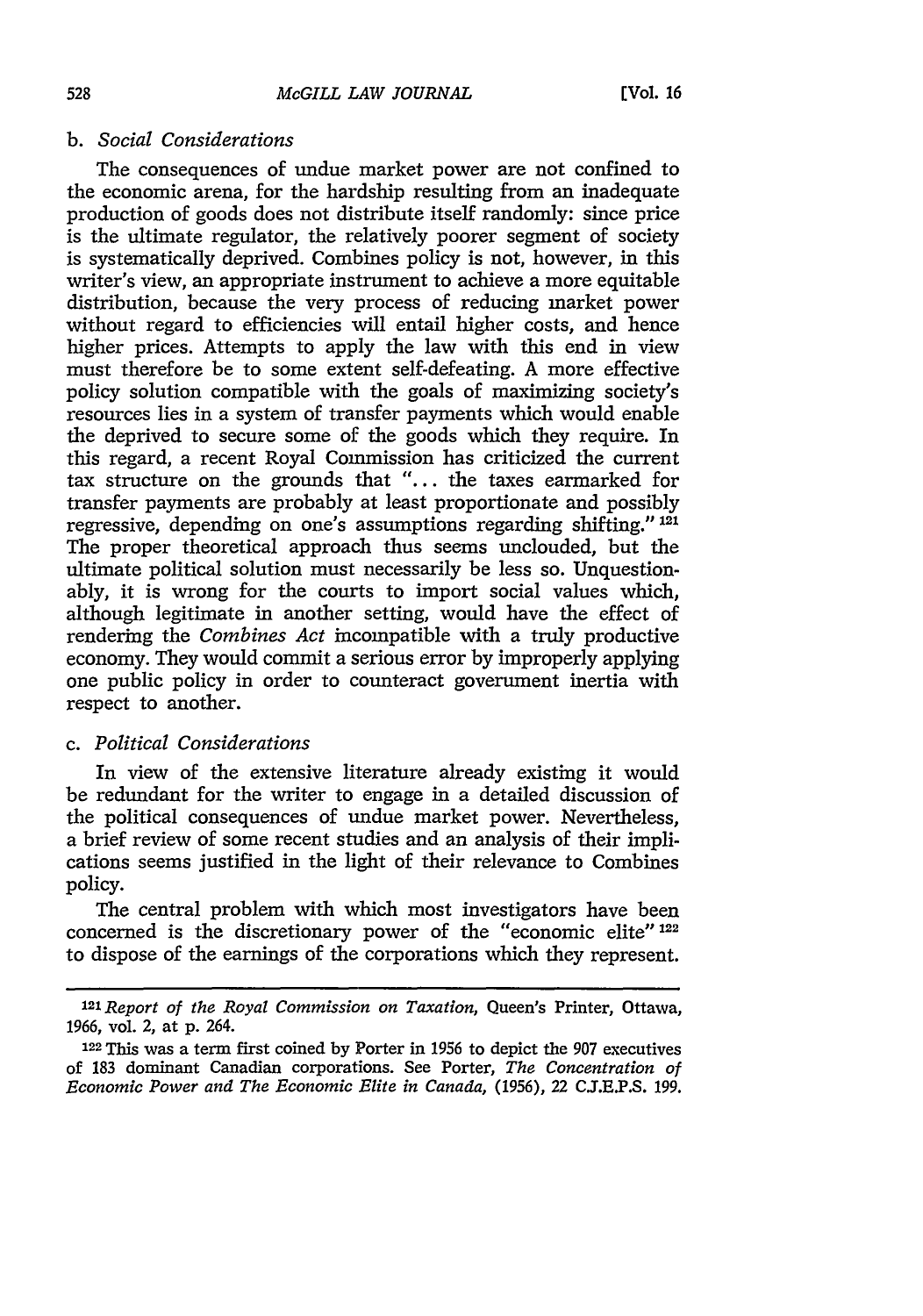Most writers agree that it is the irresponsible power of a small group of self-sustaining corporate decision-makers which is to be attacked, regardless of how the power is actually used, $123$  but there is less unanimity of opinion with regard to the appropriate remedy. Certain American authorities contend that antitrust policy is the appropriate medium, $124$  while others advocate institutional changes in the internal structure of the corporation itself.<sup>125</sup>

Keeping in mind the unrealized potential for efficiencies in Canadian industry, this writer would adopt the institutional approach if discretionary power were typically the consequence of intra-industry market power. Reported studies do not, however, indicate that such is actually the case. Thus, in 1956, Porter found that 183 "dominant corporations"

... were responsible for 40 to 50 per cent of the gross value of production in manufacturing, 63 per cent of the total value of metal production, 90 per cent of railway transportation, 88 per cent of the gross earnings of telegraph and cable services, 82 per cent of the total revenue of Canadian air carriers, 83 per cent of telephone revenues, and 60 to 70 per cent of the hydro electricity produced by privately-owned companies, as well as a large but undetermined proportion of other industries such as industrial minerals, fuels, water transportation, and retail distribution.<sup>126</sup>

It thus seems clear that the corporate conglomerate is largely responsible for the unchecked economic and political power which resides in the 907 persons who hold directorships in these dominant business entities. Porter's study also revealed that interlocking directorships exist between 170 of the major companies. Assuming that there are many Canadians whose resources for effective corporate leadership have gone untapped, it follows that interlocking directorships are without economic justification, and hence warrant

<sup>1</sup> 23 See by way of example Friedman, "Monopoly and the Social Responsibility of Business and Labor", in Mansfield, *Monopoly Power and Economic Performance,* at p. 105 (1964, 2nd ed.); Lewis, "The Social Responsibility of Big Business", in Mansfield, *Monopoly Power and Economic Performance,* (1st ed., 1960), at p. 146; Hacker, *When Big Business Makes Gifts (Tax Deductible),* New York Times Magazine, Nov. 12, 1967.

<sup>124</sup>See Kaysen, "The Corporation: How Much Power? What Scope?" in Mason, *The Corporation in Modern Society,* (1959), at p. 212.

<sup>125</sup>See Chayes, "The Modern Corporation and the Rule of Law", in Mason, *id.,* at p. 264; Brewster, "The Corporation and Economic Federalism", in Mason, *id.,* at p. 290.

**<sup>126</sup>**Porter, *The Vertical Mosaic,* (1965), at p. 233. A subsequent study which Porter cites by Ashley reveals that even greater concentrations of power are vested in Canadian banks, which number less than 40. See Ashley, *Concentration of Economic Power,* (1967), 33 CJ.E.P.S. 105.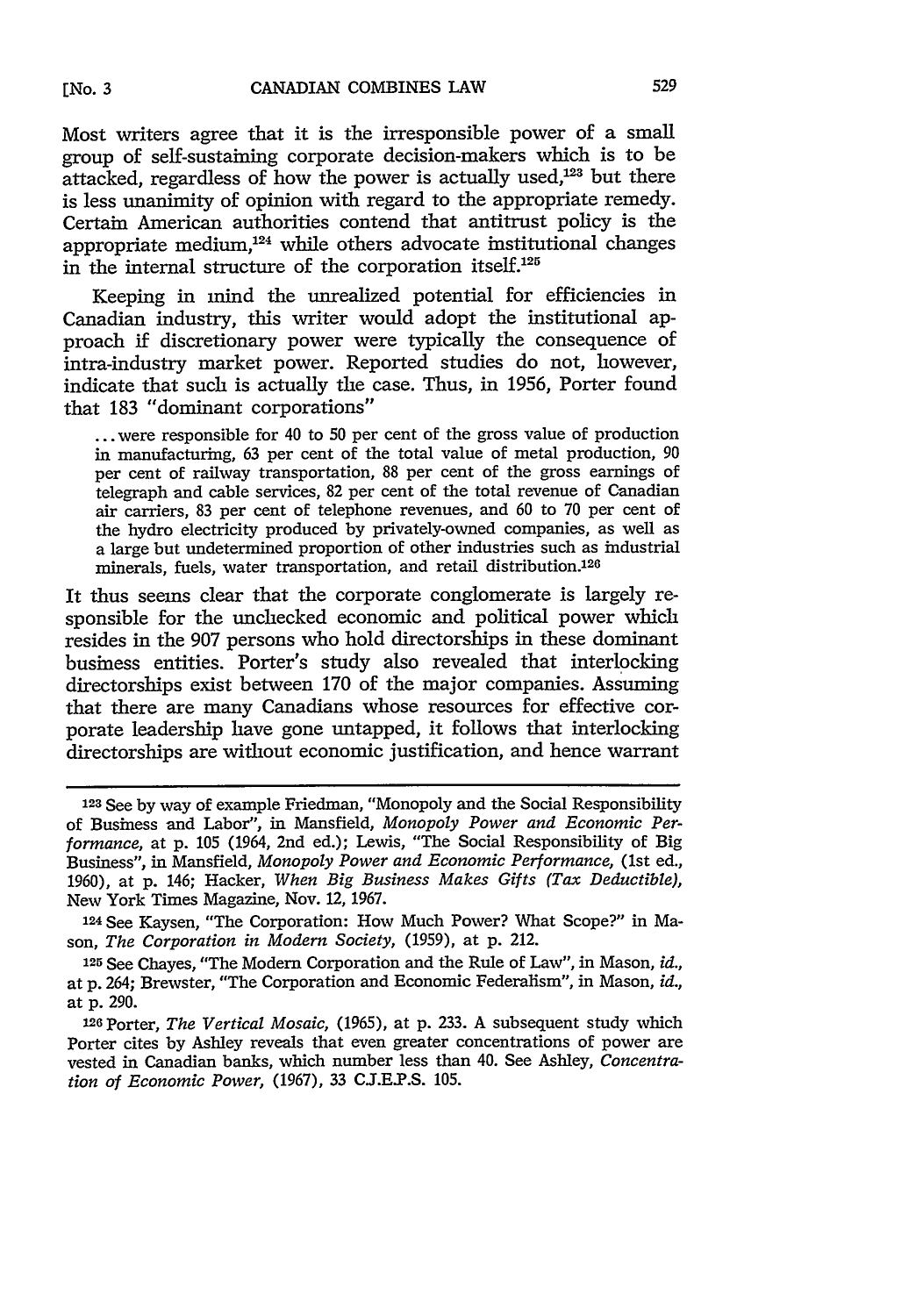legislative prohibition, at least where they provide formal channels of communication between very large enterprises.

That aside, contemporary structural changes in Canadian industry justify an economic policy which takes a hard line against future conglomerate mergers, given the premise that "bigness", and the concentrated power that comes with it, is inherently undesirable. Thus, only five per cent of the consolidations which took place between 1900 and 1948 were of the conglomerate variety,<sup>127</sup> whereas "... most of the dramatic economic development of the 1950's and early 1960's was undertaken by the dominant corporations." **<sup>128</sup>** The effect of these mergers was to reduce the number of dominant firms to **163.129**

Since the ultimate effect of the further rationalization of Canadian industry will take the form of increased concentration in an already highly concentrated economy, a sound economic policy should prevent further integration unless clearly accompanied by cost savings. While those conglomerates possessing important horizontal elements may well involve substantial economies, few efficiencies will typically be incidental to mergers between totally unrelated firms, 130 and hence judicial attemps to make accurate assessments with existing techniques must be correspondingly speculative. Accordingly, the courts should view such integration with a suspicious eye, particularly where it involves a firm whose absolute size is large.

The foregoing is of course predicated upon a reversal of the *Breweries and Sugar* decisions, because a "pure" conglomerate could not, by definition, yield the judicially defined concept of monopoly  $-$  that is, the virtual elimination of competition. As we have seen, however, a process of reassessment must necessarily depend upon greater administrative commitment to the anti-merger cause, and hence the underlying determinant of ultimate policy may well, in the last analysis, be political rather than legal **131** or

**<sup>128</sup>**Porter, *op. cit.,* n. 126, at p. 242.

<sup>1</sup> <sup>27</sup> Weldon, "Consolidations in Canadian Industry, 1900-1948", in Skeoch, *Restrictive Trade Practices in Canada,* (1966), 228, at p. 260.

**<sup>129</sup>***Id.,* at p. 243.

**<sup>13</sup>0** See Blair, *The Conglomerate Merger in Economics and Law,* 46 Geo. **L.** 672, at p. 679.

*<sup>131</sup>*For a review of the American law with regard to conglomerate mergers, and an analysis of the anticompetitive consequences which they may have, see Turner, *Conglomerate Mergers and Section 7 of the Clayton Act,* (1965), 78 Yale L. Rev. 1313. In Canada as well as in the United States, it is the lessening of competition which in the last analysis must be present in order to render a merger unlawful.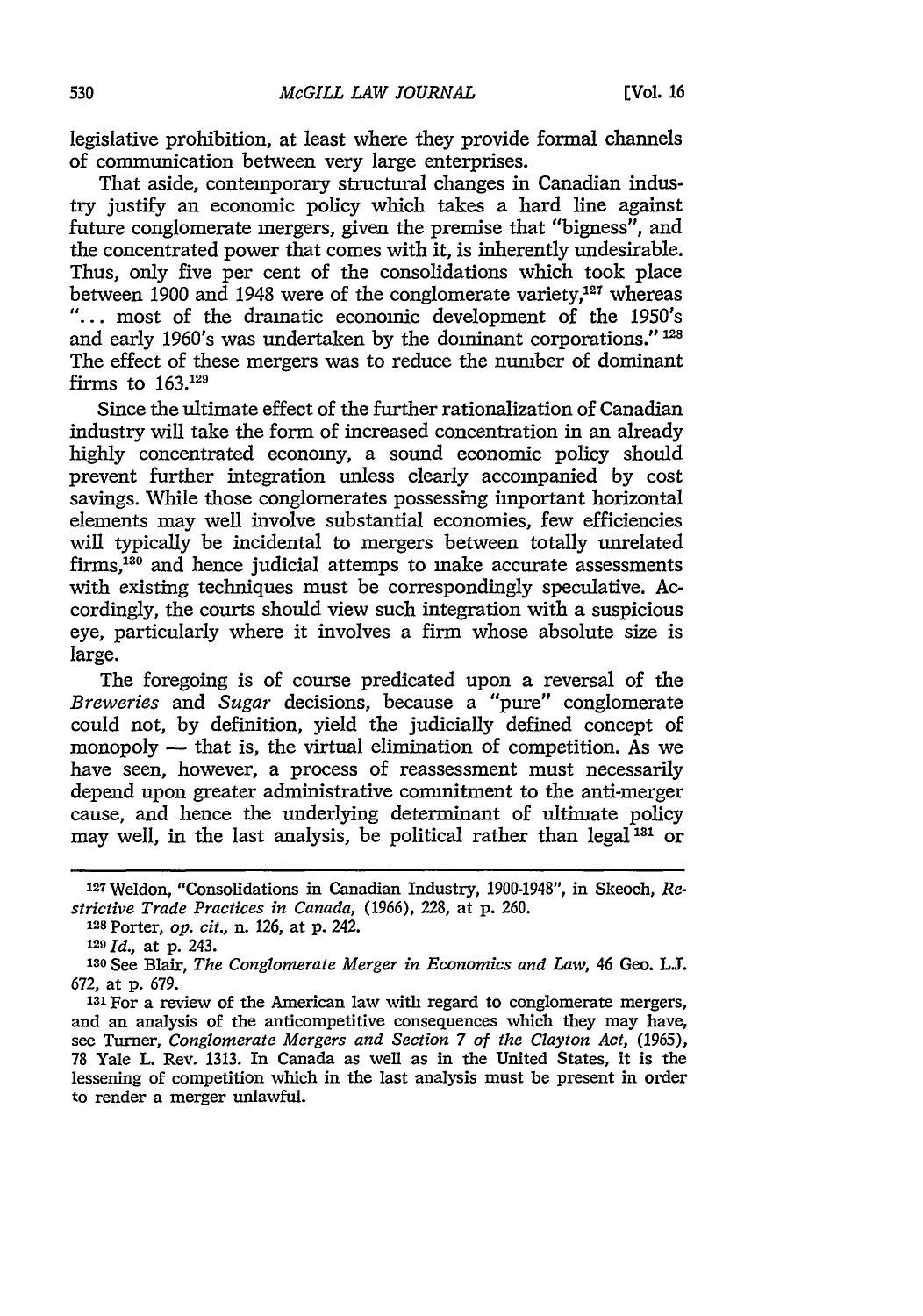economic. In view of the current prosecutorial inertia in the face of the highly concentrated economic and political power which exists in Canada today, and which no doubt will significantly determine future government action, the writer has serious doubts as to whether the necessary efforts to disseminate that power will be forthcoming.

Should this pessimism prove to be unjustified, the Restrictive Trade Practices Commission would assume far more importance than it has today. In this regard, Canadian administrators could well profit from the American experience, where overzealous enforcement agencies coupled with a judiciary generally hostile to big business has rendered the former both prosecutor and judge, thereby increasing the danger that extraneous political considerations might contaminate substantive questions of law and economic policy.132 The Commission should attempt to avert these difficulties by safeguarding its integrity as an essentially judicial or quasijudicial body which impartially arbitrates disputes between the Director and private litigants. By way of example, judicial dogma which preaches the sanctity of small business may represent a "victory" for the Director, but it should have no emotive content for the Commission which, always maintaining its character as an independent tribunal, should continuously expose current economic theory to judicial examination.

In the last analysis, however, the law is what the courts say it is, and hence perhaps the clearest lesson which can be drawn from the American experience is the difficulty which emerges from rigid thinking which fails to reflect subtle, but important differences between different circumstances. Someone has to apply the law, whatever it be, to specific cases, and hence the importance of extra-legal considerations must vary inversely with the extent to which the applicable rule conforms to the economic environment. Thus the courts should proceed slowly, all the while ensuring that presumptive rules generated in the name of expediency do not merely have the effect of creating bad law, while simultaneously shifting the burden of administering that law from one public body to another.

**<sup>132</sup>**See, in this regard, Cook, *Merger Law and Big Business: A Look Ahead,* (1965), 40 N.Y.U.L. Rev. 710, at p. 717.